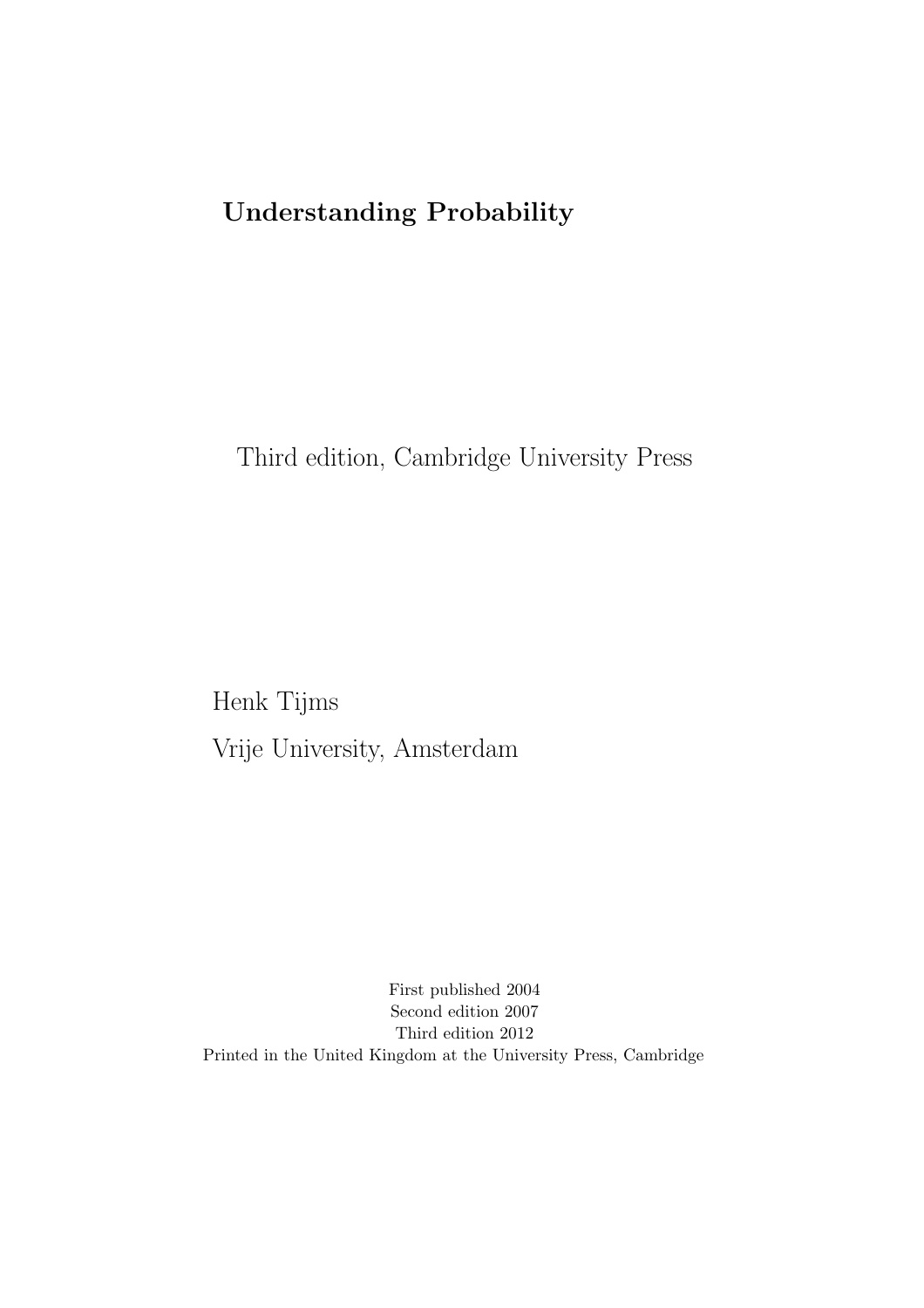# PART TWO: ESSENTIALS OF PROBABILITY

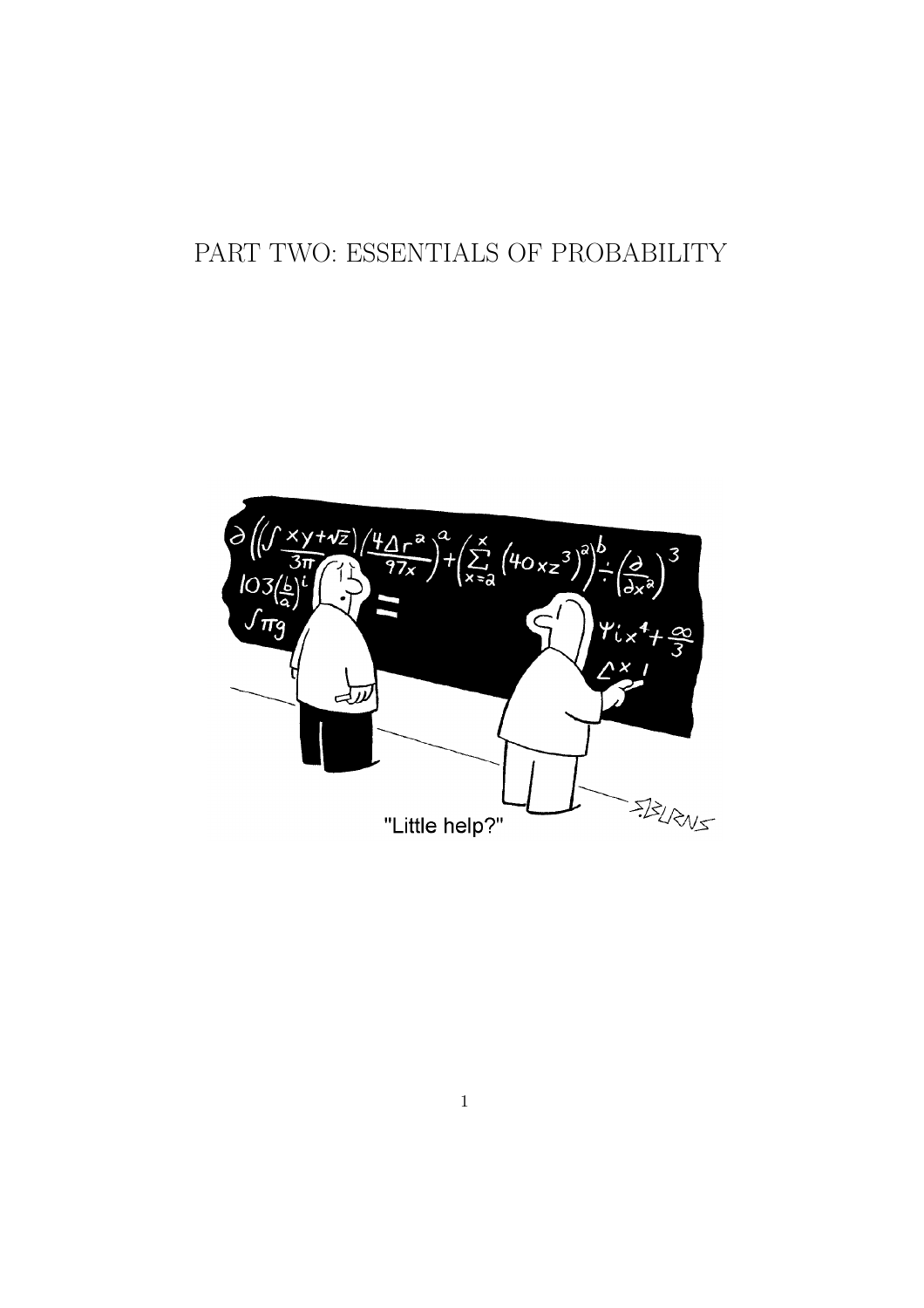### Foundations of probability theory

Constructing the mathematical foundations of probability theory has proven to be a long-lasting process of trial and error. The approach consisting of defining probabilities as relative frequencies in cases of repeatable experiments leads to an unsatisfactory theory. The frequency view of probability has a long history that goes back to Aristotle. It was not until 1933 that the great Russian mathematician Andrej Nikolajewitsch Kolmogorov(1903– 1987) laid a satisfactory mathematical foundation of probability theory. He did this by taking a number of axioms as his starting point, as had been done in other fields of mathematics. Axioms state a number of minimal requirements that the mathematical objects in question (such as points and lines in geometry) must satisfy. In the axiomatic approach of Kolmogorov, probability figures as a function on subsets of a so-called sample space, where the sample space represents the set of all possible outcomes the experiment. The axioms are the basis for the mathematical theory of probability. As a milestone, the law of large numbers can be deduced from the axioms by logical reasoning. The law of large numbers confirms our intuition that the probability of an event in a repeatable experiment can be estimated by the relative frequency of its occurrence in many repetitions of the experiment. This law is the fundamental link between theory and the real world. Its proof has to be postponed until Chapter 14.

The purpose of this chapter is to discuss the axioms of probability theory and to derive from the axioms a number of basic rules for the calculation of probabilities. These rules include the addition rule and the more general inclusion-exclusion rule. Various examples will be given to illustrate the rules. In a few of the examples counting methods and binomial coefficients will be used. A short but self-contained treatment of these basic tools from combinatorics can be found in the Appendix at the end of this book.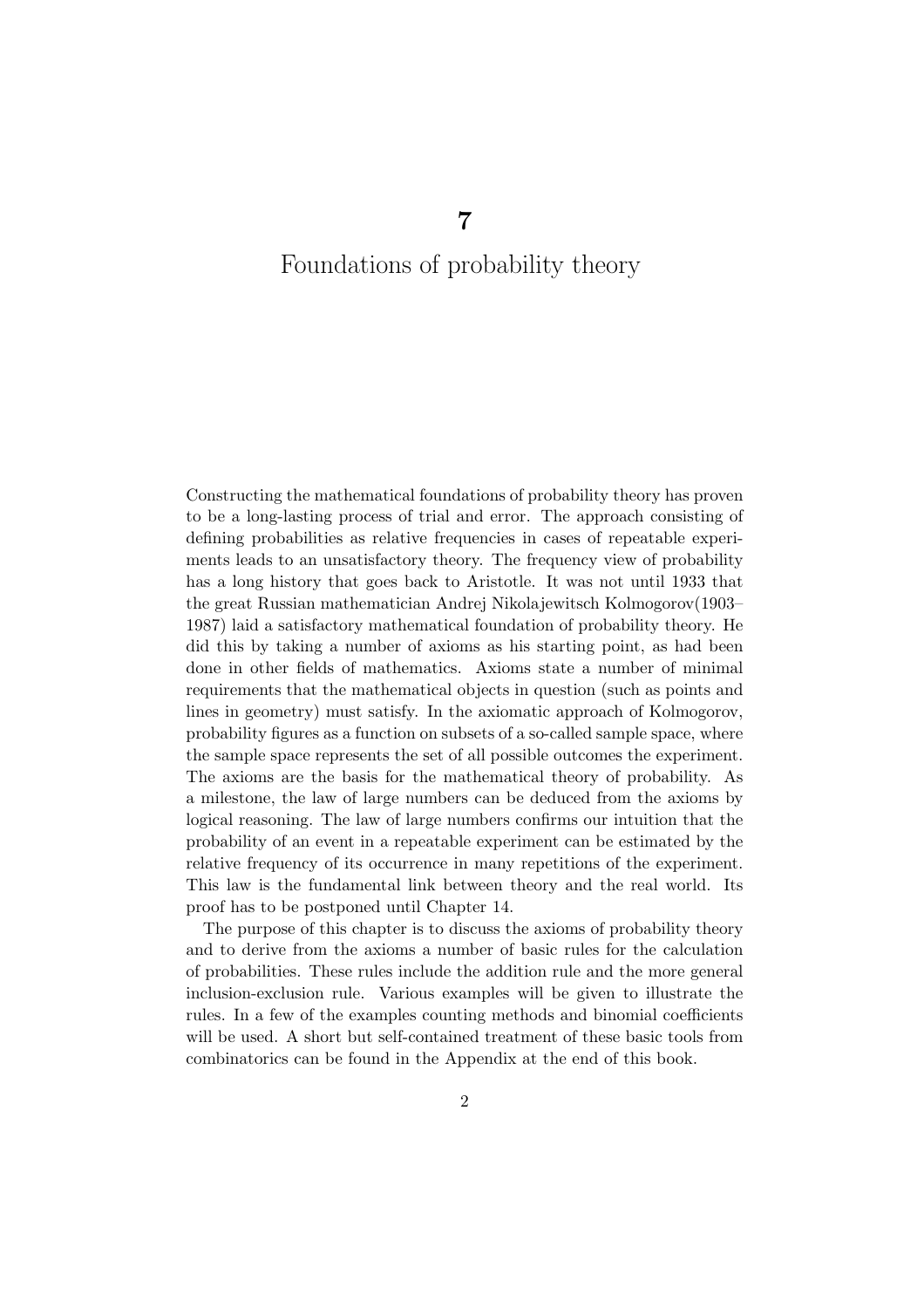### 7.1 Probabilistic foundations

A probability model is a mathematical representation of a real-word situation or a random experiment. It consists of a complete description of all possible outcomes of the experiment and an assignment of probabilities to these outcomes. The set of all possible outcomes of the experiment is called the sample space. A sample space is always such that one and only one of the possible outcomes occurs if the experiment is performed. Let us give a few examples.

- The experiment is to toss a coin once. The sample space is the set  $\{H, T\}$ , where  $H$  means that the outcome of the toss is a head and  $T$  that it is a tail. Each of the two outcomes gets assigned a probability of  $\frac{1}{2}$  if the coin is fair.
- The experiment is to roll a die once. The sample space is the set  $\{1, 2, \ldots, 6\}$ , where the outcome i means that i dots appear on the up face. Each of the six outcomes gets assigned a probability of  $\frac{1}{6}$  if the die is fair.
- The experiment is to choose a letter at random from the word statistics. The sample space is the set  $\{s, t, a, i, c\}$ . The probabilities  $\frac{3}{10}, \frac{3}{10}, \frac{1}{10}, \frac{2}{10}$ , and  $\frac{1}{10}$  are assigned to the five outcomes s, t,a, i, and c.
- The experiment is to repeatedly roll a fair die until the first six shows up. The sample space is the set  $\{1, 2, ...\}$  of the positive integers. Outcome  $k$  indicates that the first six shows up on the  $k$ th roll. The probabilities 1  $\frac{1}{6}, \frac{5}{6} \times \frac{1}{6}$  $\frac{1}{6}, (\frac{5}{6})$  $(\frac{5}{6})^2 \times \frac{1}{6}$  $\frac{1}{6}$ ,... can be assigned to the outcomes  $1, 2, 3, \ldots$
- The experiment is to measure the time until the first emission of a particle from a radioactive source. The sample space is the set  $(0, \infty)$  of the positive real numbers, where the outcome  $t$  indicates that it takes a time  $t$  until the first emission of a particle. Taking an appropriate unit of time, t until the inst emission of a particle. Taking an appropriate unit of time,<br>the probability  $\int_a^b e^{-t} dt$  can be assigned to each time interval  $(a, b)$  on the basis of physical properties of radioactive material, where  $e = 2.71828...$ is the base of the natural logarithm.

Various choices for the sample space are sometimes possible. In the experiment of tossing a coin twice, a possible choice for the sample space is the set  $\{HH, HT, TH, TT\}$ . Another possible choice is the set  $\{0, 1, 2\}$ , where the outcome indicates the number of heads obtained. The assignment of probabilities to the elements of the sample space differs for the two choices.

In the first three examples above the sample space is a *finite* set. In the fourth example the sample space is a so-called countably infinite set, while in the fifth example the sample space is a so-called uncountable set. Let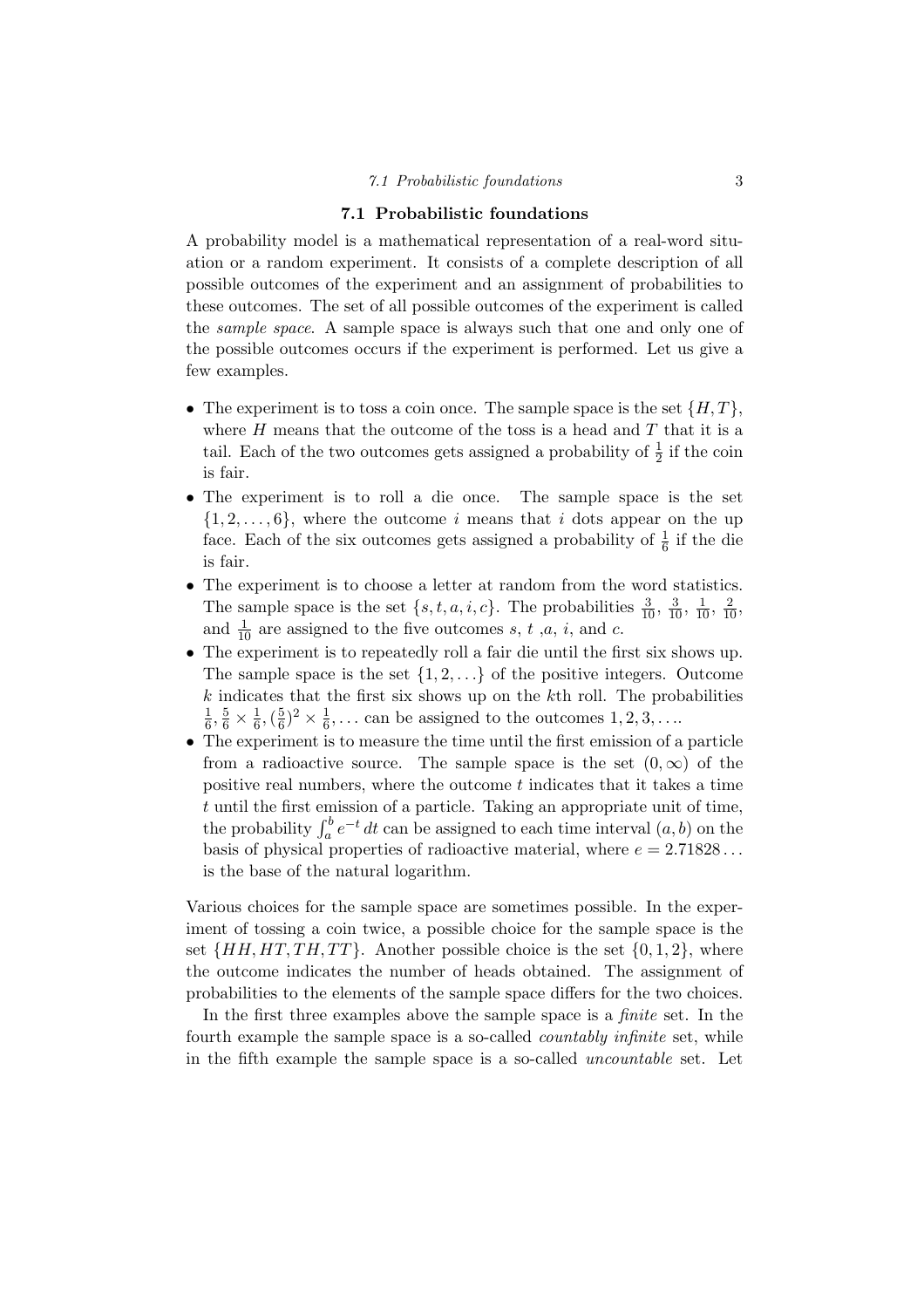### 4 Foundations of probability theory

us briefly explain these basic concepts from set theory. The set of natural numbers (positive integers) is an infinite set and is the prototype of a countably infinite set. In general, a nonfinite set is called countably infinite if a one to one function exists which maps the elements of the set to the set of natural numbers. In other words, every element of the set can be assigned to a unique natural number and conversely each natural number corresponds to a unique element of the set. For example, the set of squared numbers 1, 4, 9, 16, 25, . . . is countably infinite. Not all sets with an infinite number of elements are countably infinite. The set of all points on a line and the set of all real numbers between 0 and 1 are examples of infinite sets that are not countable. The German mathematician Georg Cantor (1845–1918) proved this result in the nineteenth century. This discovery represented an important milestone in the development of mathematics and logic (the concept of infinity, to which even scholars from ancient Greece had devoted considerable energy, obtained a solid theoretical basis for the first time through Cantor's work). Sets that are neither finite nor countably infinite are called uncountable, whereas sets that are either finite or countably infinite are called countable.

### 7.1.1 Axioms of probability theory

A probability model consists of a sample space together with the assignment of probability, where probability is a function that assigns numbers between 0 and 1 to subsets of the sample space. The axioms of probability are mathematical rules that the probability function must satisfy. In the informal Section 2.2.2, we discussed already these rules for the case of a finite sample space. The axioms of probability are essentially the same for a chance experiment with a countable or an uncountable sample space. A distinction must be made, however, between the sorts of subsets to which probabilities can be assigned, whether these subsets occur in countable or uncountable sample spaces. In the case of a finite or countably infinite sample space, probabilities can be assigned to each subset of the sample space. In the case of an uncountable sample space, weird subsets can be constructed to which we cannot associate a probability. These technical matters will not be discussed in this introductory book. The reader is asked to accept the fact that, for more fundamental mathematical reasons, probabilities can only be assigned to sufficiently well-behaved subsets of an uncountable sample space. In the case that the sample space is the set of real numbers, then essentially only those subsets consisting of a finite interval, the complement of each finite interval, and the union of each countable number of finite intervals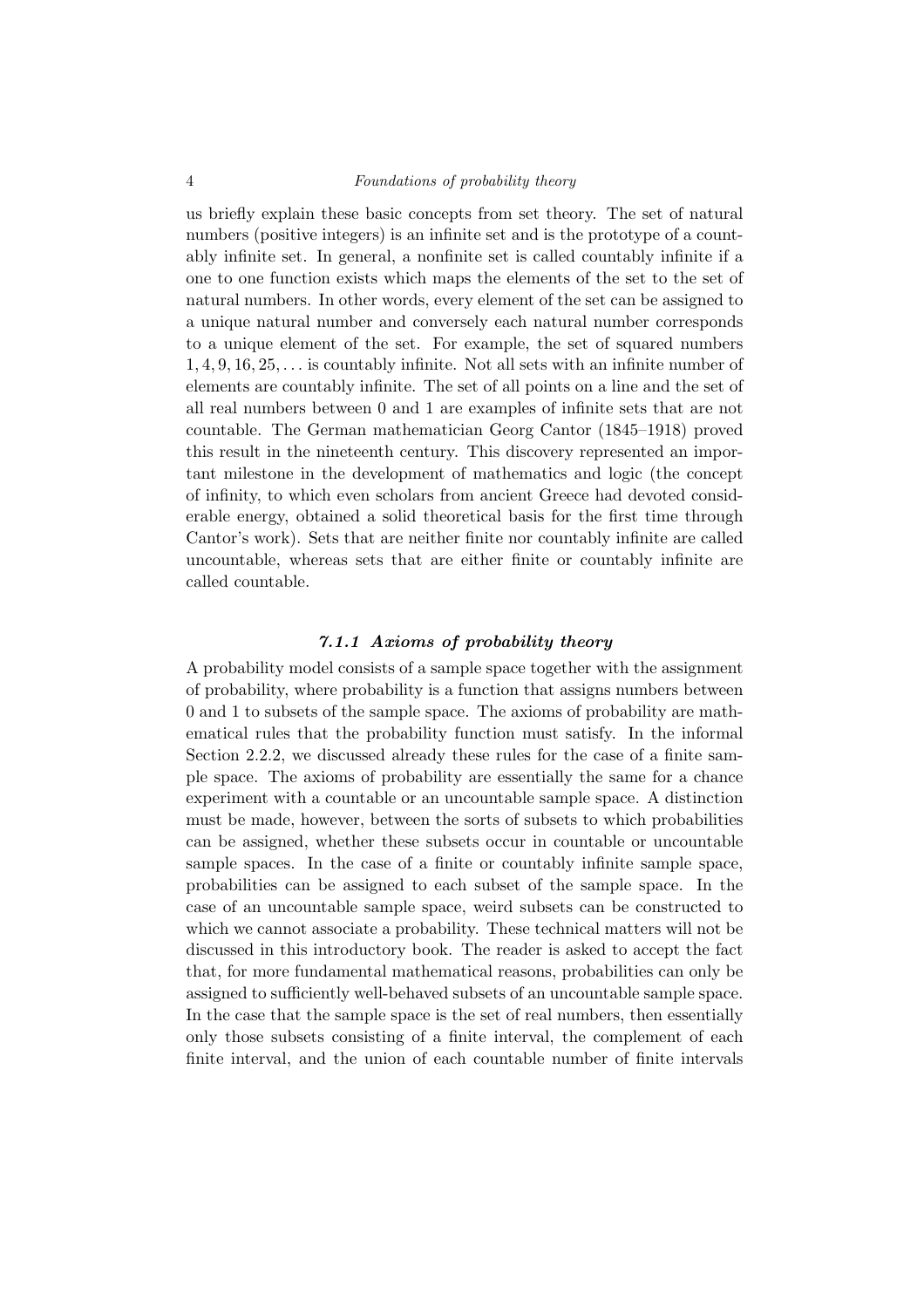are assigned a probability. These subsets suffice for practical purposes. The probability measure on the sample space is denoted by  $P$ . It assigns to each subset A a probability  $P(A)$  and must satisfy the following properties:

Axiom 7.1  $P(A) \geq 0$  for each subset A.

### **Axiom 7.2**  $P(A) = 1$  when A is equal to the sample space.

Axiom  $7.3$   $P$  $\frac{1}{\sqrt{2}}$  $i=1$  $A_i$  $\mathbf{r}$ =  $\approx$  $i=1$  $P(A_i)$  for every collection of pairwise disjoint subsets  $A_1, A_2, \ldots$ 

The union  $\bigcup_{i=1}^{\infty} A_i$  of the subsets  $A_1, A_2, \ldots$  is defined as the set of all outcomes which belong to at least one of the subsets  $A_1, A_2, \ldots$  The subsets  $A_1, A_2, \ldots$  are said to be *pairwise disjoint* when any two subsets have no element in common. In probability terms, any subset of the sample space is called an *event*. If the outcome of the chance experiment belongs to  $A$ , the event A is said to *occur*. The events  $A_1, A_2, \ldots$  are said to be *mutually* exclusive (or disjoint) if the corresponding sets  $A_1, A_2, \ldots$  are pairwise disjoint.

The first two axioms simply express a probability as a number between 0 and 1. The crucial third axiom states that, for any sequence of mutually exclusive events, the probability of at least one of these events occurring is the sum of their individual probabilities. Starting with these three axioms and a few definitions, a powerful and beautiful theory of probability can be developed.

The standard notation for the sample space is the symbol  $\Omega$ . An outcome of the sample space is denoted by  $\omega$ . A sample space together with a collection of events and an assignment of probabilities to the events is called a *probability space*. For a finite or countably infinite sample space  $\Omega$ , it is sufficient to assign a probability  $p(\omega)$  to each element  $\omega \in \Omega$  such that  $p(\omega) \geq 0$  and  $\sum_{\omega \in \Omega} p(\omega) = 1$ . A probability measure P on  $\Omega$  is then defined by specifying the probability of each subset A of  $\Omega$  as

$$
P(A) = \sum_{\omega \in A} p(\omega).
$$

In other words,  $P(A)$  is the sum of the individual probabilities of the outcomes  $\omega$  that belong to the set A. It is left to the reader to verify that P satisfies the Axioms 7.1 to 7.3.

A probability model is constructed with a specific situation or experiment in mind. The assignment of probabilities is part of the translation process from a concrete context into a mathematical model. Probabilities may be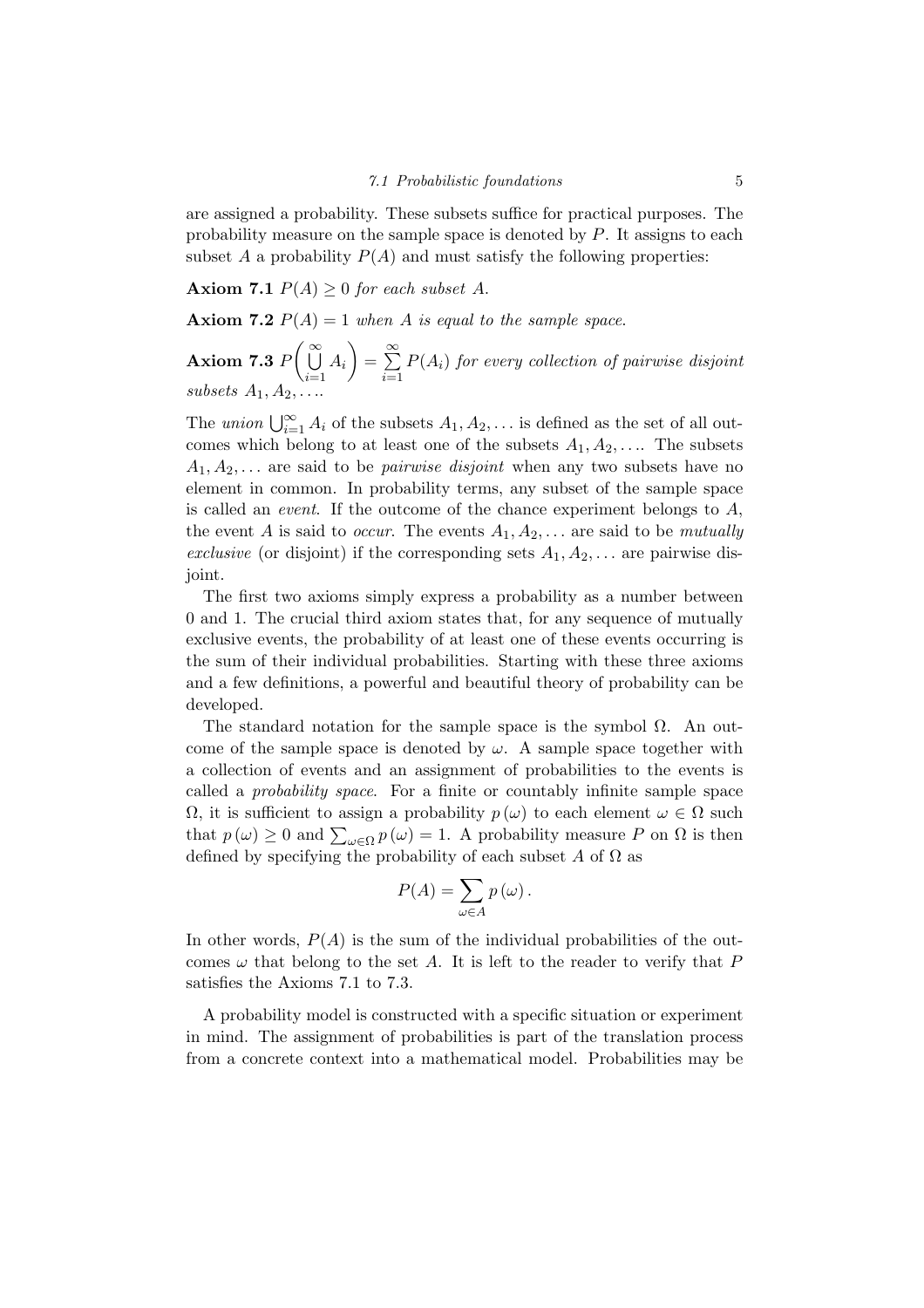assigned to events any way you like, as long the above axioms are satisfied. To make your choice of the probabilities useful, the assignment should result in a "good" model for the real-world situation.

### Equally likely outcomes

In many experiments with finitely many outcomes  $\omega_1, \ldots, \omega_N$  it is natural to assume that all these outcomes are equally likely to occur. In such a case,  $p(\omega_i) = \frac{1}{N}$  for  $i = 1, \ldots, N$  and each event A gets assigned the probability

$$
P(A) = \frac{N(A)}{N},
$$

where  $N(A)$  is the number of outcomes in the set A. This model is sometimes called the classical probability model.

Example 7.1 John, Pedro and Rosita each roll one fair die. How do we calculate the probability that the score of Rosita is equal to the sum of the scores of John and Pedro?

**Solution**. The sample space of the chance experiment is chosen as  $\{(i, j, k)\}$  $i, j, k = 1, \ldots, 6$ , where the outcome  $(i, j, k)$  occurs if the score of John is  $i$  dots, the score of Pedro is  $j$  dots, and the score of Rosita is  $k$  dots. Each of the 216 possible outcomes is equally probable and thus gets assigned a probability mass of  $\frac{1}{216}$ . The score of Rosita is equal to the sum of the scores of John and Pedro if one of the 15 outcomes  $(1,1,2)$ ,  $(1,2,3)$ ,  $(2,1,3)$ ,  $(1,3,4)$ ,  $(3,1,4)$ ,  $(2,2,4)$ ,  $(1,4,5)$ ,  $(4,1,5)$ ,  $(2,3,5)$ ,  $(3,2,5)$ ,  $(1,5,6)$ ,  $(5,1,6)$ ,  $(2,4,6)$ ,  $(4,2,6)$ ,  $(3,3,6)$  occurs. The probability of this event is thus  $\frac{15}{216}$ .

Example 7.2 Three players enter a room and are given a red or a blue hat to wear. The color of each hat is determined by a fair coin toss. Players cannot see the color of their own hats, but do see the color of the other two players' hats. The game is won when at least one of the players correctly guesses the color of his own hat and no player gives an incorrect answer. In addition to having the opportunity to guess a color, players may also pass. Communication of any kind between players is not permissible after they have been given hats; however, they may agree on a group strategy beforehand. The players decided upon the following strategy. A player who sees that the other two players wear a hat with the same color guesses the opposite color for his/her own hat; otherwise, the player says nothing. What is the probability of winning the game under this strategy?

Solution. This chance experiment can be seen as tossing a fair coin three times. As sample space, we take the set consisting of the eight elements RRR, RRB, RBR, BRR, BBB, BBR, BRB and RBB, where R stands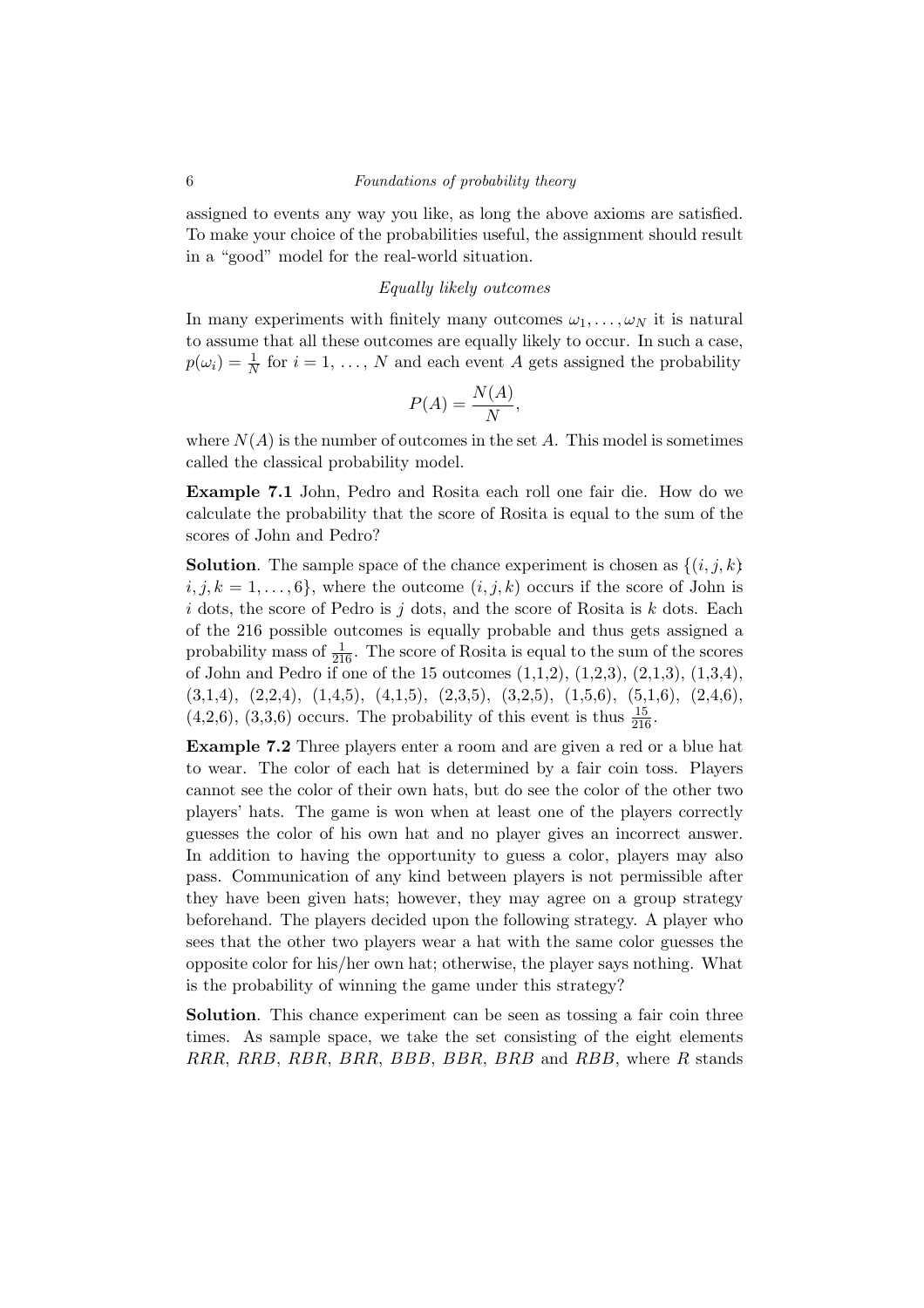for a red hat and  $B$  for a blue hat. Each element of the sample space is equally probable and gets assigned a probability of  $\frac{1}{8}$ . The strategy is winning if one the six outcomes RRB, RBR, BRR, BBR, BRB or RBB occurs (verify!). Thus the probability of winning the game under the chosen strategy is  $\frac{3}{4}$ .

#### Uncountable sample space

The following two examples illustrate the choice of a probability measure for an uncountable sample space. These two examples deal with so-called geometric probability problems. In the analysis of the geometric probability problems we use the continuous analog of the assignment of probabilities in the probability model having a finite number of equally likely outcomes.

Example 7.3 You randomly throw a dart at a circular dartboard with radius R. It is assumed that the dart is infinitely sharp and lands on a completely random point on the dartboard. How do you calculate the probability of the dart hitting the bull's-eye having radius b?

Solution. The sample space of this experiment consists of the set of pairs of real numbers  $(x, y)$  with  $x^2 + y^2 \leq R^2$ , where  $(x, y)$  indicates the point at which the dart hits the dartboard. This sample space is uncountable. We first make the following observation. The probability that the dart lands exactly on a prespecified point is zero. It makes only sense to speak of the probability of the dart hitting a given region of the dartboard. This observation expresses a fundamental difference between a probability model with a finite or countably infinite sample space and a probability model with an uncountable sample space.The assumption of the dart hitting the dartboard on a completely random point is translated by assigning the probability

$$
P(A) = \frac{\text{the area of the region } A}{\pi R^2}
$$

to each subset A of the sample space. Hence the probability of the dart hitting the bull's-eye is  $\pi b^2/(\pi R^2) = b^2/R^2$ .

Example 7.4 A floor is ruled with equally spaced parallel lines a distance D apart. A needle of length  $L$  is dropped at random on the floor. It is assumed that  $L \leq D$ . What is the probability that the needle will intersect one of the lines? This problem is known as Buffon's needle problem.

Solution. This geometric probability problem can be translated into the picking of a random point in a certain region. Let  $y$  be the distance from the center of the needle to the closest line and let  $x$  be the angle at which the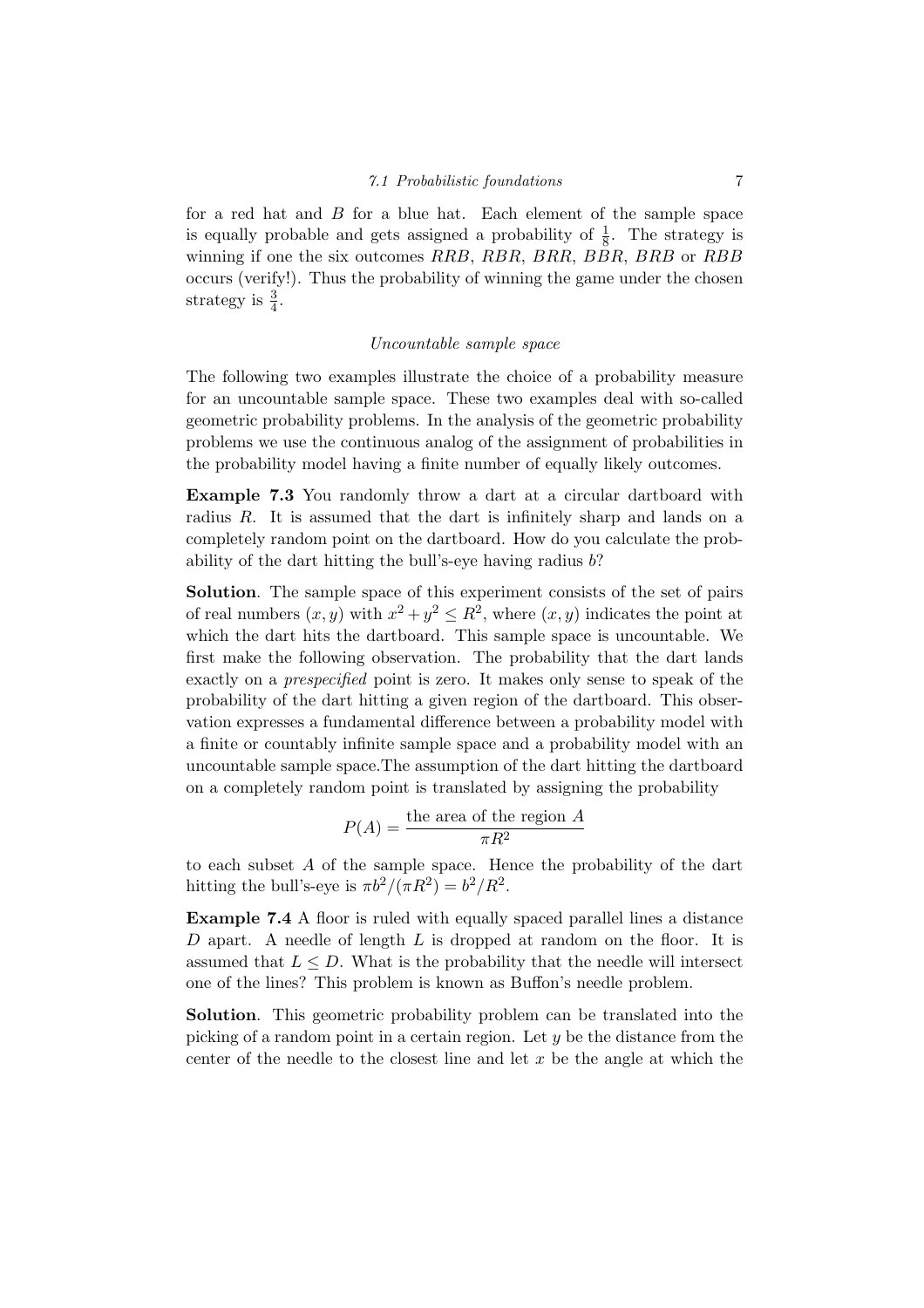

Fig. 7.1. The landing of Buffon's needle.

needle falls, where  $x$  is measured against a line parallel to the lines on the floor; see Figure 7.1. The sample space of the experiment can be taken as the rectangle R consisting of the points  $(x, y)$  with  $0 \le x \le \pi$  and  $0 \le y \le \frac{1}{2}D$ . Dropping the needle at random on the floor can be seen to be equivalent to choosing a random point in the rectangle  $R$ . The needle will land on a line only if the hypotenuse of the right-angled triangle in Figure 7.1 is less than half of the length  $L$  of the needle. That is, we get an intersection only if  $\frac{y}{\sin(x)} < \frac{1}{2}$  $\frac{1}{2}L$ . Thus, the probability that the needle will intersect one of the lines equals the probability that a point  $(x, y)$  chosen at random in the rectangle R satisfies  $y < \frac{1}{2}L\sin(x)$ . In other words, the area under the curve  $y=\frac{1}{2}$  $\frac{1}{2}L\sin(x)$  divided by the total area of the rectangle R gives the probability of an intersection. This ratio is

$$
\frac{\int_0^{\pi} \frac{1}{2} L \sin(x) \, dx}{\frac{1}{2} \pi D} = \frac{-L \cos(x)}{\pi D} \Big|_0^{\pi}
$$

and so

$$
P(\text{needed} \text{ intersects one of the lines}) = \frac{2L}{\pi D}.
$$

In the following problems you should first specify a sample space before calculating the probabilities.

Problem 7.1 Three fair dice are rolled. What is the probability that the sum of the three numbers shown is an odd number? What is the probability that the product of the three numbers shown is an odd number?

Problem 7.2 In a township, there are two plumbers. On a particular day three residents call village plumbers independently of each other. Each resident randomly chooses one of the two plumbers. What is the probability that all three residents will choose the same plumber?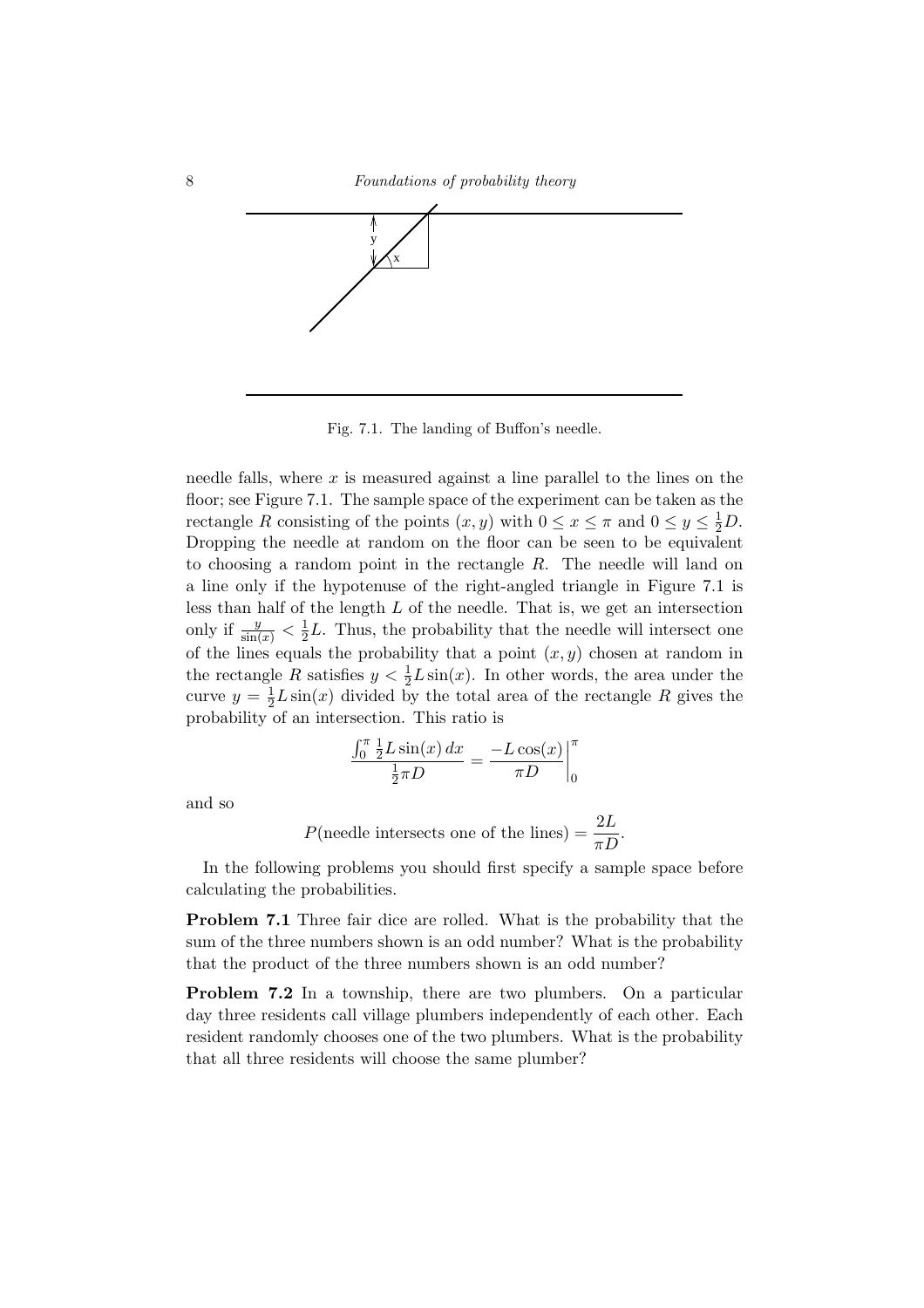Problem 7.3 Four black socks and five white socks lie mixed up in a drawer. You grab two socks at random from the drawer. What is the probability of having grabbed one black sock and one white sock?

Problem 7.4 Two letters have fallen out of the word Cincinnati at random places. What is the probability that these two letters are the same?

Problem 7.5 Two players A and B each roll one die. The absolute difference of the outcomes is computed. Player A wins if the difference is  $0, 1$ , or 2; otherwise, player B wins. What is the probability that player A wins?

Problem 7.6 Independently of each other, two people think of a number between 1 and 10. What is the probability that five or more numbers will separate the two numbers chosen at random by the two people?

Problem 7.7 You have four mathematics books, three physics books and two chemistry books. The books are put in random order on a bookshelf. What is the probability of having the books ordered per subject on the bookshelf?

Problem 7.8 Three friends go to the cinema together on a weekly basis. Before buying their tickets, all three friends toss a fair coin into the air once. If one of the three gets a different outcome than the other two, that one pays for all three tickets; otherwise, everyone pays his own way. What is the probability that one of the three friends will have to pay for all three tickets?

Problem 7.9 You choose eleven times a letter at random from the word Mississippi without replacement. What is the probability that you can form the word Mississippi with the eleven chosen letters? Hint: it may be helpful to number the eleven letters as  $1, 2, \ldots, 11$ .

Problem 7.10 You choose ten times a number at random from the numbers  $1, 2, \ldots, 100$ . What is the probability of choosing ten distinct numbers? What is the probability that the first number chosen is larger than each of the other nine numbers chosen?

Problem 7.11 The game of franc-carreau was a popular game in eighteenthcentury France. In this game, a coin is tossed on a chessboard. The player wins if the coin does not fall on one of the lines of the board. Suppose now that a round coin with a diameter of  $d$  is blindly tossed on a large table. The surface of the table is divided into squares whose sides measure  $a$  in length, such that  $a > d$ . Define an appropriate probability space and calculate the probability of the coin falling entirely within the confines of a square. Hint: consider the position of the coin's middle point.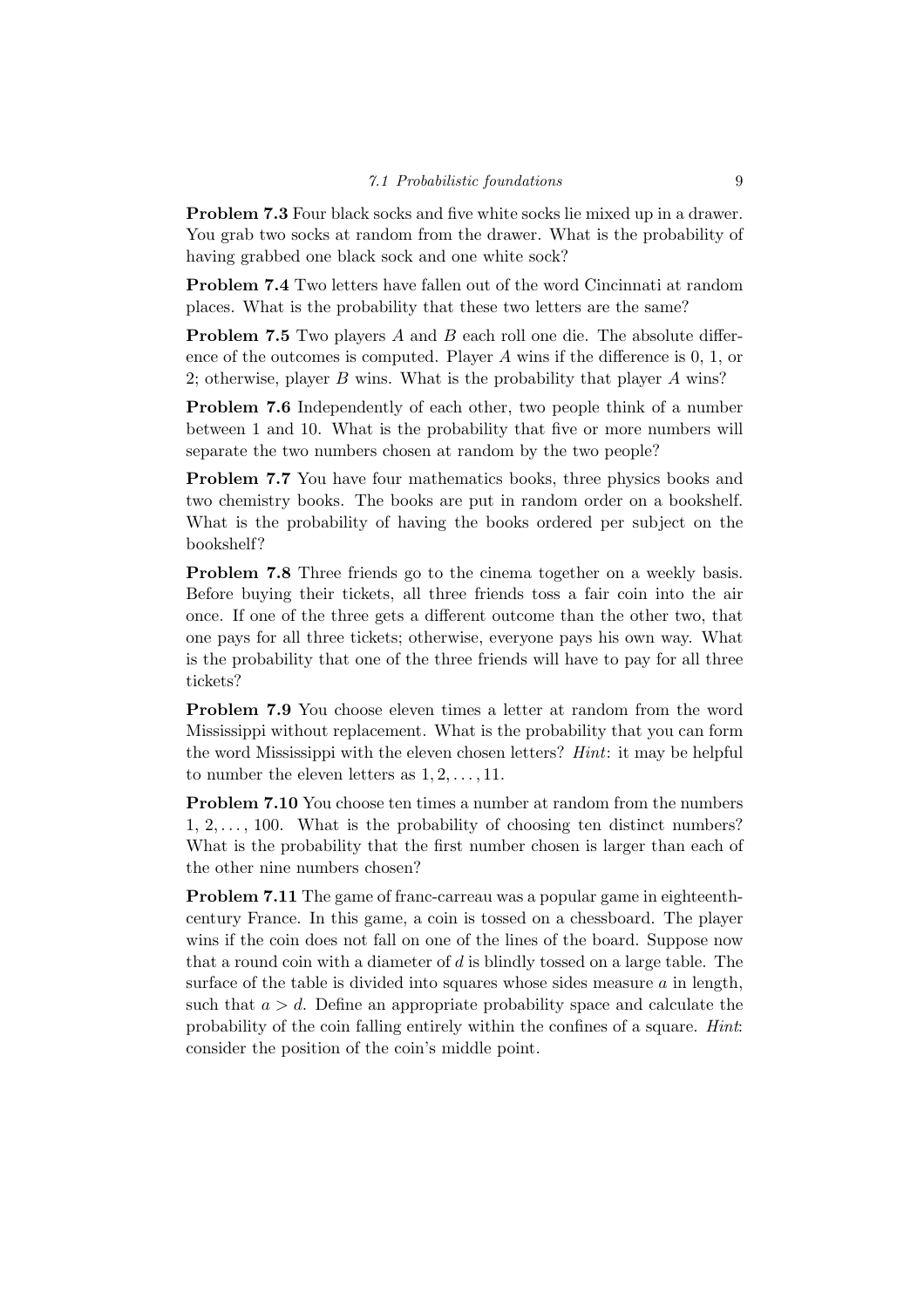# Conditional probability and Bayes

8

The concept of conditional probability lies at the heart of probability theory. It is an intuitive concept. To illustrate this, most people reason as follows to find the probability of getting two aces when two cards are selected at random from an ordinary deck of 52 cards. The probability of getting an ace on the first card is  $\frac{4}{52}$ . Given that one ace is gone from the deck, the probability of getting an ace on the second card is  $\frac{3}{51}$ . The desired probability is therefore  $\frac{4}{52} \times \frac{3}{51}$ . Letting  $A_1$  be the event that the first card is an ace and  $A_2$  the event that the second card is an ace, one intuitively applies the fundamental formula  $P(A_1A_2) = P(A_1)P(A_2 | A_1)$ , where  $P(A_2 | A_1)$ is the notation for the conditional probability that the second card will be an ace given that the first card was an ace.

The purpose of this chapter is to present the basics of conditional probability. You will learn about the multiplication rule for probabilities and the law of conditional probabilities. These results are extremely useful in problem solving. Much attention will be given to Bayes' rule for revising conditional probabilities in light of new information. This rule is inextricably bound up with conditional probabilities. The odds form of Bayes' rule is particularly useful and will be illustrated with several examples. Following on from Bayes' rule, we explain Bayesian inference for discrete models and give several statistical applications.

#### 8.1 Conditional probability

The starting-point for the definition of conditional probability is a chance experiment for which a sample space and a probability measure  $P$  are defined. Let A be an event of the experiment. The probability  $P(A)$  reflects our knowledge of the occurrence of event A before the experiment takes place. Therefore the probability  $P(A)$  is sometimes referred to as the a pri-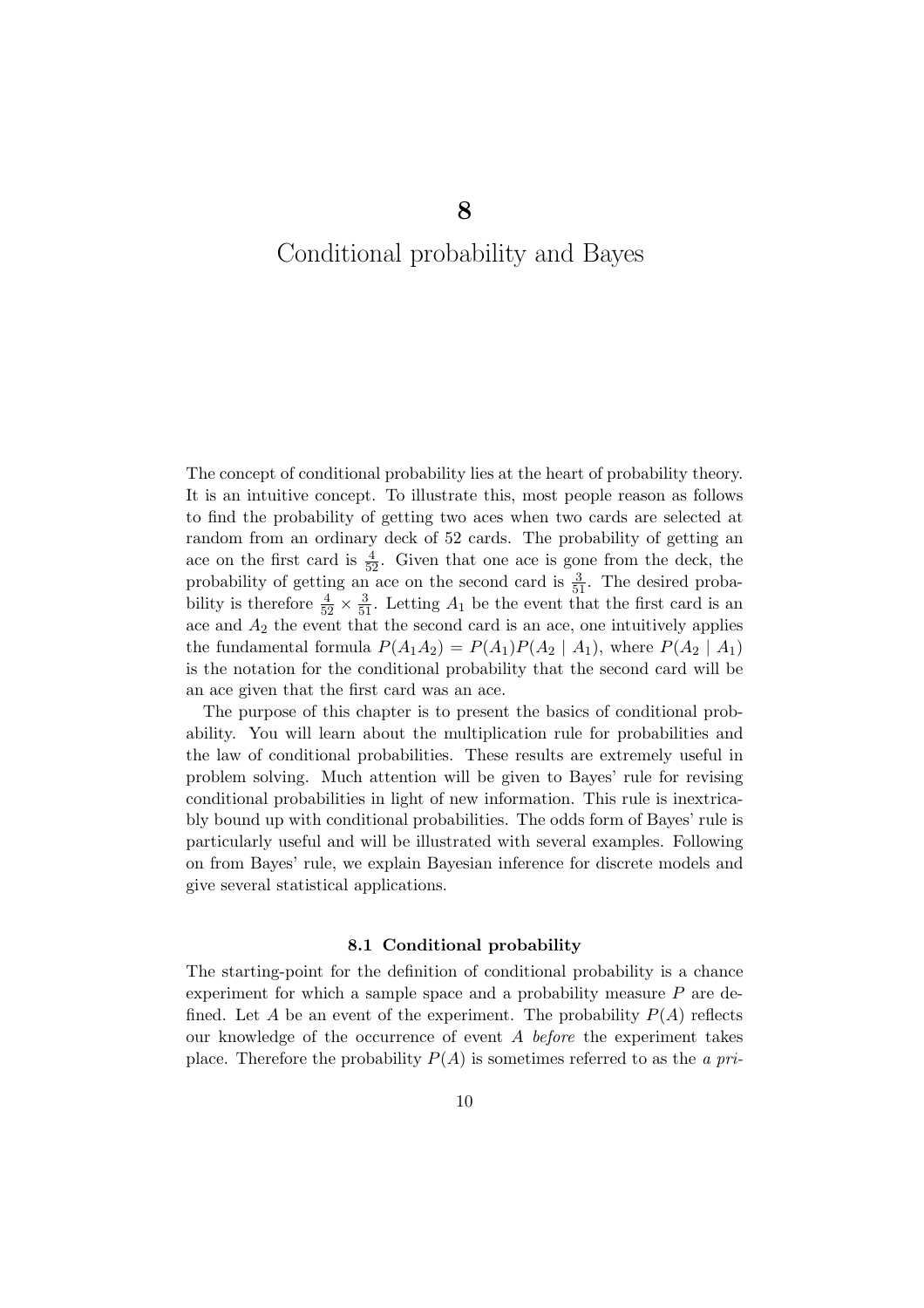ori probability of A or the unconditional probability of A. Suppose now we are told that an event B has occurred in the experiment, but we still do not know the precise outcome in the set  $B$ . In light of this added information, the set  $B$  replaces the sample space as the set of possible outcomes and consequently the probability of the occurrence of event A changes. A conditional probability now reflects our knowledge of the occurrence of the event A given that event B has occurred. The notation for this new probability is  $P(A|B)$ .

**Definition 8.1** For any two events A and B with  $P(B) > 0$ , the conditional probability  $P(A | B)$  is defined as

$$
P(A | B) = \frac{P(AB)}{P(B)}.
$$

Here AB stands for the occurrence of both event A and event B. This is not an arbitrary definition. It can be intuitively reasoned through a comparable property of the relative frequency. Let's define the relative frequency  $f_n(E)$ of the occurrence of event E as  $\frac{n(E)}{n}$  $\frac{E}{n}$ , where  $n(E)$  represents the number of times that  $E$  occurs in  $n$  repetitions of the experiment. Assume, now, that in n independent repetitions of the experiment, event  $B$  occurs  $r$  times simultaneously with event  $A$  and  $s$  times without event  $A$ . We can then say that  $f_n(AB) = \frac{r}{n}$  and  $f_n(B) = \frac{r+s}{n}$ . If we divide  $f_n(AB)$  by  $f_n(B)$ , then we find that

$$
\frac{f_n(AB)}{f_n(B)} = \frac{r}{r+s}.
$$

Now define  $f_n(A | B)$  as the relative frequency of event A in those repetitions of the experiment in which event B has occurred. From  $f_n(A | B) = \frac{r}{r+s}$  we now get the following relationship:

$$
f_n(A | B) = \frac{f_n(AB)}{f_n(B)}.
$$

This relationship accounts for the definition of conditional probability  $P(A | B)$ . The relative frequency interpretation also tells us how a conditional probability must be estimated in a simulation study.

Example 8.1 Someone has rolled two dice. You know that one of the dice turned up a face value of six. What is the probability that the other die turned up a six as well?

**Solution.** Let A be the event that two sixes show up and B the event that at least one six shows up. The sample space of this experiment is the set  $\{(i, j) | i, j = 1, \ldots, 6\}$ , where i and j denote the outcomes of the two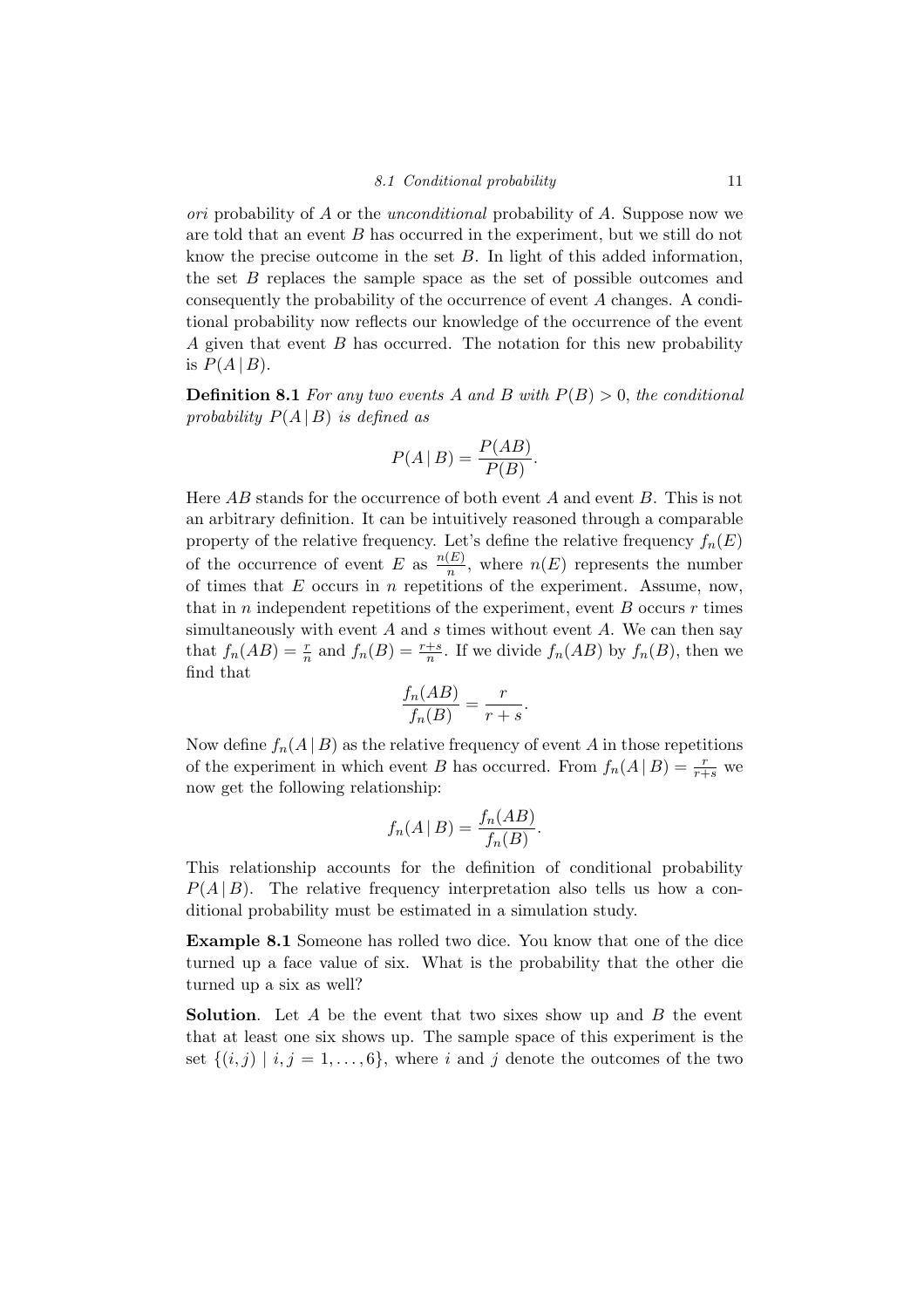dice. A probability of  $\frac{1}{36}$  is assigned to each element of the sample space. The event A is given by the set  $A = \{(6,6)\}\$ and the event B by the set  $B = \{(1,6), \ldots, (5,6), (6,6), (6,5), \ldots, (6,1)\}.$  The probability of event B occurring is  $\frac{11}{36}$  and the probability of both event A and event B occurring is  $\frac{1}{36}$ . Given that you know that event B has occurred, the probability that event A has also occurred is  $P(A | B)$ . Applying the definition of conditional probability gives

$$
P(A | B) = \frac{P(AB)}{P(B)} = \frac{1/36}{11/36}.
$$

Hence the desired probability is  $\frac{1}{11}$  (not  $\frac{1}{6}$ ).

The above example illustrates once again how careful you have to be when you are interpreting the information a problem is conveying. The wording of the problem is crucial: you know that one of the dice turned up a six but you do not know which one. In the case where one of the dice had dropped on the floor and you had seen the outcome six for that die, the probability of the other die turning up a six would have been  $\frac{1}{6}$ . An intuitive explanation of the difference between the two probabilities is the fact that in the second scenario you have the additional information which one of the two dice (red and blue) shows a six.

Example 8.2 John, Pedro and Rosita are experienced dart players. The probability of John hitting the bull's eye in a single throw is  $\frac{1}{3}$ . This hitting probability is  $\frac{1}{5}$  for Pedro and  $\frac{1}{4}$  for Rosita. The three players each throw simultaneously one dart. Two of the darts hit the bull's eye and one of the darts misses the bull's eye. What is the probability that John is the one who missed?

Solution. The sample space of the chance experiment consists of the eight elements  $(H, H, H), (H, H, M), (H, M, H), (H, M, M), (M, H, H),$  $(M, H, M)$ ,  $(M, M, H)$ , and  $(M, M, M)$ , where M stands for "miss" and H stands for "hit." The first component of each element of the sample space refers to John's throw, the second component refers to Pedro's throw, and the third component refers to Rosita's throw. By the independence of the outcomes of the individual throws, we assign the probability  $\frac{1}{3} \times \frac{1}{5} \times \frac{1}{4} = \frac{1}{60}$ 60 to the outcome  $(H, H, H)$ , the probability  $\frac{1}{3} \times \frac{1}{5} \times \frac{3}{4} = \frac{3}{60}$  to the outcome  $(H, H, M)$ , the probability  $\frac{1}{3} \times \frac{4}{5} \times \frac{1}{4} = \frac{4}{60}$  to the outcome  $(H, M, H)$ , the probability  $\frac{1}{3} \times \frac{4}{5} \times \frac{3}{4} = \frac{12}{60}$  to the outcome  $(H, M, M)$ , the probability  $\frac{2}{3} \times \frac{1}{5} \times \frac{3}{4} = \frac{6}{60}$  at the outcome  $(M, H, H)$ , the probability  $\frac{2}{3} \times \frac{1}{5} \times \frac{3}{4} = \frac{6}{60}$  $\frac{1}{3} \times \frac{1}{5} \times \frac{1}{4} = \frac{1}{60}$  to the outcome  $(M, H, M)$ , the probability  $\frac{2}{3} \times \frac{4}{5} \times \frac{1}{4} = \frac{8}{60}$  to the outcome  $(M, M, H)$ , and the probability  $\frac{2}{3} \times \frac{4}{5} \times \frac{3}{4} = \frac{24}{60}$  to the outcome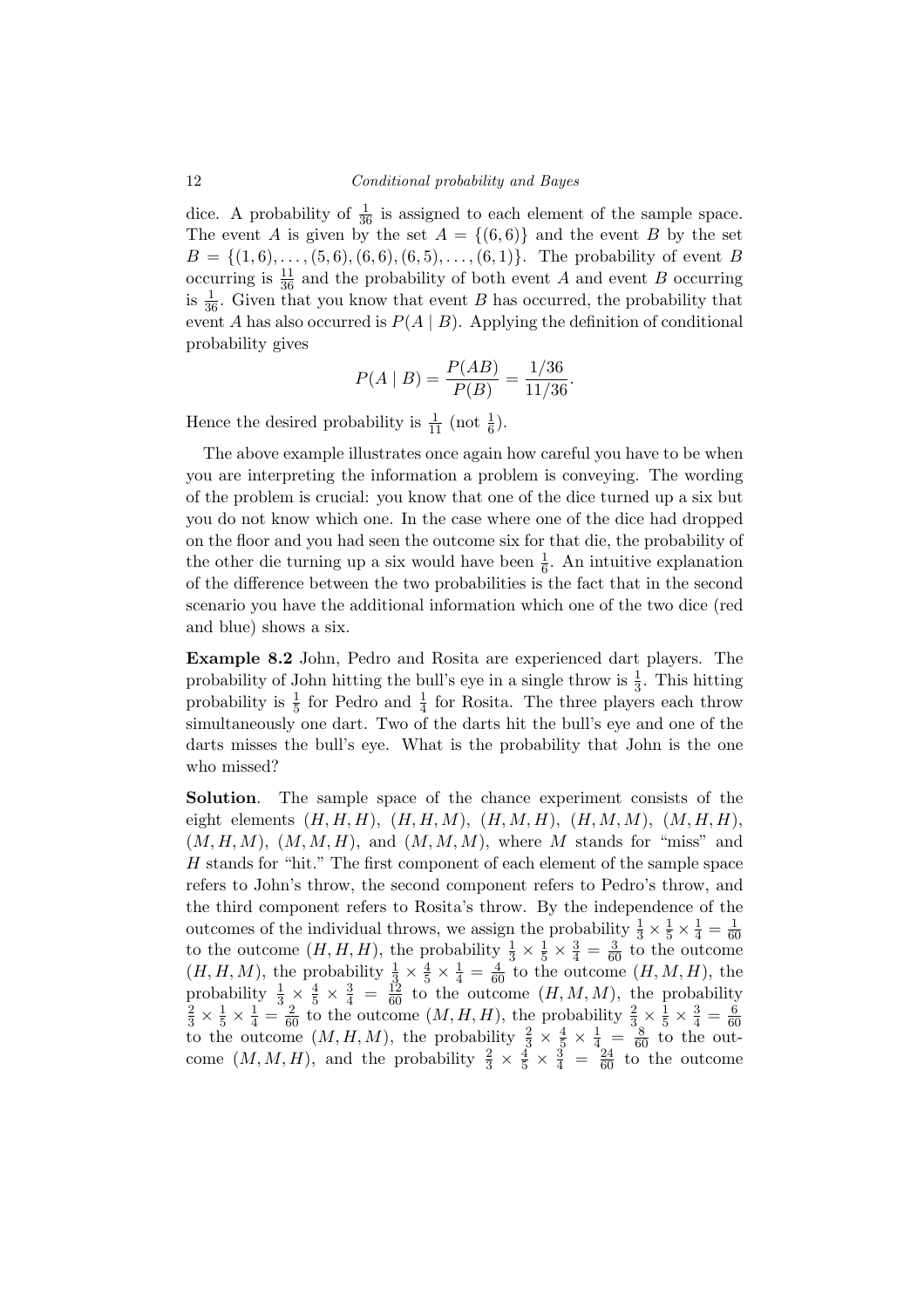$(M, M, M)$ . Let A be the event that John misses and let B be the event that exactly two of the darts hit the target. The event AB occurs if the outcome  $(M, H, H)$  occurs and the event B occurs if one of the outcomes  $(H, H, M), (H, M, H), (M, H, H)$  occurs. Thus,  $P(AB) = \frac{2}{60}$  and  $P(B) = \frac{3}{60} + \frac{4}{60} + \frac{2}{60} = \frac{9}{60}$ . We are now ready to determine the conditional probability  $P(A | B)$ . Applying the formula  $P(A | B) = P(AB)/P(B)$ , we can conclude that

 $P(\text{John misses} | \text{exactly two darts hit the target}) = \frac{2}{9}.$ 

Problem 8.1 Three fair dice are rolled. What is the conditional probability that the sum of the three faces is 10 given that the three dice are showing different faces?

Problem 8.2 You toss a nickel, a dime and a quarter, independently of each other. What is the conditional probability that the quarter shows up heads given that the coins showing up heads represent an amount of at least 15 cents?

Problem 8.3 Every evening, two weather stations issue a weather forecast for the next day. The weather forecasts of the two stations are independent of each other. On average, the weather forecast of station 1 is correct in 90% of the cases, irrespective of the weather type. This percentage is 80% for station 2. On a given day, station 1 predicts sunny weather for the next day, whereas station 2 predicts rain. What is the probability that the weather forecast of station 1 will be correct?

Problem 8.4 The experiment is to toss a fair coin once and to roll a fair die once. Let  $A$  be the event that the coin lands "heads" and  $B$  the event that the die lands "six". After the experiment, you are informed that at least one of the two events has occurred. What is the probability that both events have occurred and what is the probability that event A has occurred, given the information?

Problem 8.5 You simultaneously grab two balls at random from an urn containing two red balls, one blue ball and one green ball. What is the probability that you have grabbed two non-red balls given that you have grabbed at least one non-red ball? What is the probability that you have grabbed two non-red balls given that you have grabbed the green ball? Can you give an intuitive explanation of why the second probability is larger than the first one?

Problem 8.6 The following game is played in a particular carnival tent.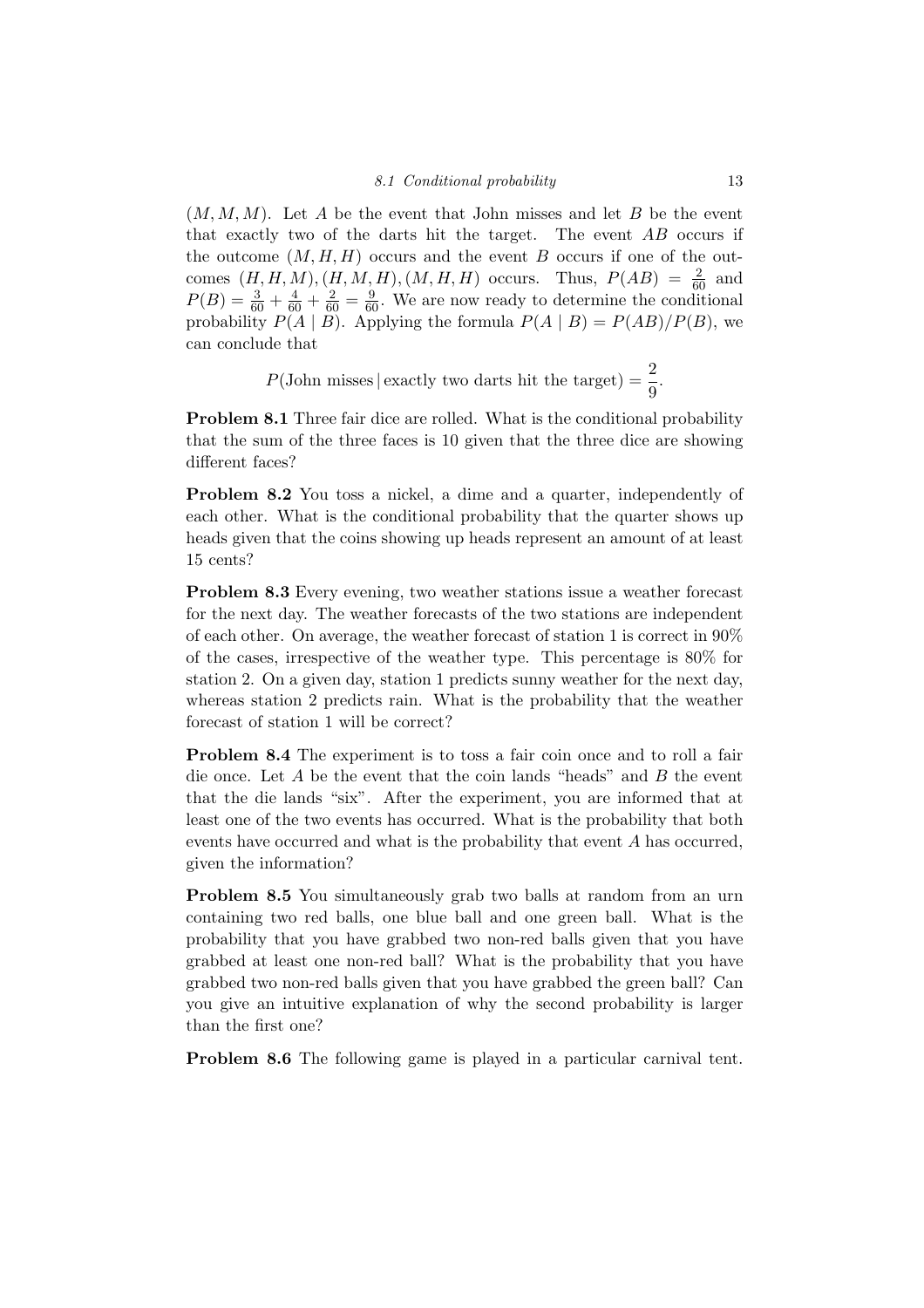The carnival master has two covered beakers, each containing one die. He shakes the beakers thoroughly, removes the lids and peers inside. You have agreed that whenever at least one of the two dice shows an even number of points, you will bet with even odds that the other die will also show an even number of points. Is this a fair bet?

Problem 8.7 Suppose a bridge player's hand of thirteen cards contains an ace. What is the probability that the player has at least one more ace? What is the answer to this question if you know that the player had the ace of hearts? Can you explain why the second probability is larger than the first one?

### 8.1.1 Assigning probabilities by conditioning

The formula for the conditional probability  $P(A | B)$  can be rewritten as

$$
P(AB) = P(A | B)P(B).
$$

This phrasing lines up more naturally with the intuitive way people think about probabilities. The result  $P(AB) = P(A | B)P(B)$  is called the *multi*plication rule for probabilities. In many cases, this rule is used in attributing probabilities to elements of the sample space. In illustration of this, consider the experiment in which two marbles are randomly chosen without replacements from a receptacle holding seven red and three white marbles. One possible choice for the sample space of this experiment is the set consisting of four elements  $(R, R), (R, W), (W, W),$  and  $(W, R)$ , where R stands for red and W for white. The first component of each element indicates the color of the first marble chosen and the second component the color of the second marble chosen. On grounds of the reasoning that  $P(1^{\text{st}} \text{ marble is red}) = \frac{7}{10}$ and  $P(2<sup>nd</sup>$  marble is white  $|1<sup>st</sup>$  marble is red) =  $\frac{3}{9}$ , we attribute the probability of  $P(R, W) = \frac{7}{10} \times \frac{3}{9} = \frac{7}{30}$  to the element  $(R, W)$ . In the same way we attribute the probabilities  $P(\tilde{R}, R) = \frac{7}{10} \times \frac{6}{9} = \frac{7}{15}$ ,  $P(W, W) = \frac{3}{10} \times \frac{2}{9} = \frac{1}{15}$ , and  $P(W, R) = \frac{3}{10} \times \frac{7}{9} = \frac{7}{30}$  to the remaining elements. It is common practice for this type of problem to assign probabilities to the elements of the sample space as a product of probabilities, one marginal and the others conditional. More generally, by a repeated application of the basic formula  $P(A) = P(A | B)P(B)$ , we have the following useful rule:

**Rule 8.1** For any sequence of events  $A_1, A_2, \ldots, A_n$ ,

$$
P(A_1 A_2 \cdots A_n)
$$
  
=  $P(A_1) \times P(A_2 | A_1) \times P(A_3 | A_1 A_2) \times \cdots \times P(A_n | A_1 A_2 \cdots A_{n-1}).$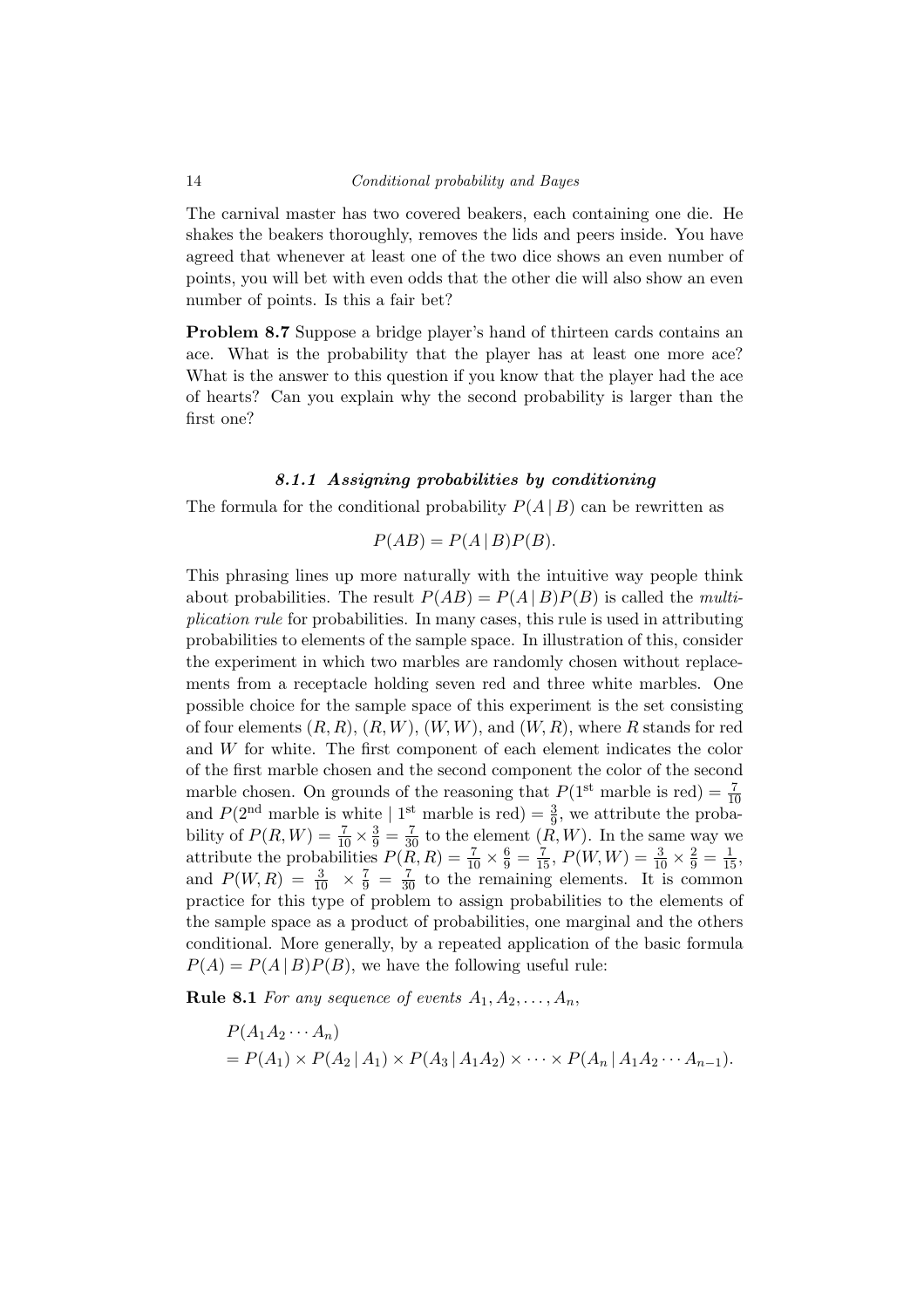#### 8.1 Conditional probability 15

Many probability problems with a solution by counting arguments can be more easily tackled by using conditional probabilities. To illustrate this, consider question (a) from Example 7.9. For  $i = 1, \ldots, 4$ , let  $A_i$  be the event that two teams from the same country play against each other in the ith match. The four matches are sequentially determined by lot. The probability asked in question (a) is then given by  $P(A_1A_2A_3A_4)$ . Obviously,  $P(A_1) = \frac{1}{7}$ ,  $P(A_2 | A_1) = \frac{1}{5}$ ,  $P(A_3 | A_1, A_2) = \frac{1}{3}$  and  $P(A_4 | A_1, A_2, A_3) = 1$ and so the desired probability  $P(A_1A_2A_3A_4)$  equals  $\frac{1}{7} \times \frac{1}{5} \times \frac{1}{3} \times 1 = 0.0095$ . As another illustration, what is the probability that it takes 10 or more cards before the first ace appears if cards are randomly drawn one by one from an ordinary deck of 52 cards? To answer this question by counting arguments, we take as sample space the set of all possible permutations of the integers  $1, 2, \ldots, 52$ . Each of the 52! elements is equally likely. Let A be the event that it takes 10 or more cards before the first ace appears. The set A contains  $48 \times 47 \times \cdots \times 40 \times 41!$  elements of the sample space and so  $P(A) = 48 \times 47 \times \cdots \times 40 \times 41!/52! = 0.4559$ . To answer the question with conditional probabilities, define  $A_i$  as the event that the *i*th card drawn is not an ace. Applying Rule 8.1, we find  $P(A_1A_2\cdots A_9) = \frac{48}{52} \times \frac{47}{51} \times \cdots \times \frac{40}{44} = 0.4559$ .

The following important remark is made. In using conditional probabilities, you usually perform the probability calculations without explicitly specifying a sample space; an assignment of probabilities to properly chosen events suffices. Solving a probability problem by counting arguments always requires the specification of a sample space.

Example 8.3 A group of fifteen tourists is stranded in a city with four hotels of the same class. Each of the hotels has enough room available to accommodate the fifteen tourists. The group's guide, who has a good working relationship with each of the four hotels, assigns the tourists to the hotels as follows. First, he randomly determines how many are to go to hotel A, then how many of the remaining tourists are to go to hotel  $B$ , and then how many are to go to hotel C. All remaining tourists are sent to hotel D. Note that each stage of the assignment the guide draws at random a number between zero and the number of tourists left. What is the probability that all four hotels receive guests from the group?

**Solution**. Let the outcome  $(i_A, i_B, i_C, i_D)$  correspond with the situation in which  $i_A$  tourists are sent to hotel A,  $i_B$  tourists to hotel B,  $i_C$  tourists to hotel  $C$ , and  $i_D$  tourists to hotel  $D$ . The probability

$$
\frac{1}{16} \times \frac{1}{16-i_A} \times \frac{1}{16-i_A-i_B}
$$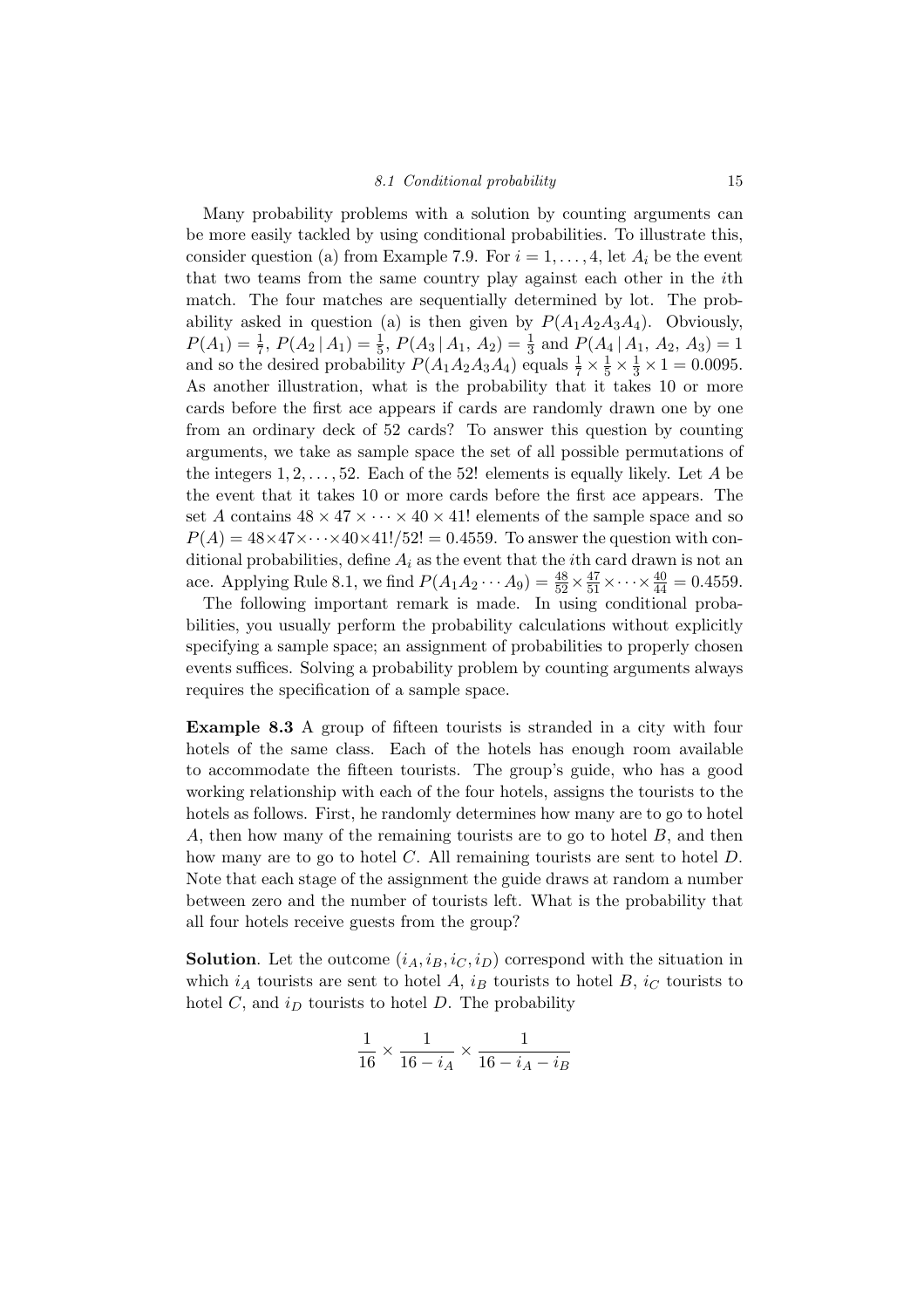is assigned to the outcome  $(i_A, i_B, i_C, i_D)$  for  $0 \leq i_A, i_B, i_C, i_D \leq 15$  and  $i_A + i_B + i_C + i_D = 15$ . The probability that all four hotels will receive guests is given by

$$
\sum_{i_A=1}^{12} \sum_{i_B=1}^{13-i_A} \sum_{i_C=1}^{14-i_A-i_B} \frac{1}{16} \times \frac{1}{16-i_A} \times \frac{1}{16-i_A-i_B} = 0.2856.
$$

The next example deals with a famous problem known as the gambler's ruin problem.

Example 8.4 John and Pete enter a coin-tossing game and they play until one of them has won all of the money. John starts with a dollars and Pete with b dollars. They flip a fair coin. If the coin lands heads, John gets one dollar from Pete; otherwise, John loses one dollar to Pete. What is the probability that John will win all of the money? Next consider the situation that ten people including John and Pete enter the coin-tossing game. Each player has the same starting capital. The first two players, selected by lot, will play until one wins all the other's money. The winner having doubled his money will next play against another player until one has won all the other's money, and so on. Suppose that John is in the first game and Pete plays the last game against the survivor of the first nine players. Who has the best chance to be the ultimate winner- John or Pete?

**Solution.** Let  $P(a, b)$  denote the probability of John winning all of the money when John starts with  $a$  dollars and Pete with  $b$  dollars. It will be proved that

$$
P(a,b) = \frac{a}{a+b}.
$$

Let  $E$  be the event that John wins all of the money. A recurrence equation for  $P(E) = P(a, b)$  is obtained by conditioning on the outcome of the first flip. Let H be the event that the first flip lands heads and let  $\overline{H}$  be the event that the first flip lands tails. The event  $E$  is the union of the disjoint events EH and  $E\overline{H}$  and so  $P(E) = P(EH) + P(E\overline{H})$ . Applying the formula  $P(AB) = P(A | B)P(B)$ , it next follows that

$$
P(E) = P(E | H)P(H) + P(E | \overline{H})P(\overline{H}).
$$

If the first flip lands heads, you get the changed situation that John has  $a+1$ dollars and Pete has  $b-1$  dollars. This gives  $P(E|H) = P(a+1, b-1)$ . Similarly,  $P(E|\overline{H}) = P(a-1,b+1)$ . The coin is fair and so  $P(H) =$  $P(\overline{H}) = \frac{1}{2}$ . Thus we obtain the recurrence equation

$$
P(a,b) = \frac{1}{2}P(a+1,b-1) + \frac{1}{2}P(a-1,b+1).
$$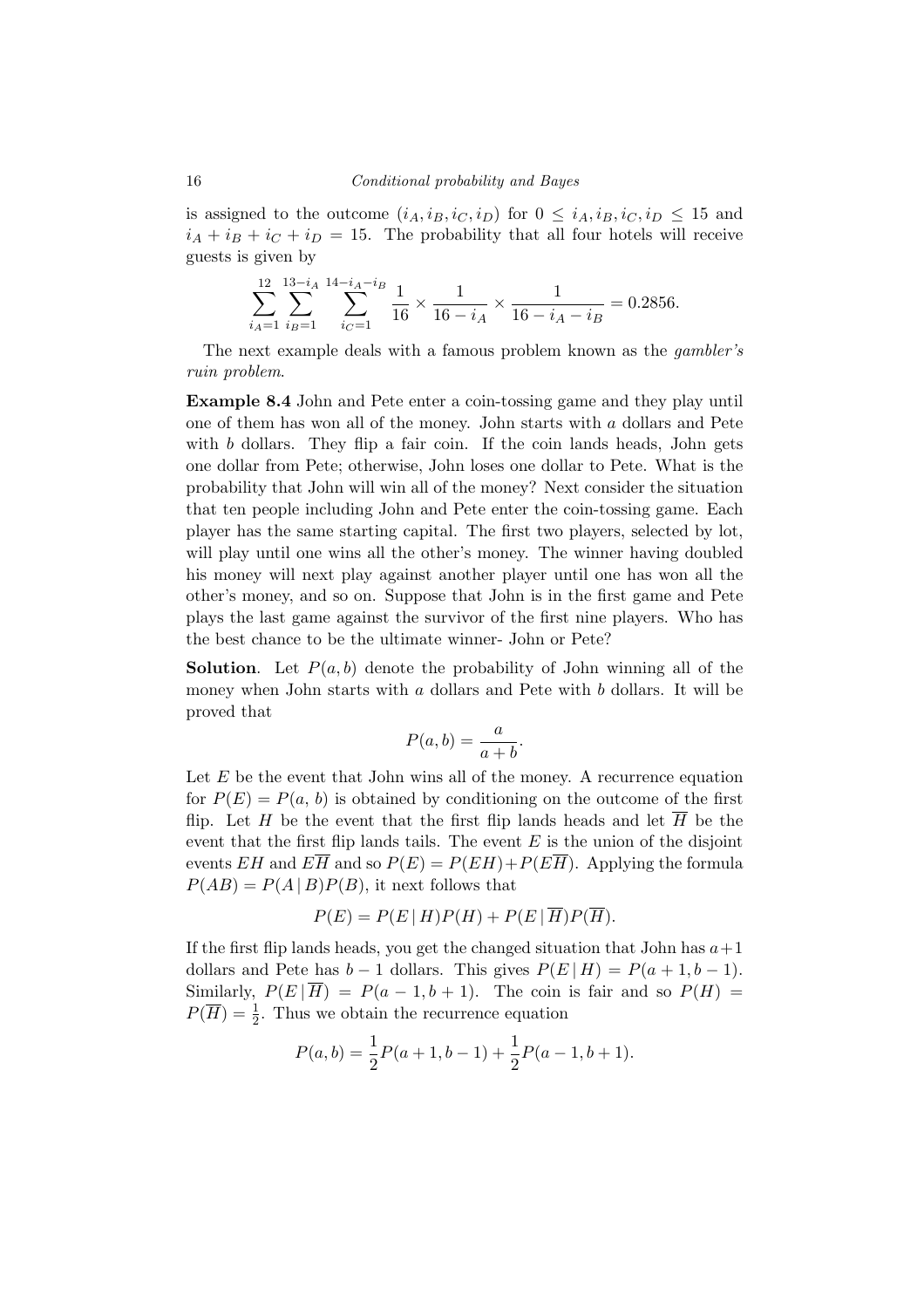### Basic rules for discrete random variables

In performing a chance experiment, one is often not interested in the particular outcome that occurs but in a specific numerical value associated with that outcome. Any function that assigns a real number to each outcome in the sample space of the experiment is called a random variable. Intuitively, a random variable can be thought of as a quantity whose value is not fixed. The value of a random variable is determined by the outcome of the experiment and consequently probabilities can be assigned to the possible values of the random variable.

The purpose of this chapter is to familiarize the reader with a number of basic rules for calculating characteristics of random variables such as the expected value and the variance. In addition, we give rules for the expected value and the variance of a sum of random variables, including the square-root rule. The rules for random variables are easiest explained and understood in the context of discrete random variables. These random variables can take on only a finite or countably infinite number of values (the so-called continuous random variables that can take on a continuum of values are treated in the next chapter). To conclude this chapter, we discuss the most important discrete random variables such the binomial, the Poisson and the hypergeometric random variables.

#### 9.1 Random variables

The concept of random variable is always a difficult concept for the beginner. Intuitively, a random variable is a function that takes on its values by chance. A random variable is not a variable in the traditional sense of the word and actually it is a little misleading to call it a variable. The convention is to use capital letters such as  $X, Y$ , and  $Z$  to denote random variables. Formally, a random variable is defined as a real-valued function on the sample space of a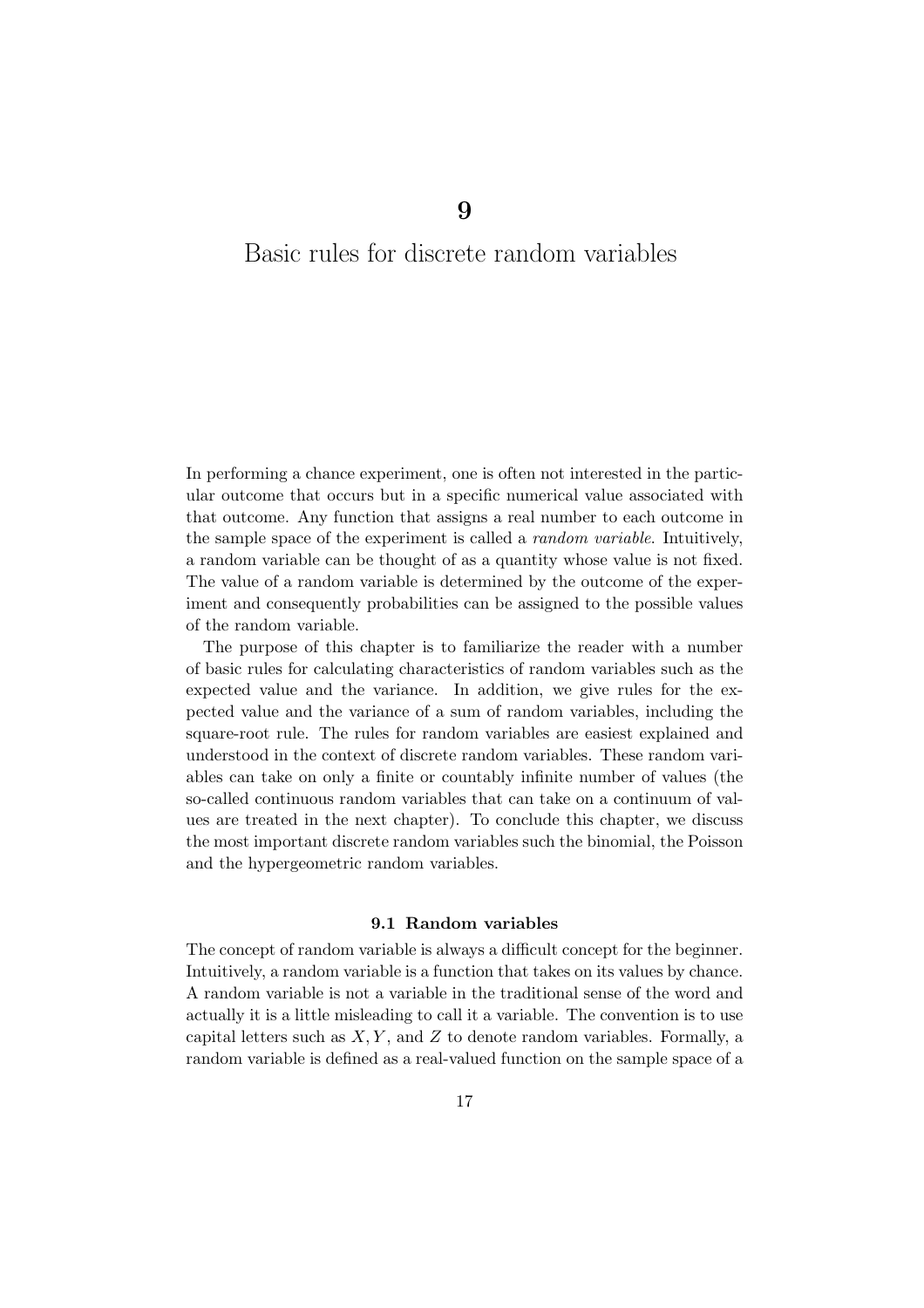chance experiment. A random variable X assigns a numerical value  $X(\omega)$  to each element  $\omega$  of the sample space. For example, if the random variable X is defined as the smallest of the two numbers rolled in the experiment of rolling a fair die twice, then the random variable  $X$  assigns the numerical value  $\min(i, j)$  to the outcome  $(i, j)$  of the chance experiment. As said before, a random variable  $X$  takes on its values by chance. A random variable  $X$  gets its value only after the underlying chance experiment has been performed. Before the experiment is performed, we can only describe the set of possible values of X. Illustrative examples of random variables are:

- The number of winners in a football pool next week.
- The number of major hurricanes that will hit the United States next year.
- The daily number of claims submitted to an insurance company.
- The amount of rainfall that the city of London will receive next year.
- The lifetime of a newly bought battery.
- The duration of a telephone call.

The first three examples are examples of discrete random variables taking on a discrete number of values and the other three examples describe continuous random variables taking on a continuum of values.

In this chapter we consider only discrete random variables. A random variable  $X$  is said to be *discrete* if its set of possible values is finite or countably infinite. The set of possible values of  $X$  is called the *range* of X and is denoted by I. The probabilities associated with these possible values are determined by the probability measure  $P$  on the sample space of the chance experiment. The probability mass function of a discrete random variable X is defined by  $P(X = x)$  for  $x \in I$ , where the notation  $P(X = x)$ is shorthand for

$$
P(X = x) = P(\{\omega : X(\omega) = x\}).
$$

In words,  $P(X = x)$  is the probability mass assigned by the probability measure P to the set of all outcomes  $\omega$  for which  $X(\omega) = x$ . For example, consider the experiment of rolling a fair die twice and let the random variable X be defined as the smallest of the two numbers rolled. The range of X is the set  $I = \{1, 2, \ldots, 6\}$ . The random variable X takes on the value 1 if one of the eleven outcomes  $(1, 1), (1, 2), \ldots, (1, 6), (2, 1), (3, 1), \ldots, (6, 1)$  occurs and so  $P(X = 1) = \frac{11}{36}$ . In the same way,  $P(X = 2) = \frac{9}{36}$ ,  $P(X = 3) = \frac{7}{36}$ ,  $P(X = 4) = \frac{5}{36}, P(X = 5) = \frac{3}{36}, \text{ and } P(X = 6) = \frac{1}{36}.$ 

Example 9.1 In your pocket you have three dimes (coins of 10 cents) and two quarters (coins of 25 cents). You grab at random two coins from your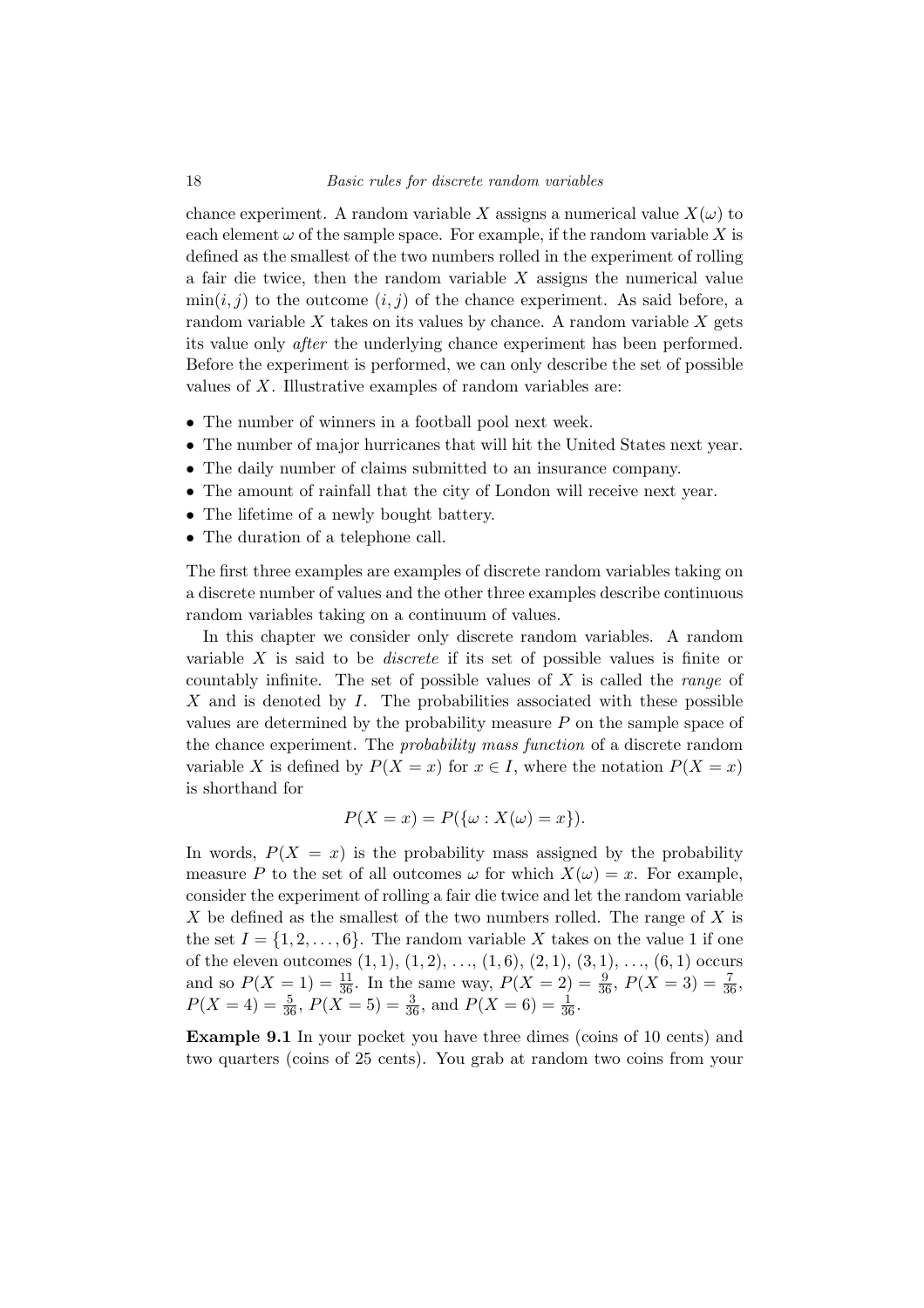pocket. What is the probability mass function of the amount you grabbed?

**Solution.** The sample space of the chance experiment is chosen as  $\Omega =$  $\{(D, D), (D, Q), (Q, D), (Q, Q)\}\$ . The outcome  $(D, D)$  occurs if the first coin taken is a dime and the second one is also a dime, the outcome  $(D, Q)$  occurs if the first coin taken is a dime and the second one is a quarter, etc. The probability  $\frac{3}{5} \times \frac{2}{4} = \frac{3}{10}$  is assigned to the outcome  $(D, D)$ , the probability  $\frac{3}{5} \times \frac{2}{4} = \frac{3}{10}$  to the outcome  $(D, Q)$ , the probability  $\frac{2}{5} \times \frac{3}{4} = \frac{3}{10}$  to the outcome  $(Q, D)$ , and the probability  $\frac{2}{5} \times \frac{1}{4} = \frac{1}{10}$  to the outcome  $(Q, Q)$ . Let the random variable  $X$  denote the total number of cents you have grabbed. The random variable  $X$  has 20, 35, and 50 as possible values. The random variable X takes on the value 20 if the outcome  $(D, D)$  occurs, the value 35 if either the outcome  $(D, Q)$  or  $(Q, D)$  occurs, and the value 50 if the outcome  $(Q, Q)$  occurs. Thus, the probability mass function of X is given by  $P(X = 20) = \frac{3}{10}$ ,  $P(X = 35) = \frac{3}{10} + \frac{3}{10} = \frac{3}{5}$  $\frac{3}{5}$ , and  $P(X = 50) = \frac{1}{10}$ .

Example 9.2 You have a well-shuffled ordinary deck of 52 cards. You remove the cards one at a time until you get an ace. Let the random variable X be the number of cards removed. What is the probability mass function of X?

**Solution.** The range of the random variable X is the set  $\{1, 2, \ldots, 49\}$ . Obviously,  $P(X = 1) = \frac{4}{52}$ . Using Rule 8.1, we find for  $i = 2, ..., 49$ :

$$
P(X = i) = \frac{48}{52} \times \cdots \times \frac{48 - (i - 2)}{52 - (i - 2)} \times \frac{4}{52 - (i - 1)}.
$$

The latter example gives rise to the following important observation. Often an explicit listing of the sample space is not necessary to assign a probability distribution to a random variable. Usually the probability distribution of a random variable is modeled without worrying about the assignment of probability to an underlying sample space. In most problems, you will perform probability calculations without explicitly specifying a sample space; an assignment of probabilities to properly chosen events usually suffices.

Problem 9.1 A fair die is tossed two times. Let the random variable X be the largest of the two outcomes. What is the probability mass function of X?

Problem 9.2 Imagine that people enter a room one by one and announce their birthdays. Let the random variable  $X$  be the number of people required to have a matching birthday. What is the probability mass function of  $X$ ?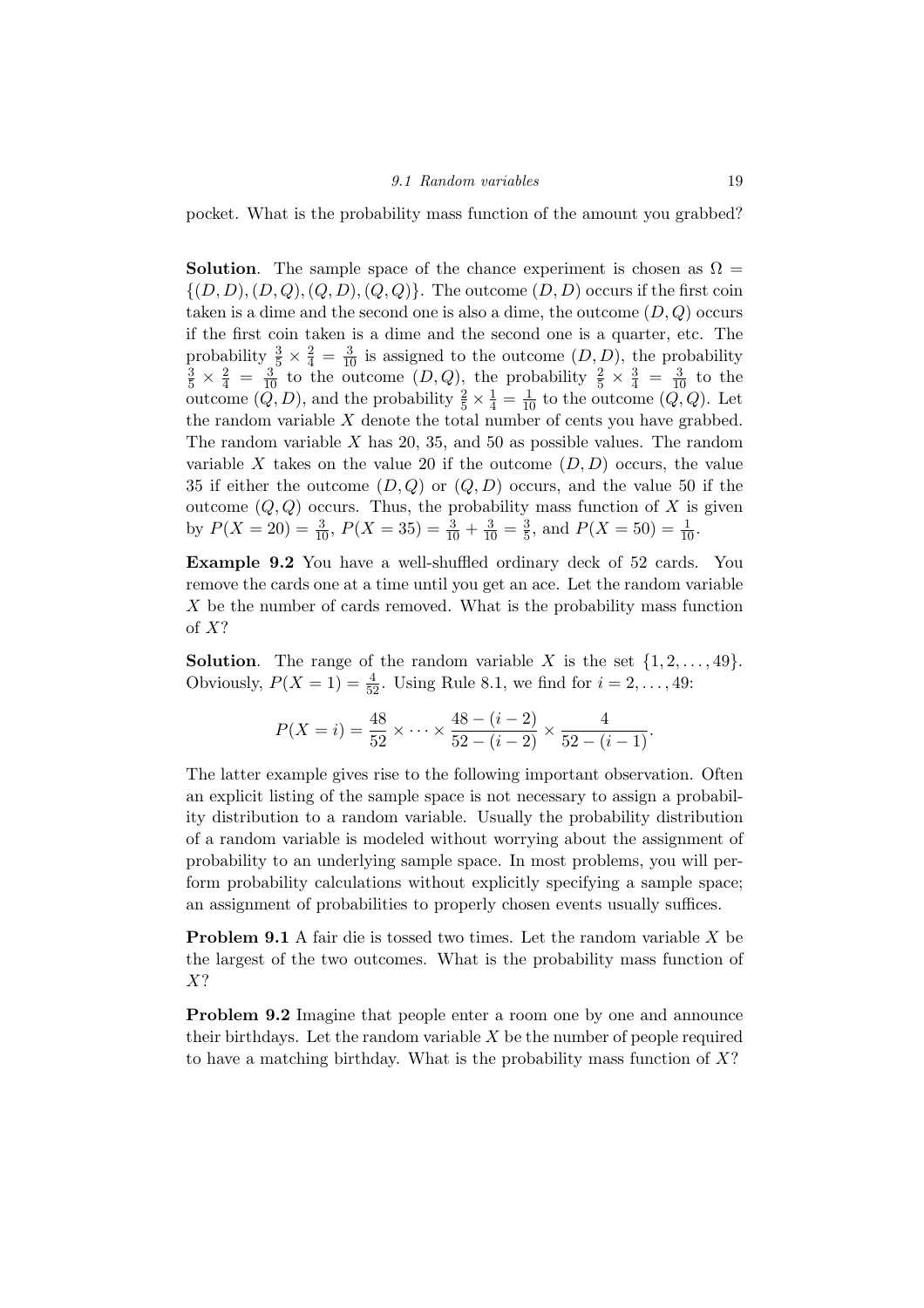Problem 9.3 A bag contains three coins. One coin is two-headed and the other two are normal. A coin is chosen at random from the bag and is tossed two times? Let the random variable  $X$  denote the number of heads obtained. What is the probability mass function of  $X$ ?

Problem 9.4 A fair die is rolled until each of the six possible outcomes has occurred. Let the random variable  $X$  be the number of rolls required. What is the probability mass function of  $X$ ? Hint: use the answer to Problem 7.49 and the relation  $P(X = i) = P(X > i - 1) - P(X > i)$ .

### 9.2 Expected value

The most important characteristic of a random variable is its expected value. In Chapter 2 we informally introduced the concept of expected value. The expected value of a discrete random variable is a weighted mean of the values the random variable can take on, the weights being furnished by the probability mass function of the random variable. The nomenclature of expected value may be misleading. The expected value is in general not a typical value that the random variable can take on.

**Definition 9.1** The expected value of the discrete random variable  $X$  having I as its set of possible values is defined by

$$
E(X) = \sum_{x \in I} x P(X = x).
$$

To illustrate this definition, consider again the experiment of rolling a fair die twice and let the random variable  $X$  denote the smallest of the two numbers rolled. Then,

$$
E(X) = 1 \times \frac{11}{36} + 2 \times \frac{9}{36} + 3 \times \frac{7}{36} + 4 \times \frac{5}{36} + 5 \times \frac{3}{36} + 6 \times \frac{1}{36} = 2.528.
$$

Before we give some other examples, note the following remarks. Definition 9.1 is only meaningful if the sum is well-defined. The sum is always welldefined if the range  $I$  is finite. However, the sum over countably infinite many terms is not always well-defined when both positive and negative terms are involved. For example, the infinite series  $1 - 1 + 1 - 1 + \dots$  has the sum 0 when you sum the terms according to  $(1-1)+(1-1)+\ldots$ , whereas you get the sum 1 when you sum the terms according to  $1 + (-1 + 1) + (-1 +$  $1 + (-1 + 1) + \cdots$ . Such abnormalities cannot happen when all terms in the infinite summation are nonnegative. The sum of infinitely many nonnegative terms is always well-defined, with  $\infty$  as a possible value for the sum. For a sequence  $a_1, a_2, \ldots$  consisting of both positive and negative terms, a basic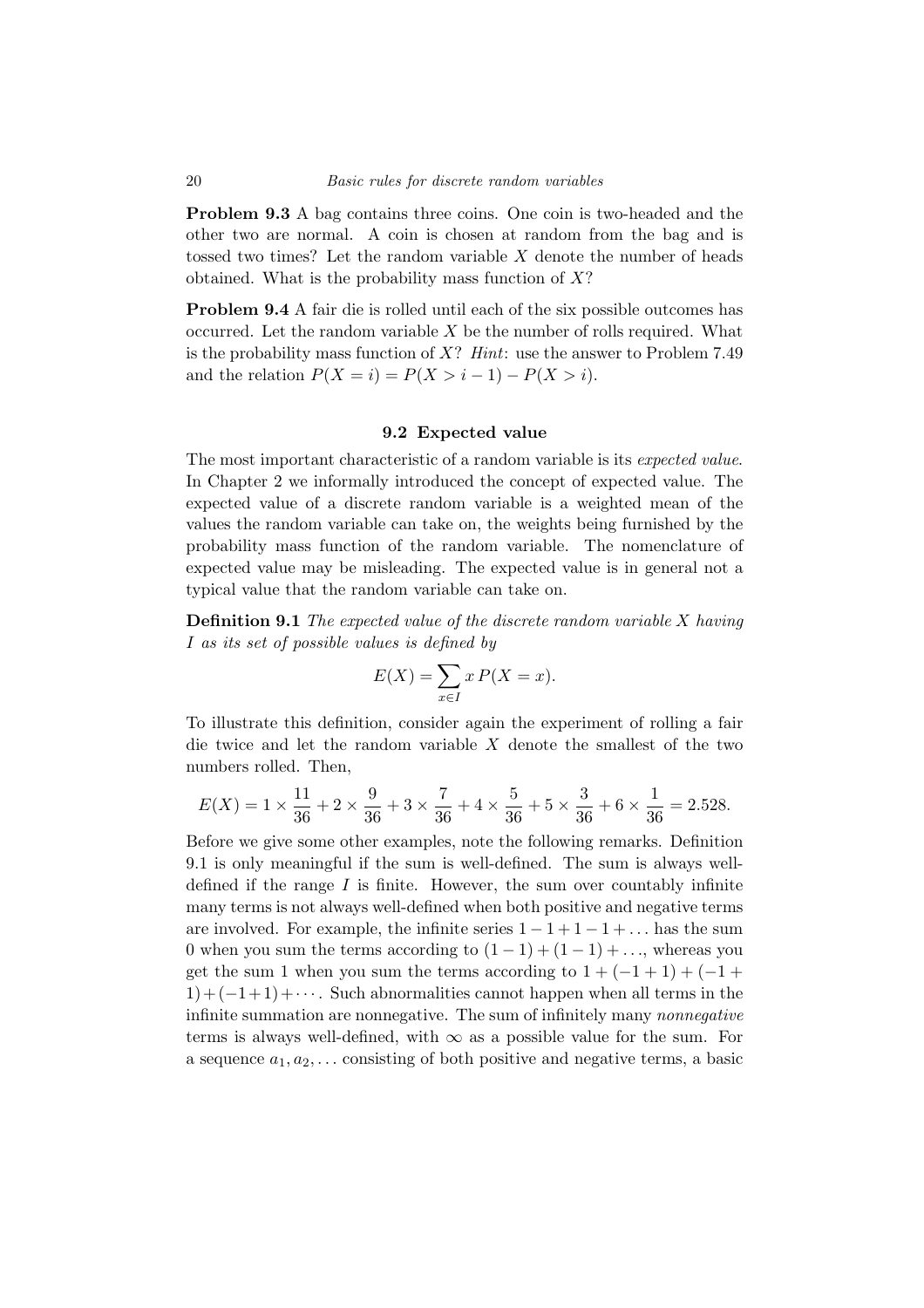result from the theory of series states that the infinite series  $\sum_{k=1}^{\infty} a_k$  is always well-defined with a finite sum if the series is absolutely convergent, where absolute convergence means that  $\sum_{k=1}^{\infty} |a_k| < \infty$ . In case the series  $\sum_{k=1}^{\infty} |a_k|$  and the series  $\sum_{k=1}^{\infty} |a_k|$  and the series  $\sum_{k=1}^{\infty} |a_k|$  and the series  $\sum_{k=1}^{\infty} |a_k|$  and the series  $\sum_{$  $\sum_{k=1}^{\infty} a_k$  is absolutely convergent, the sum is uniquely determined and does not depend on the order in which the individual terms are added. For a discrete random variable X with range I, it is said that the expected value discrete random variable  $X$  with range  $T$ , it is said that the expected value  $E(X)$  exists if  $X$  is nonnegative or if  $\sum_{x \in I} |x| P(X = x) < \infty$ . An example of a random variable X for which  $E(X)$  does not exist is the random variable X with probability mass function  $P(X = k) = \frac{3}{\pi^2 k^2}$  for  $k = \pm 1, \pm 2, \ldots$ (by the celebrated result  $\sum_{k=1}^{\infty} \frac{1}{k^2}$  $\frac{1}{k^2} = \frac{\pi^2}{6}$  $\frac{\tau^2}{6}$ , the probabilities sum to 1). The reason that  $E(X)$  does not exist is the well-known fact from calculus that reas<br>D∞  $_{k=1}^{\infty}$   $_{k=1}^{\infty}$  =  $\infty$ .

Example 9.1 (continued) What is the expected value of the amount you grabbed from your pocket?

Solution. Since the probability mass function of the number of cents you grabbed from your pocket is given by  $P(X = 20) = \frac{3}{10}$ ,  $P(X = 35) = \frac{3}{5}$ , and  $P(X = 50) = \frac{1}{10}$ , the expected value of the amount you grabbed is equal to

$$
E(X) = 20 \times \frac{3}{10} + 35 \times \frac{3}{5} + 50 \times \frac{1}{10} = 32
$$
 cents.

Example 9.3 Joe and his friend make a guess every week whether the Dow Jones index will have risen at the end of the week or not. Both put \$10 in the pot. Joe observes that his friend is just guessing and is making his choice by the toss of a fair coin. Joe asks his friend if he could contribute \$20 to the pot and submit his guess together with that of his brother. The friend agrees. In each week, however, Joe's brother submits a prediction opposite to that of Joe. The person having a correct prediction wins the entire pot. If more than one person has a correct prediction, the pot is split evenly. How favorable is the game to Joe and his brother?

**Solution.** Let the random variable  $X$  denote the payoff to Joe and his brother in any given week. Either Joe or his brother will have a correct prediction. If Joe's friend is wrong he wins nothing, and if he is correct he shares the \$30 pot with either Joe or his brother. Thus,  $X$  takes on the values 30 and 15 with equal chances. This gives  $E(X) = \frac{1}{2} \times 30 + \frac{1}{2} \times 15 = 22.5$ dollars. Joe and his brother have an expected profit of \$2.5 every week.

Example 9.4 Three friends go to the cinema together every week. Each week, in order to decide which friend will pay for the other two, they all toss a fair coin into the air simultaneously. They continue to toss coins until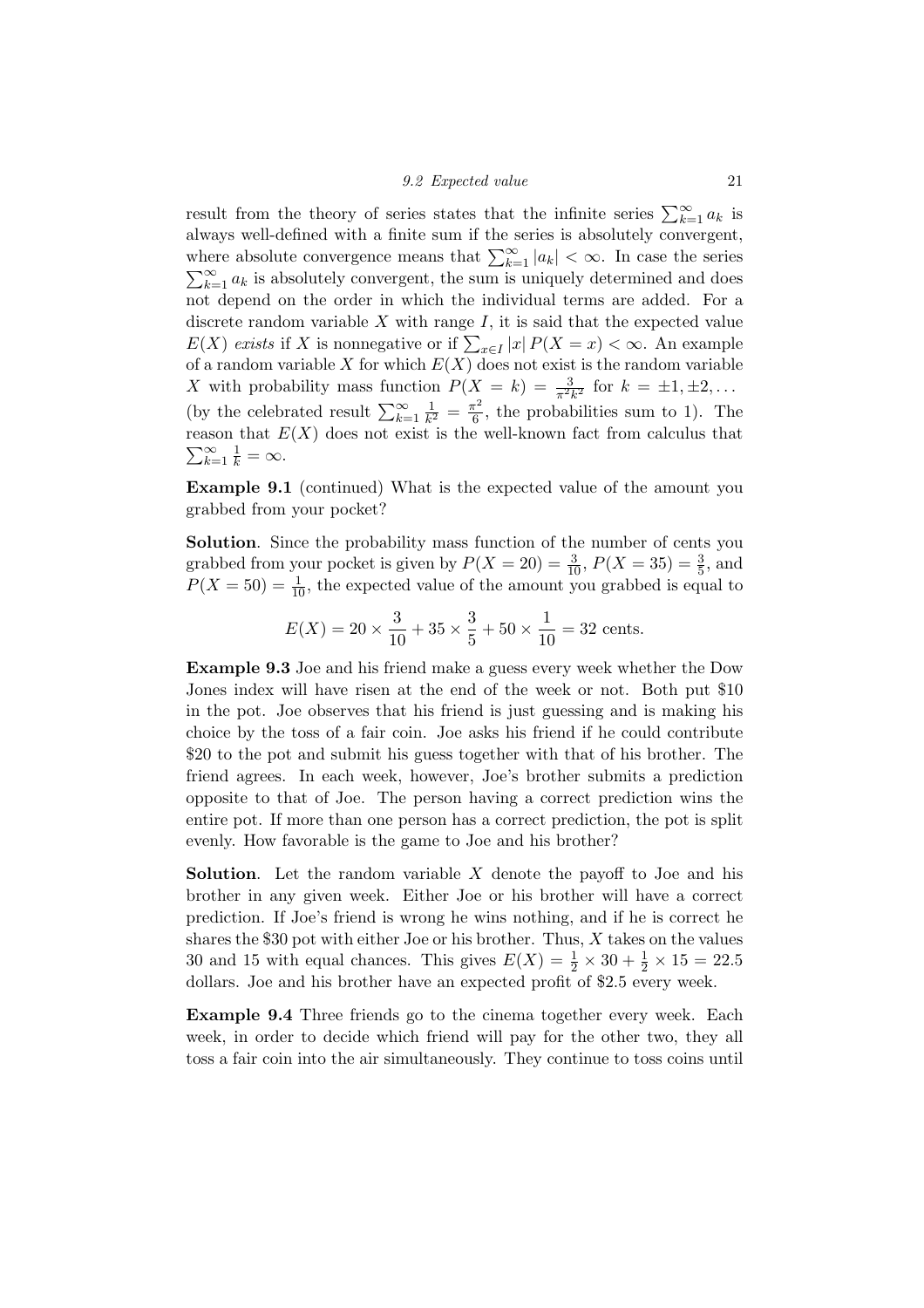one of the three gets a different outcome from the other two. What is the expected value of the number of trials required?

**Solution.** Let the random variable  $X$  denote the number of trials until one of the three friends gets a different outcome from the other two. The probability that any given trial does not lead to three equal outcomes is  $p=1-\frac{1}{8}-\frac{1}{8}=\frac{3}{4}$  $\frac{3}{4}$ . Thus,

$$
P(X = j) = (1 - p)^{j-1}p \quad \text{for } j = 1, 2, ...
$$

with  $p=\frac{3}{4}$  $\frac{3}{4}$ . The expected value of X is given by

$$
E(X) = \sum_{j=1}^{\infty} j(1-p)^{j-1}p = p \sum_{j=1}^{\infty} j(1-p)^{j-1} = \frac{p}{[1-(1-p)]^2} = \frac{1}{p},
$$

using the fact that  $\sum_{j=1}^{\infty} j x^{j-1} = 1/(1-x)^2$  for all  $0 < x < 1$  (see the Appendix). Hence the expected value of the number of trials required is  $\frac{4}{3}$ .

The expected value of a random variable  $X$  is also known as *expectation*, or mean, or first moment and average value of X. The term "average value" can be explained as follows. Consider Example 9.3. If the game is played many times in succession, then the average profit per game will approach  $E(X)$  as the number of repetitions of the game increases without bound. This result is known as the law of large numbers. This law will be made more precise in Section 14.4 (see also the informal discussion in Section 2.3).

Problem 9.5 You are playing a game in which four fair dice are rolled. A \$1 stake is required. The payoff is \$100 if all four dice show the same number and \$15 if two dice show the same even number and the other two dice show the same odd number. Is this a favorable game? Answer this same question for the following game in which the stake is \$2. A fair coin is tossed no more than five times. The game ends if the coin comes up tails or five straight heads appear, whichever happens first. You get a payoff of \$1 each time heads appears plus a bonus of \$25 if five heads appear in a row.

Problem 9.6 Calculate the expected value of the greater of two numbers when two different numbers are picked at random from the numbers  $1, \ldots, n$ . What is the expected value of the absolute difference between the two numbers?

Problem 9.7 You throw darts at a circular target on which two concentric circles of radius 1 cm and 3 cm are drawn. The target itself has a radius of 5 cm. You receive 15 points for hitting the target inside the smaller circle,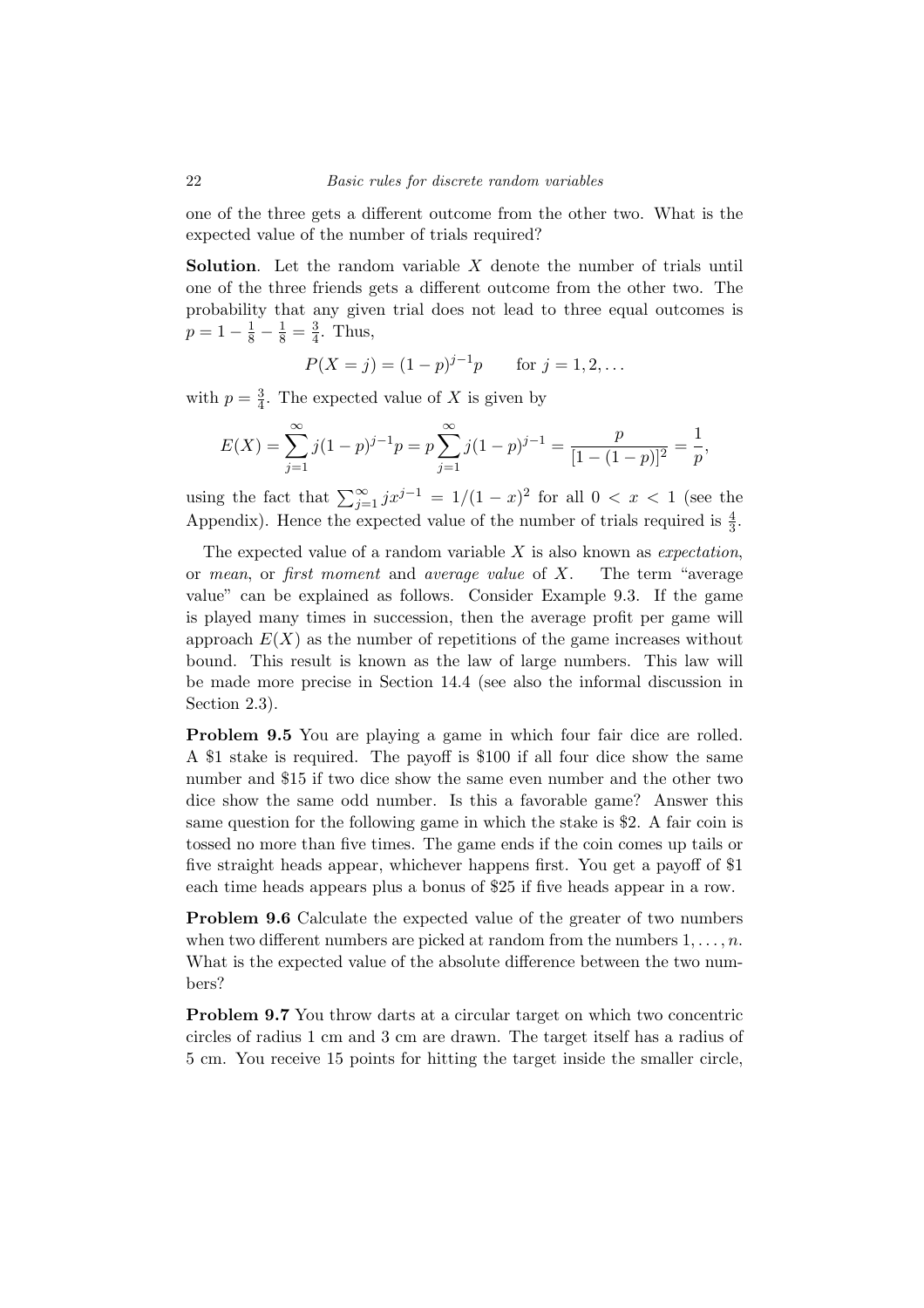### 9.2 Expected value 23

8 points for hitting the middle annular region, and 5 points for hitting the outer annular region. The probability of hitting the target at all is 0.75. If the dart hits the target, the hitting point is a completely random point on the target. Let the random variable  $X$  denote the number of points scored on a single throw of the dart. What is the expected value of  $X$ ?

**Problem 9.8** Three players, A, B, and C each put ten dollars into a pot with a list on which they have predicted the outcome of three successive tosses of a fair coin. The fair coin is then tossed three times. The player having most correctly predicted the three outcomes gets the contents of the pot. The contents are to be divided if multiple players guess the same number of correct outcomes. Suppose that players A and B collaborate, unbeknownst to player  $C$ . The collaboration consists of the two players agreeing that the list of player  $B$  will always be a mirror image of player  $A$ 's list (should player  $A$  predict an outcome of  $HTT$ , for example, then player B would predict  $TTH$ ). What the expected value of the amount that player C will receive?

Problem 9.9 You spin a game board spinner with 1,000 equal sections numbered as  $1, 2, \ldots, 1,000$ . After your first spin, you have to decide whether to spin the spinner for a second time. Your payoff is the total score of your spins as long as this score does not exceed 1,000; otherwise, your payoff is zero. What strategy maximizes the expected value of your payoff?

Problem 9.10 In a charity lottery, one thousand tickets numbered as  $000, 001, \ldots, 999$  are sold. Each contestant buys only one ticket. The prize winners of the lottery are determined by drawing one number at random from the numbers  $000, 001, \ldots, 999$ . You are a prize winner when the number on your ticket is the same as the number drawn or is a random permutation of the number drawn. What is the probability mass function of the number of prize winners and what is the expected value of the number of prize winners? What is the probability that a randomly picked contestant will be a prize winner?

Problem 9.11 A stick is broken at random into two pieces. You bet on the ratio of the length of the longer piece to the length of the smaller piece. You receive \$k if the ratio is between k and  $k+1$  for some k with  $1 \leq k \leq m-1$ , while you receive  $\Im m$  if the ratio is larger than m. Here m is a given positive integer. What should be your stake to make this a fair bet? Verify that your stake should be  $2[1 + \frac{1}{2} + \cdots + \frac{1}{m+1} - 1]$  (this amount is approximately equal to  $2[\ln(m+1) + \gamma - 1 + \frac{1}{2(m+1)}]$  for m large, where  $\gamma = 0.57722...$ is Euler's constant).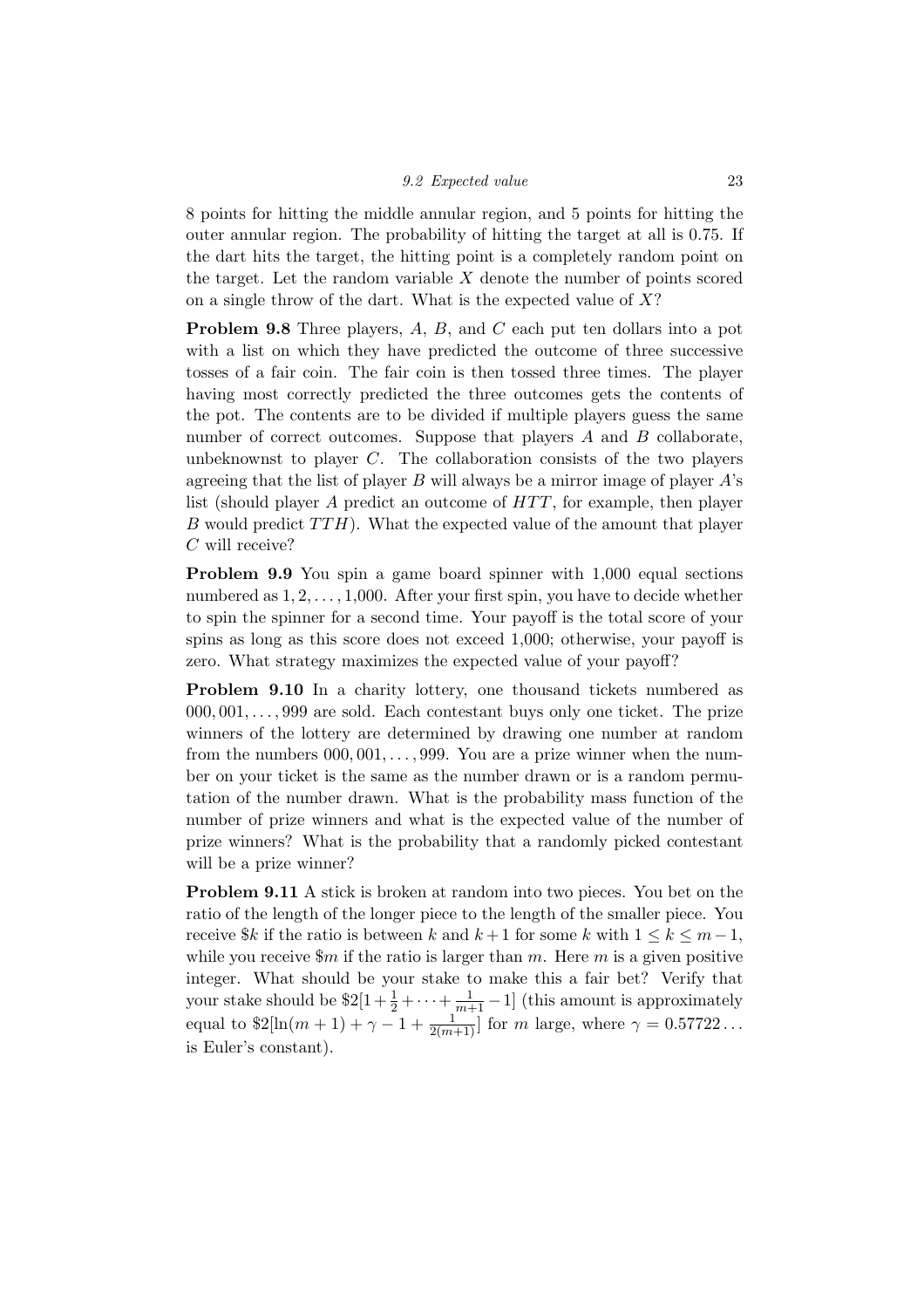### 10

### Continuous random variables

In many practical applications of probability, physical situations are better described by random variables that can take on a continuum of possible values rather than a discrete number of values. Examples are the decay time of a radioactive particle, the time until the occurrence of the next earthquake in a certain region, the lifetime of a battery, the annual rainfall in London, and so on. These examples make clear what the fundamental difference is between discrete random variables taking on a discrete number of values and continuous random variables taking on a continuum of values. Whereas a discrete random variable associates positive probabilities to its individual values, any individual value has probability zero for a continuous random variable. It is only meaningful to speak of the probability of a continuous random variable taking on a value in some interval. Taking the lifetime of a battery as an example, it will be intuitively clear that the probability of this lifetime taking on a specific value becomes zero when a finer and finer unit of time is used. If you can measure the heights of people with infinite precision, the height of a randomly chosen person is a continuous random variable. In reality, heights cannot be measured with infinite precision, but the mathematical analysis of the distribution of heights of people is greatly simplified when using a mathematical model in which the height of a randomly chosen person is modeled as a continuous random variable. Integral calculus is required to formulate the continuous analog of a probability mass function of a discrete random variable.

The purpose of this chapter is to familiarize the reader with the concept of probability density function of a continuous random variable. This is always a difficult concept for the beginning student. However, integral calculus enables us to give an enlightening interpretation of a probability density. Also, this chapter summarizes the most important probability densities used in practice. In particular, the exponential density and the normal density are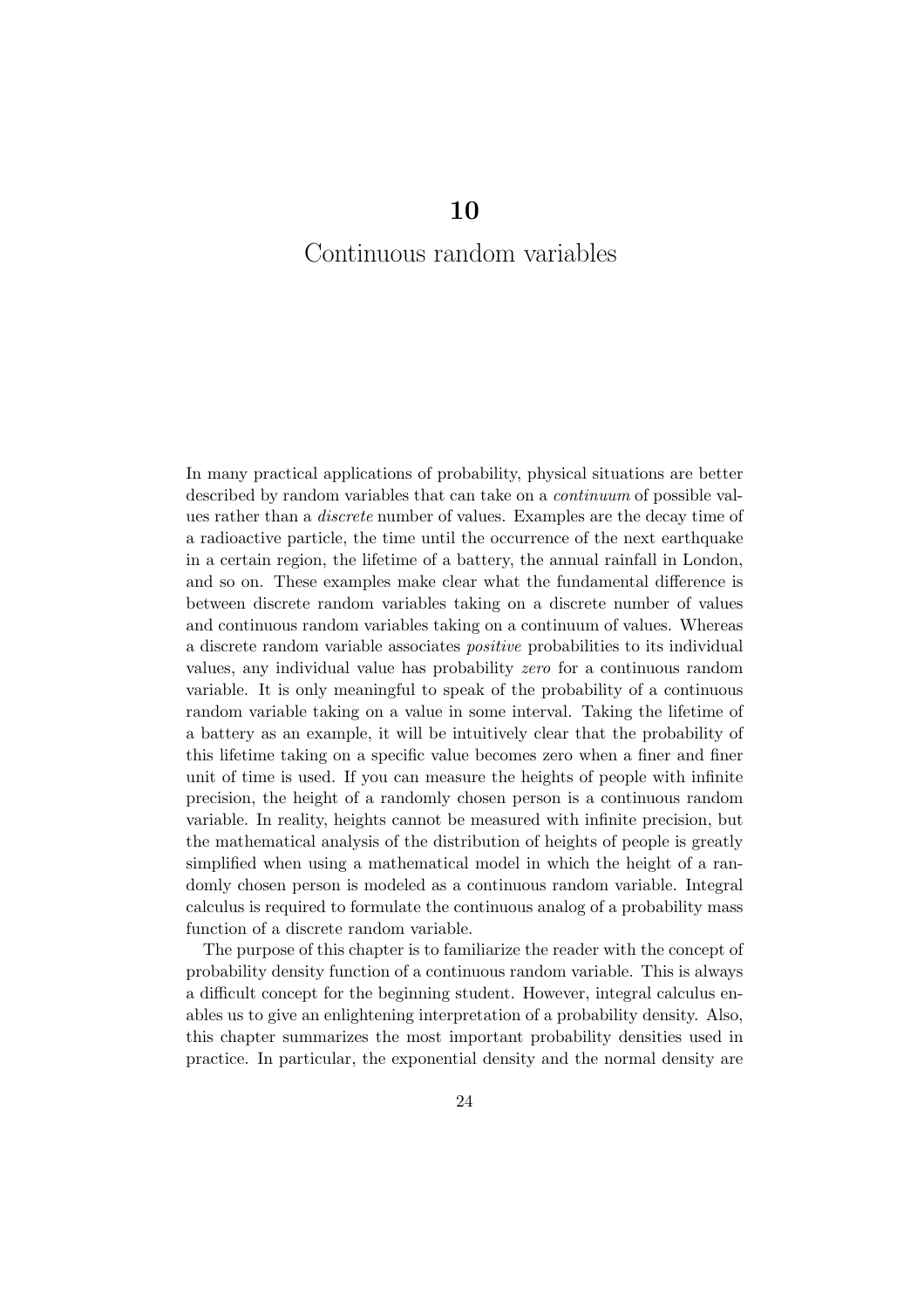treated in depth. Many practical phenomena can be modeled by these distributions which are of fundamental importance. Also, attention is given to the central limit theorem being the most important theorem of probability theory. Finally, the inverse-transformation method for simulating a random observation from a continuous random variable and the important concept of failure rate function will be discussed.

### 10.1 Concept of probability density

The most simple example of a continuous random variable is the random choice of a number from the interval  $(0, 1)$ . The probability that the randomly chosen number will take on a prespecified value is zero. It makes only sense to speak of the probability of the randomly chosen number falling in a given subinterval of  $(0, 1)$ . This probability is equal to the length of that subinterval. For example, if a dart is thrown at random to the interval  $(0, 1)$ , the probability of the dart hitting exactly the point 0.25 is zero, but the probability of the dart landing somewhere in the interval between 0.2 and 0.3 is 0.1 (assuming that the dart has an infinitely thin point). No matter how small  $\Delta x$  is, any subinterval of the length  $\Delta x$  has probability  $\Delta x$  of containing the point at which the dart will land. You might say that the probability mass associated with the landing point of the dart is smeared out over the interval  $(0, 1)$  in such a way that the density is the same everywhere. For the random variable  $X$  denoting the point at which the dart will land, we have that the cumulative probability  $P(X \le a) = a$ the dart will fail<br>of  $0 \le a \le 1$  can be represented as  $P(X \le a) = \int_0^a f(x) dx$  with the density  $f(x)$  identically equal to 1 on the interval  $(0, 1)$ . Before defining the concept of probability density within a general framework, it is instructive to consider the following example.

Example 10.1 A stick of unit length is broken at random into two pieces. What is the probability that the ratio of the length of the shorter piece to that of the longer piece is smaller than or equal to a for any  $0 < a < 1$ ?

**Solution**. The sample space of the chance experiment is the interval  $(0, 1)$ , where the outcome  $\omega = u$  means that the point at which the stick is broken is a distance  $u$  from the beginning of the stick. Let the random variable  $X$ denote the ratio of length of the shorter piece to that of the longer piece of the broken stick. Denote by  $F(a)$  the probability that the random variable X takes on a value smaller than or equal to a. Fix  $0 < a < 1$ . The probability that the ratio of the length of the shorter piece to that of the longer piece is smaller than or equal to a is nothing else than the probability that a random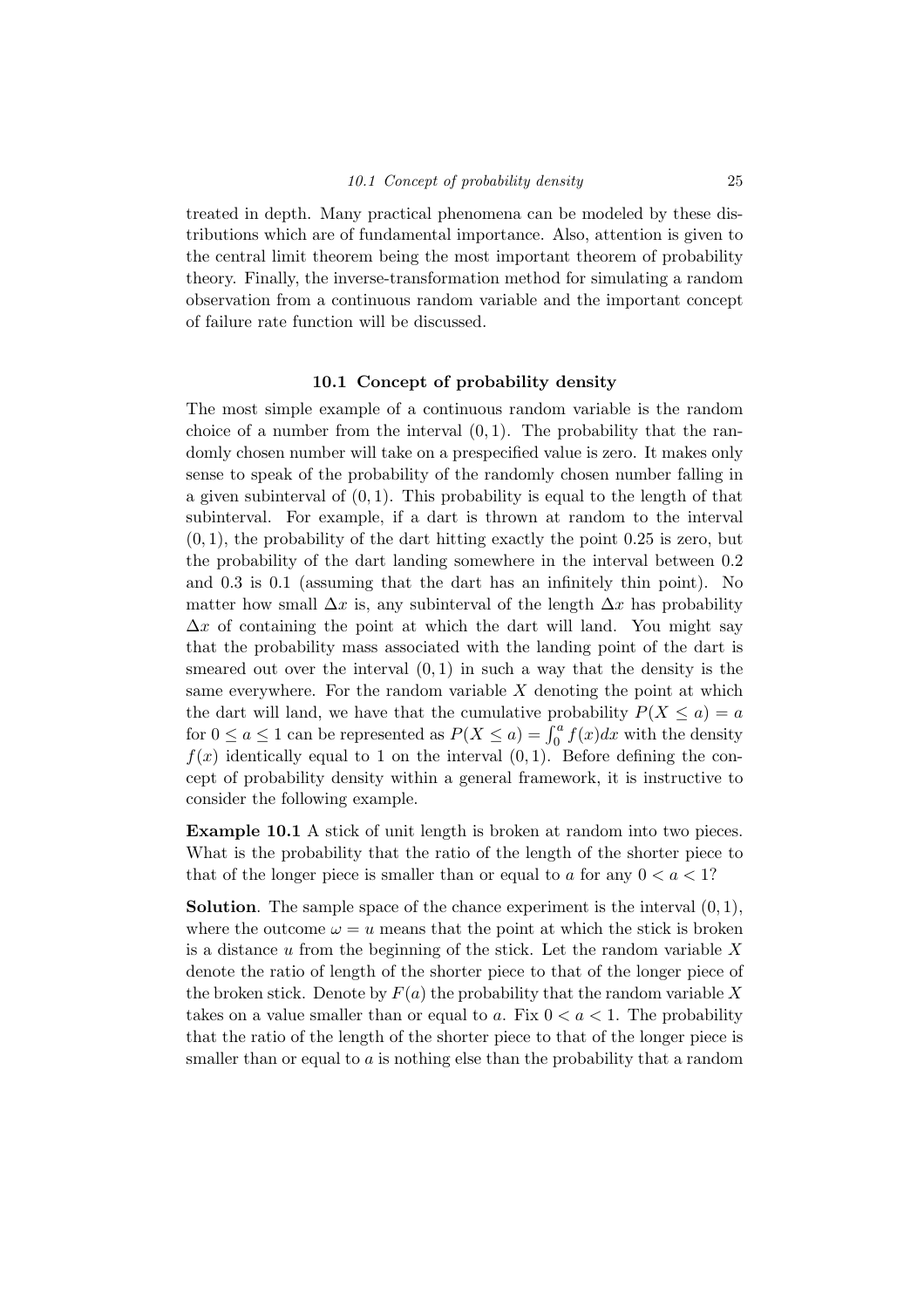number from the interval (0,1) falls either in  $(\frac{1}{1+a}, 1)$  or in  $(0, 1-\frac{1}{1+a})$  $\frac{1}{1+a}$ ). The latter probability is equal to  $2(1 - \frac{1}{1+1})$  $\frac{1}{1+a}$ ) =  $\frac{2a}{1+a}$ . Thus,

$$
F(a) = \frac{2a}{1+a} \quad \text{for } 0 < a < 1.
$$

Obviously,  $F(a) = 0$  for  $a \le 0$  and  $F(a) = 1$  for  $a \ge 1$ . Denoting by  $f(a) = \frac{2}{(1+a)^2}$  the derivative of  $F(a)$  for  $0 < a < 1$  and letting  $f(a) = 0$ outside the interval  $(0,1)$ , it follows that

$$
F(a) = \int_{-\infty}^{a} f(x)dx \quad \text{for all } a.
$$

In this specific example, we have a continuous analog of the cumulative probability  $F(a)$  in the discrete case: if X is a discrete random variable having possible values  $a_1, a_2, \ldots$  with associated probabilities  $p_1, p_2, \ldots$ , then the probability that  $X$  takes on a value smaller than or equal to  $a$  is represented by

$$
F(a) = \sum_{i: a_i \le a} p_i \quad \text{for all } a.
$$

We now come to the definition of a continuous random variable. Let X be a random variable that is defined on a sample space with probability measure  $P$ . It is assumed that the set of possible values of  $X$  is uncountable and is a finite or infinite interval on the real line.

**Definition 10.1** The random variable X is said to be (absolutely) continuously distributed if a function  $f(x)$  exists such that

$$
P(X \le a) = \int_{-\infty}^{a} f(x) dx \quad \text{for each real number } a,
$$

where the function  $f(x)$  satisfies

$$
f(x) \ge 0
$$
 for all x and  $\int_{-\infty}^{\infty} f(x) dx = 1$ .

The notation  $P(X \le a)$  stands for the probability that is assigned by the probability measure P to the set of all outcomes  $\omega$  for which  $X(\omega) \leq a$ . The function  $P(X \leq x)$  is called the *(cumulative) probability distribution func*tion of the random variable X, and the function  $f(x)$  is called the probability density function of X. Unlike the probability distribution function of a discrete random variable, the probability distribution function of a continuous random variable has no jumps and is continuous everywhere.

Beginning students often misinterpret the nonnegative number  $f(a)$  as a probability, namely as the probability  $P(X = a)$ . This interpretation is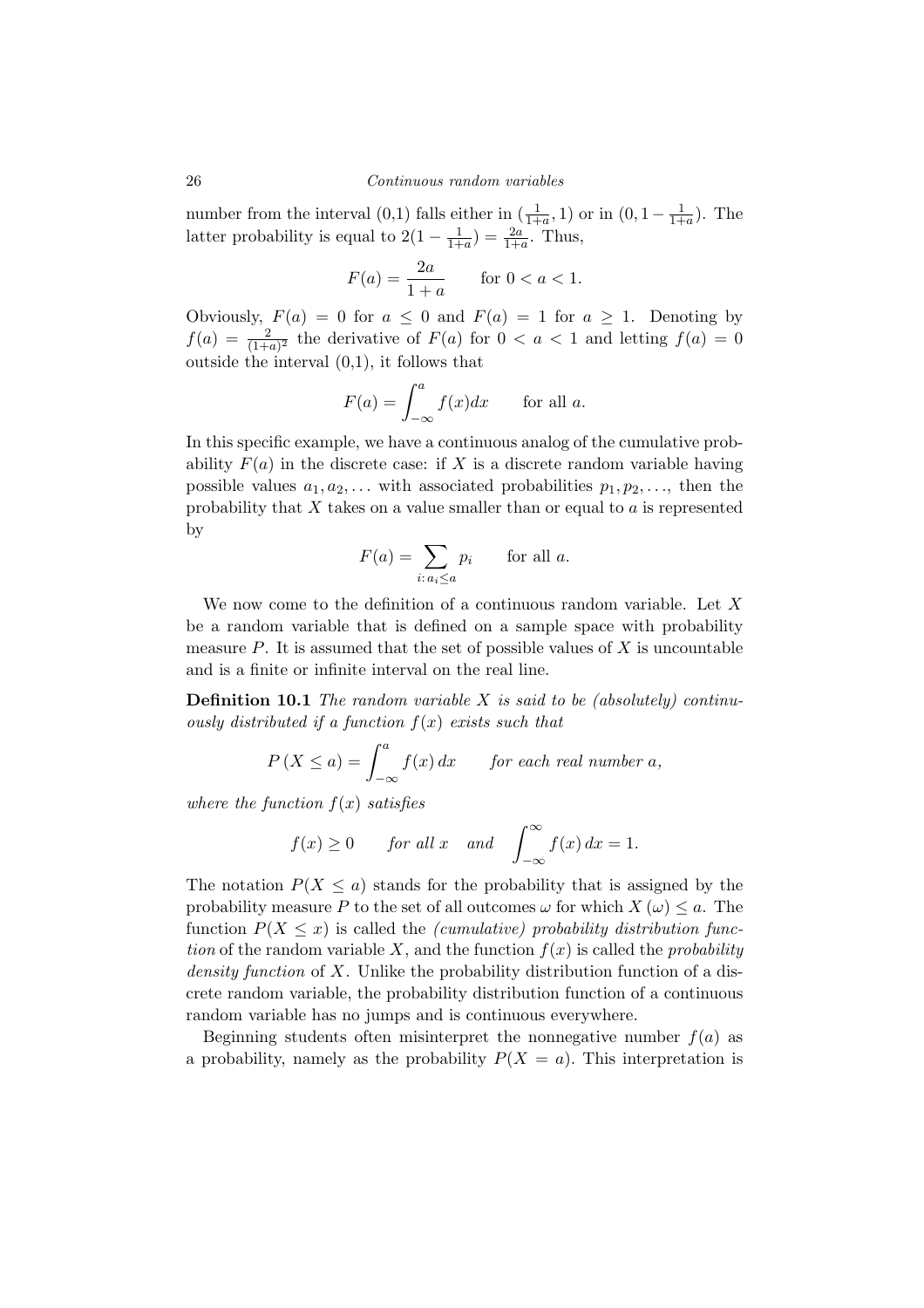wrong. Nevertheless, it is possible to give an intuitive interpretation of the nonnegative number  $f(a)$  in terms of probabilities. Before doing this, we present two examples of a continuous random variable with a probability density function.

**Example 10.2** Suppose that the lifetime  $X$  of a battery has the cumulative probability distribution function

$$
P(X \le x) = \begin{cases} 0 & \text{for } x < 0, \\ \frac{1}{4}x^2 & \text{for } 0 \le x \le 2, \\ 1 & \text{for } x > 2. \end{cases}
$$

The probability distribution function  $P(X \leq x)$  is continuous and is differentiable at each point x except for the two points  $x = 0$  and  $x = 2$ . Also, the derivative is integrable. We can now conclude from the fundamental theorem of integral calculus that the random variable  $X$  has a probability density function. This probability density function is obtained by differentiation of the probability distribution function and is given by

$$
f(x) = \begin{cases} \frac{1}{2}x & \text{for } 0 < x < 2, \\ 0 & \text{otherwise.} \end{cases}
$$

In each of the finite number of points x at which  $P(X \leq x)$  has no derivative, it does not matter what value we give  $f(x)$ . These values do not affect  $f^a$ ,  $f(x) dx$ , Herelly we give  $f(x)$  the subset of the seconding l  $\int_{-\infty}^{a} f(x) dx$ . Usually, we give  $f(x)$  the value 0 at any of these exceptional points.

**Example 10.3** A continuous random variable  $X$  has a probability density  $f(x)$  of the form  $f(x) = ax + b$  for  $0 < x < 1$  and  $f(x) = 0$  otherwise. What conditions on the constants  $a$  and  $b$  must be satisfied? What is the cumulative probability distribution function of  $X$ ?

**Solution.** The requirements for  $f(x)$  are  $ax + b \ge 0$  for  $0 < x < 1$  and  $f(x)$  is the set of the first position on the set of  $x > 0$  and  $b > 0$ . Then  $0<sup>1</sup>(ax + b) dx = 1$ . The first requirement gives  $a + b \ge 0$  and  $b \ge 0$ . The second requirement gives  $\frac{1}{2}a+b=1$ . The cumulative probability distribution function of  $X$  is equal to

$$
F(x) = \int_0^x (av + b) dv = \frac{1}{2}ax^2 + bx \text{ for } 0 \le x \le 1.
$$

Further,  $F(x) = 0$  for  $x < 0$  and  $F(x) = 1$  for  $x > 1$ .

Problem 10.1 The lifetime of an appliance is a continuous random variable X and has a probability density  $f(x)$  of the form  $f(x) = c(1+x)^{-3}$  for  $x > 0$  and  $f(x) = 0$  otherwise. What is the value of the constant c? Find  $P(X \le 0.5)$ ,  $P(0.5 < X \le 1.5)$  and  $P(0.5 < X \le 1.5 \mid X > 0.5)$ .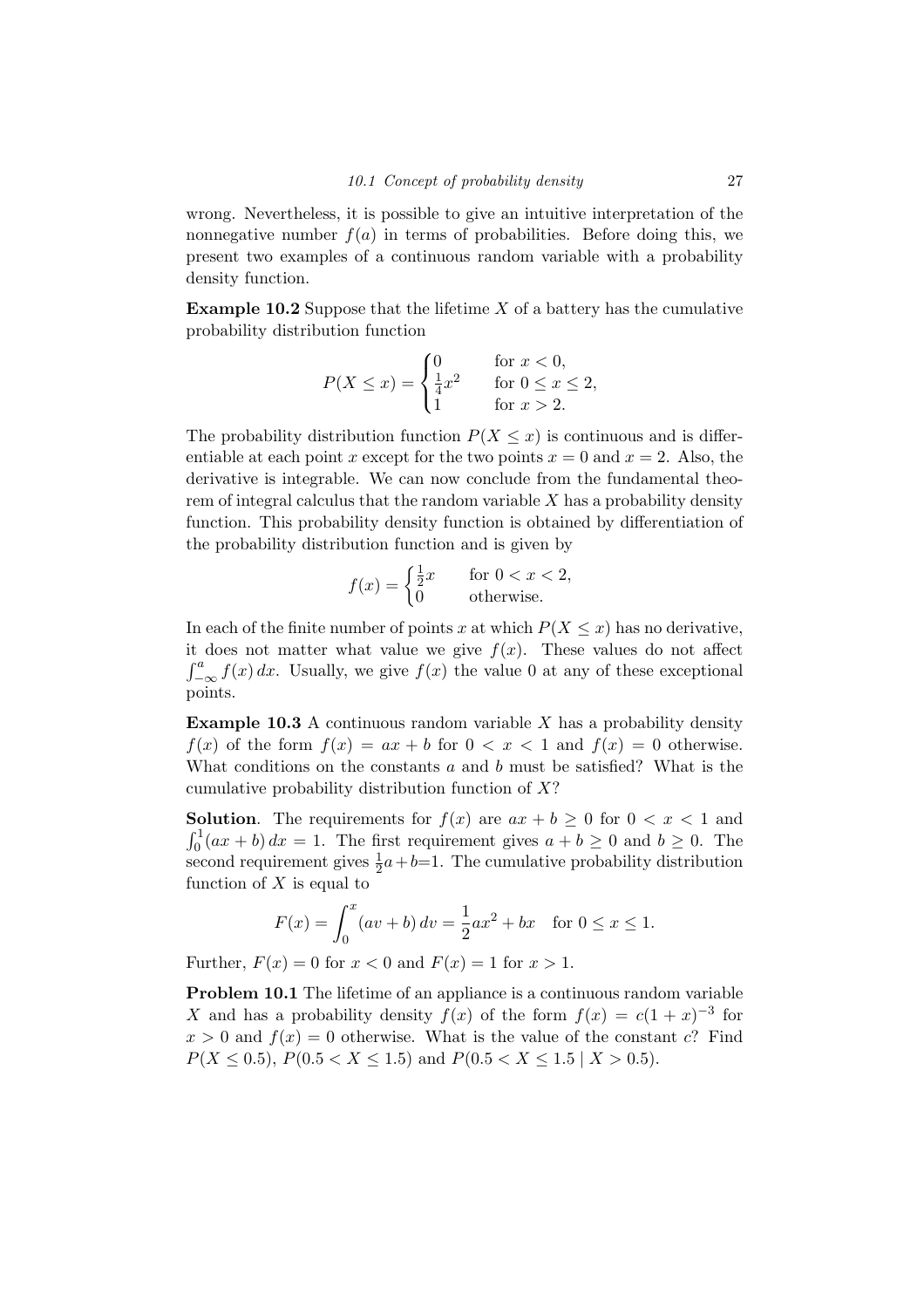### 28 Continuous random variables

**Problem 10.2** Let the random variable  $X$  be the portion of a flood insurance claim for flooding damage to the house. The probability density of X has the form  $f(x) = c(3x^2 - 8x - 5)$  for  $0 < x < 1$ . What is the value of the constant  $c$ ? What is the cumulative probability distribution function of  $X$ ?

Problem 10.3 Sizes of insurance claims can be modeled by a continuous random variable with probability density  $f(x) = \frac{1}{50}(10 - x)$  for  $0 < x < 10$ and  $f(x) = 0$  otherwise. What is the probability that the size of a particular claim is larger than 5 given that the size exceeds 2?

Problem 10.4 The lengths of phone calls (in minutes) made by a travel agent can be modeled as a continuous random variable with probability density  $f(x) = 0.25e^{-0.25x}$  for  $x > 0$ . What is the probability that a particular phone call will take more than 7 minutes?

### 10.1.1 Interpretation of the probability density

The use of the word "density" originated with the analogy to the distribution of matter in space. In physics, any finite volume, no matter how small, has a positive mass, but there is no mass at a single point. A similar description applies to continuous random variables. To make this more precise, we first express  $P(a \leq X \leq b)$  in terms of the density  $f(x)$  for any constants a and b with  $a < b$ . Noting that the event  $\{X \leq b\}$  is the union of the two disjoint events  $\{a < X \leq b\}$  and  $\{X \leq a\}$ , it follows that  $P(X \le b) = P(a < X \le b) + P(X \le a)$ . Hence,

$$
P(a < X \le b) = P(X \le b) - P(X \le a)
$$
\n
$$
= \int_{-\infty}^{b} f(x) \, dx - \int_{-\infty}^{a} f(x) \, dx \qquad \text{for } a < b
$$

and so

$$
P(a < X \le b) = \int_a^b f(x) \, dx \quad \text{for } a < b.
$$

In other words, the area under the graph of  $f(x)$  between the points a and b gives the probability  $P(a < X \leq b)$ . Next, we find that

$$
P(X = a) = \lim_{n \to \infty} P(a - \frac{1}{n} < X \le a)
$$
\n
$$
= \lim_{n \to \infty} \int_{a - \frac{1}{n}}^{a} f(x) \, dx = \int_{a}^{a} f(x) \, dx,
$$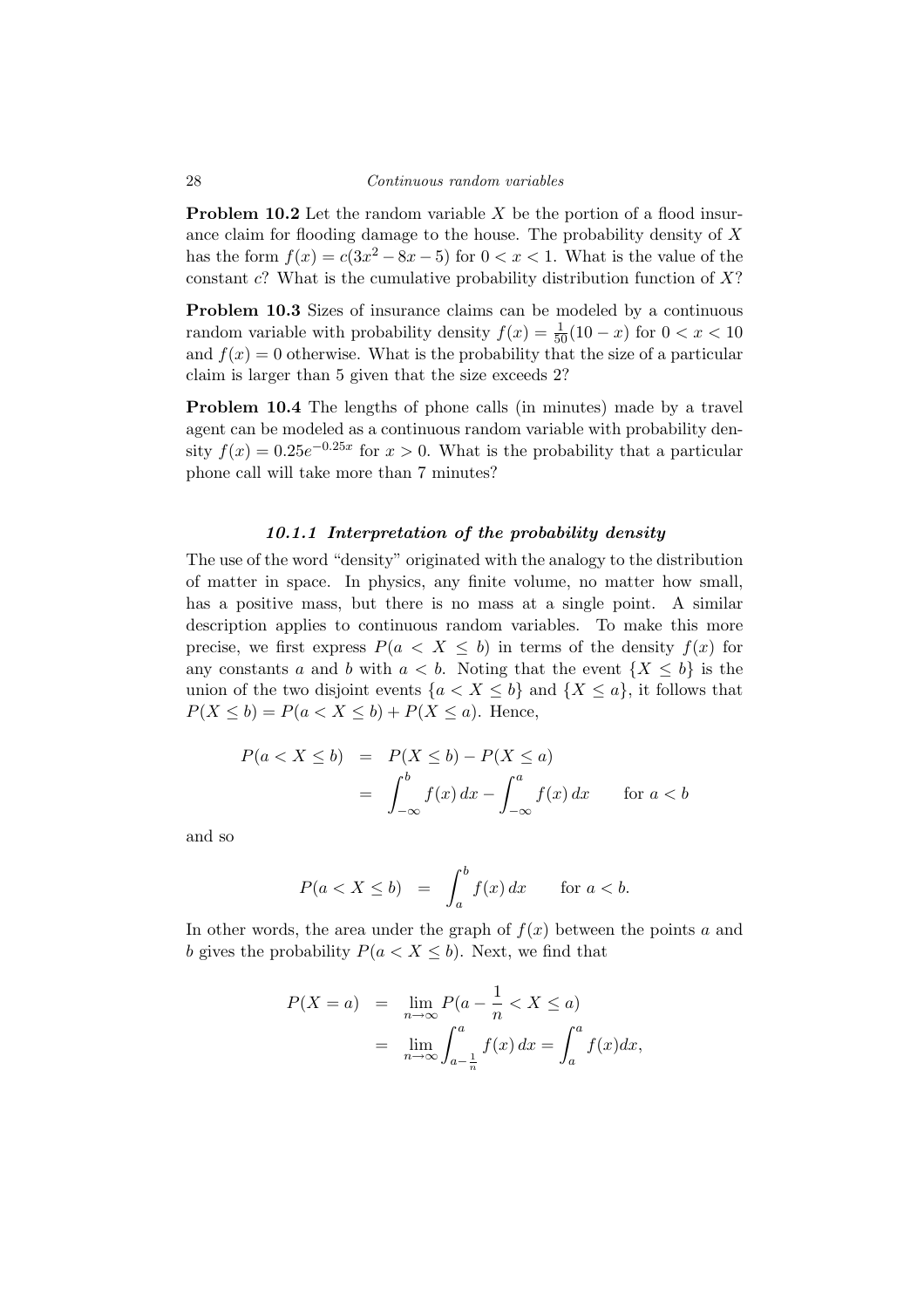using the continuity property of the probability measure  $P$  stating that  $\lim_{n\to\infty} P(A_n) = P(\lim_{n\to\infty} A_n)$  for any nonincreasing sequence of events  $A_n$  (see Section 7.1.3). Hence, we arrive at the conclusion

$$
P(X = a) = 0
$$
 for each real number a.

This formally proves that, for a continuous random variable  $X$ , it makes no sense to speak of the probability that the random variable  $X$  will take on a prespecified value. This probability is always zero. It only makes sense to speak of the probability that the continuous random variable  $X$  will take on a value in some interval. Incidentally, since  $P(X = c) = 0$  for any number c, the probability that  $X$  takes on a value in an interval with endpoints  $a$  and b is not influenced by whether or not the endpoints are included. In other words, for any two real numbers a and b with  $a < b$ , we have

$$
P(a \le X \le b) = P(a < X \le b) = P(a \le X < b) = P(a < X < b).
$$

The fact that the area under the graph of  $f(x)$  can be interpreted as a probability leads to an intuitive interpretation of  $f(a)$ . Let a be a given continuity point of  $f(x)$ . Consider now a small interval of length  $\Delta a$  around the point a, say  $[a - \frac{1}{2}\Delta a, a + \frac{1}{2}\Delta a]$ . Since

$$
P(a - \frac{1}{2}\Delta a \le X \le a + \frac{1}{2}\Delta a) = \int_{a - \frac{1}{2}\Delta a}^{a + \frac{1}{2}\Delta a} f(x) dx
$$

and

$$
\int_{a-\frac{1}{2}\Delta a}^{a+\frac{1}{2}\Delta a} f(x) dx \approx f(a)\Delta a \quad \text{for } \Delta a \text{ small,}
$$

we obtain that

$$
P(a - \frac{1}{2}\Delta a \le X \le a + \frac{1}{2}\Delta a) \approx f(a)\Delta a \quad \text{for } \Delta a \text{ small.}
$$

In other words, the probability of random variable  $X$  taking on a value in a small interval around point a is approximately equal to  $f(a)\Delta a$  when  $\Delta a$ is the length of the interval. You see that the number  $f(a)$  itself is not a probability, but it is a relative measure for the likelihood that random variable X will take on a value in the immediate neighborhood of point a. Stated differently, the probability density function  $f(x)$  expresses how densely the probability mass of random variable  $X$  is smeared out in the neighborhood of point  $x$ . Hence, the name of density function. The probability density function provides the most useful description of a continuous random variable. The graph of the density function provides a good picture of the likelihood of the possible values of the random variable.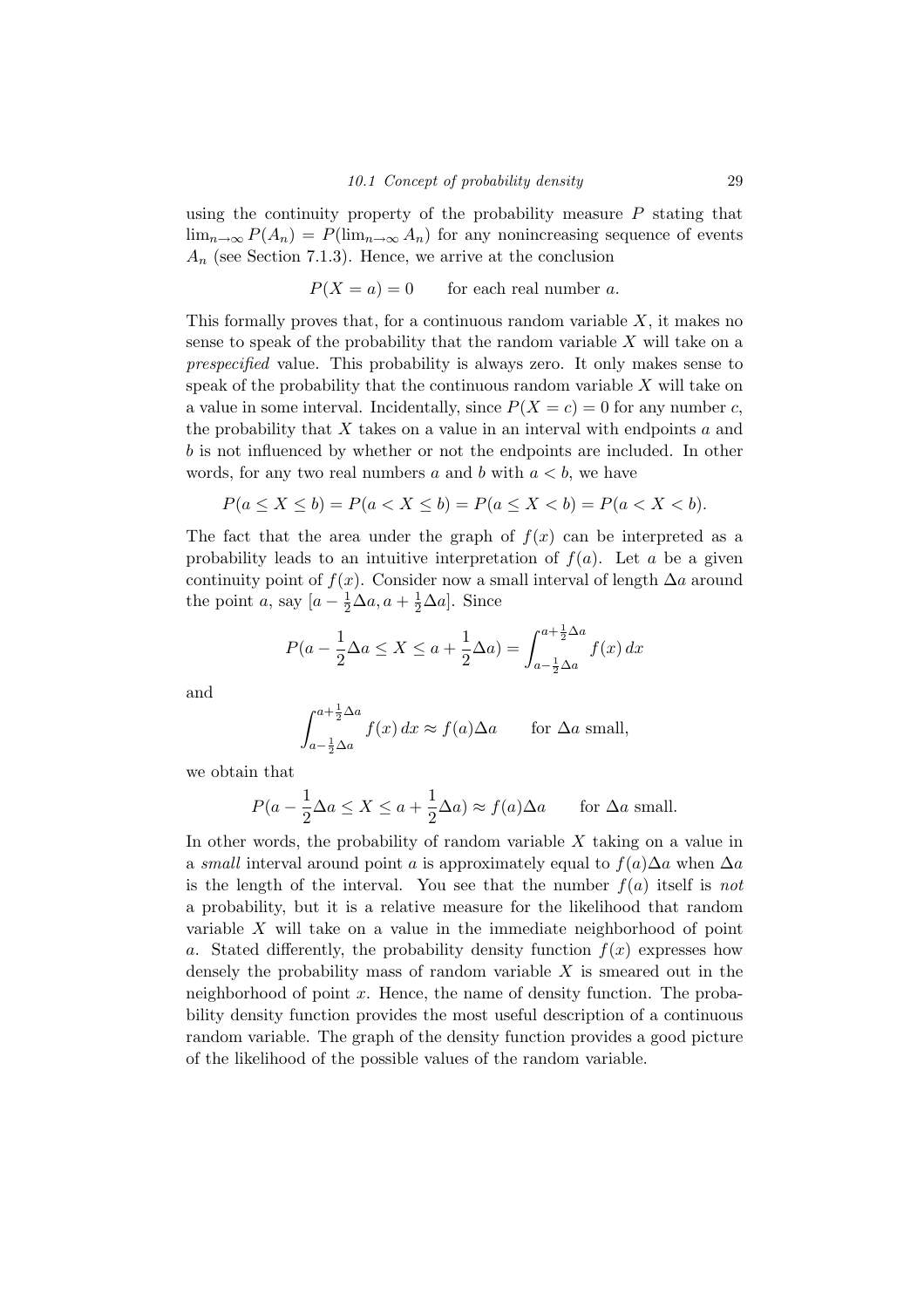### 30 Continuous random variables

### 10.1.2 Verification of a probability density

In general, how can we verify whether a random variable  $X$  has a probability density? In concrete situations, we first determine the cumulative distribution function  $F(a) = P(X \le a)$  and next we verify whether  $F(a)$  can be written in the form of  $F(a) = \int_{-\infty}^{a} f(x) dx$ . A sufficient condition is that  $F(x)$  is continuous at every point x and is differentiable except for a finite number of points x. The following two examples are given in illustration of this point.

**Example 10.4** Let the random variable be given by  $X = -\frac{1}{\lambda}$  $\frac{1}{\lambda} \ln(U)$ , where U is a random number between 0 and 1 and  $\lambda$  is a given positive number. What is the probability density function of  $X$ ?

**Solution.** To answer the question, note first that  $X$  is a positive random variable. For any  $x > 0$ ,

$$
P(X \le x) = P(-\frac{1}{\lambda}\ln(U) \le x) = P(\ln(U) \ge -\lambda x)
$$
  
= 
$$
P(U \ge e^{-\lambda x}) = 1 - P(U \le e^{-\lambda x}),
$$

where the last equality uses the fact that  $P(U < u) = P(U \leq u)$  for the continuous random variable U. Since  $P(U \le u) = u$  for  $0 < u < 1$ , it follows that

$$
P(X \le x) = 1 - e^{-\lambda x}, \qquad x > 0.
$$

Obviously,  $P(X \leq x) = 0$  for  $x \leq 0$ . Noting that the expression for  $P(X \leq$ x) is continuous at every point x and is differentiable except at  $x = 0$ , we obtain by differentiation that X has a probability density function  $f(x)$  with  $f(x) = \lambda e^{-\lambda x}$  for  $x > 0$  and  $f(x) = 0$  for  $x \le 0$ . This density function is the so-called exponential density function. In many situations, it describes adequately the density function of the waiting time until a rare event occurs.

Example 10.5 A point is picked at random in the inside of a circular disk with radius  $r$ . Let the random variable  $X$  denote the distance from the center of the disk to this point. Does the random variable  $X$  have a probability density function and, if so, what is its form?

Solution. To answer the question, we first define a sample space with an appropriate probability measure  $P$  for the chance experiment. The sample space is taken as the set of all points  $(x, y)$  in the two-dimensional plane with  $x^2 + y^2 \leq r^2$ . Since the point inside the circular disk is chosen at random, we assign to each well-defined subset  $A$  of the sample space the probability

$$
P(A) = \frac{\text{area of region } A}{\pi r^2}.
$$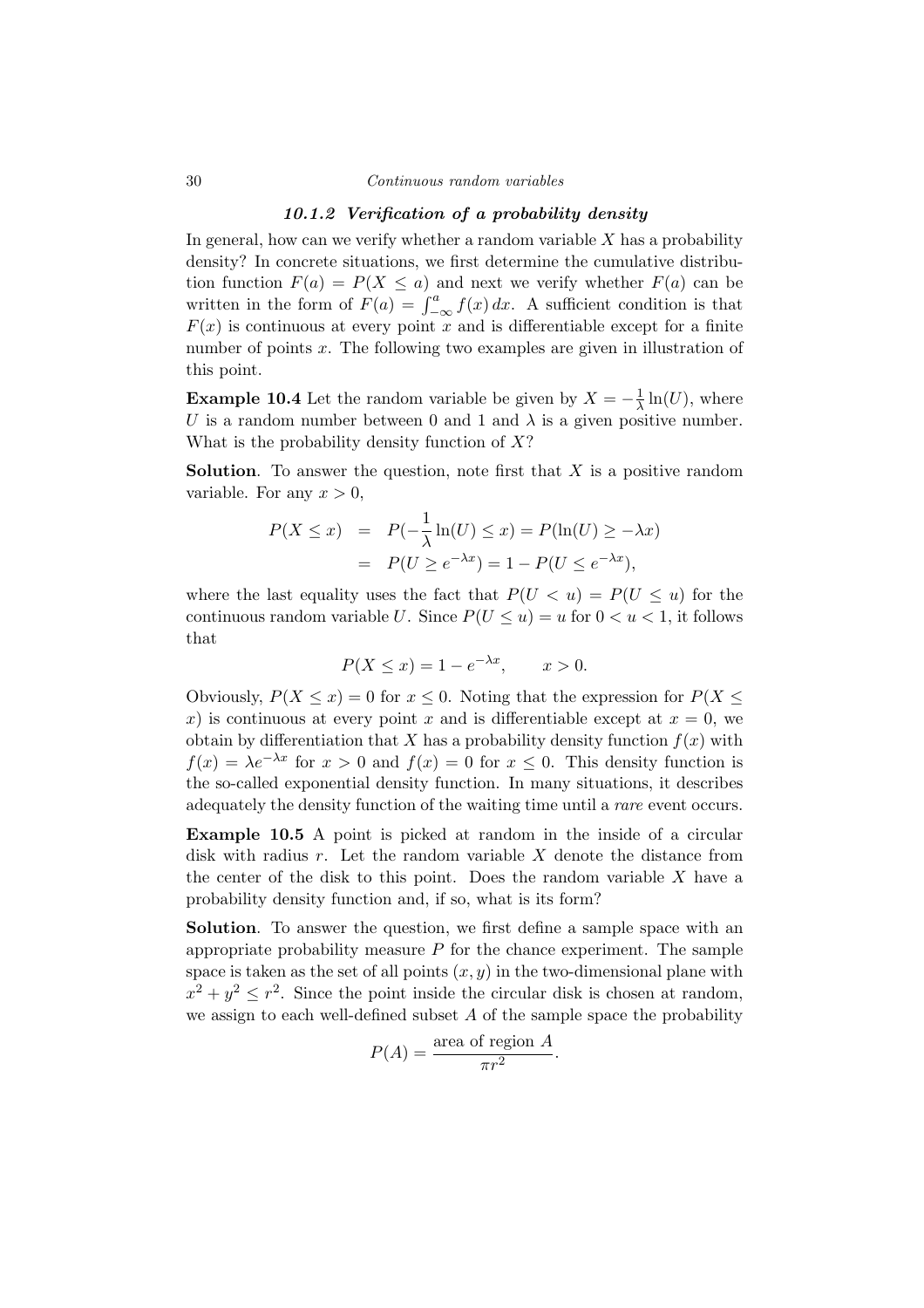The cumulative probability distribution function  $P(X \leq x)$  is easily calculated. The event  $X \le a$  occurs if and only if the randomly picked point falls in the disk of radius a with area  $\pi a^2$ . Therefore

$$
P(X \le a) = \frac{\pi a^2}{\pi r^2} = \frac{a^2}{r^2}
$$
 for  $0 \le a \le r$ .

Obviously,  $P(X \le a) = 0$  for  $a < 0$  and  $P(X \le a) = 1$  for  $a > r$ . Since the expression for  $P(X \leq x)$  is continuous at every point x and is differentiable except at the point  $x = a$ , it follows that X has a probability density function which is given by

$$
f(x) = \begin{cases} \frac{2x}{r^2} & \text{for } 0 < x < r, \\ 0 & \text{otherwise.} \end{cases}
$$

All of the foregoing examples follow the same procedure in order to find the probability density function of a random variable  $X$ . The cumulative probability distribution function  $P(X \leq x)$  is determined first and this distribution function is then differentiated to obtain the probability density.

As pointed out before, the value of the probability density at any point a is a relative measure for the likelihood that the random variable will take on a value in the immediate neighborhood of the point a. To illustrate this, let us put the following question with regard to the last example. A point will be randomly chosen within the unit disk and you are asked to bet on the value of the distance from the chosen point to the center of the disk. You win the bet if your guess is no more than 5% off from the observed distance. Should your guess be a number close to zero or close to 1? The probability density function of the distance is  $f(x) = 2x$  for  $0 < x < 1$  and so your guess should be close to 1. The best value of your guess follows by so your guess should be close to 1. The best value of your guess follows by<br>maximizing  $\int_{c-0.05c}^{c+0.05c} f(x) dx$  with respect to c. This gives  $c = \frac{20}{21}$  with a win probability of 0.1814.

**Problem 10.5** Let  $X$  be a positive random variable with probability density function  $f(x)$ . Define the random variable Y by  $Y = X^2$ . What is the probability density function of  $Y$ ? Also, find the density function of the random variable  $W = V^2$  if V is a number chosen at random from the interval  $(-a, a)$  with  $a > 0$ .

Problem 10.6 A point Q is chosen at random inside the unit square. What is the density function of the sum of the coordinates of the point  $Q$ ? What is the density function of the product of the coordinates of the point Q? Use geometry to find these densities.

Problem 10.7 The number X is chosen at random between 0 and 1. De-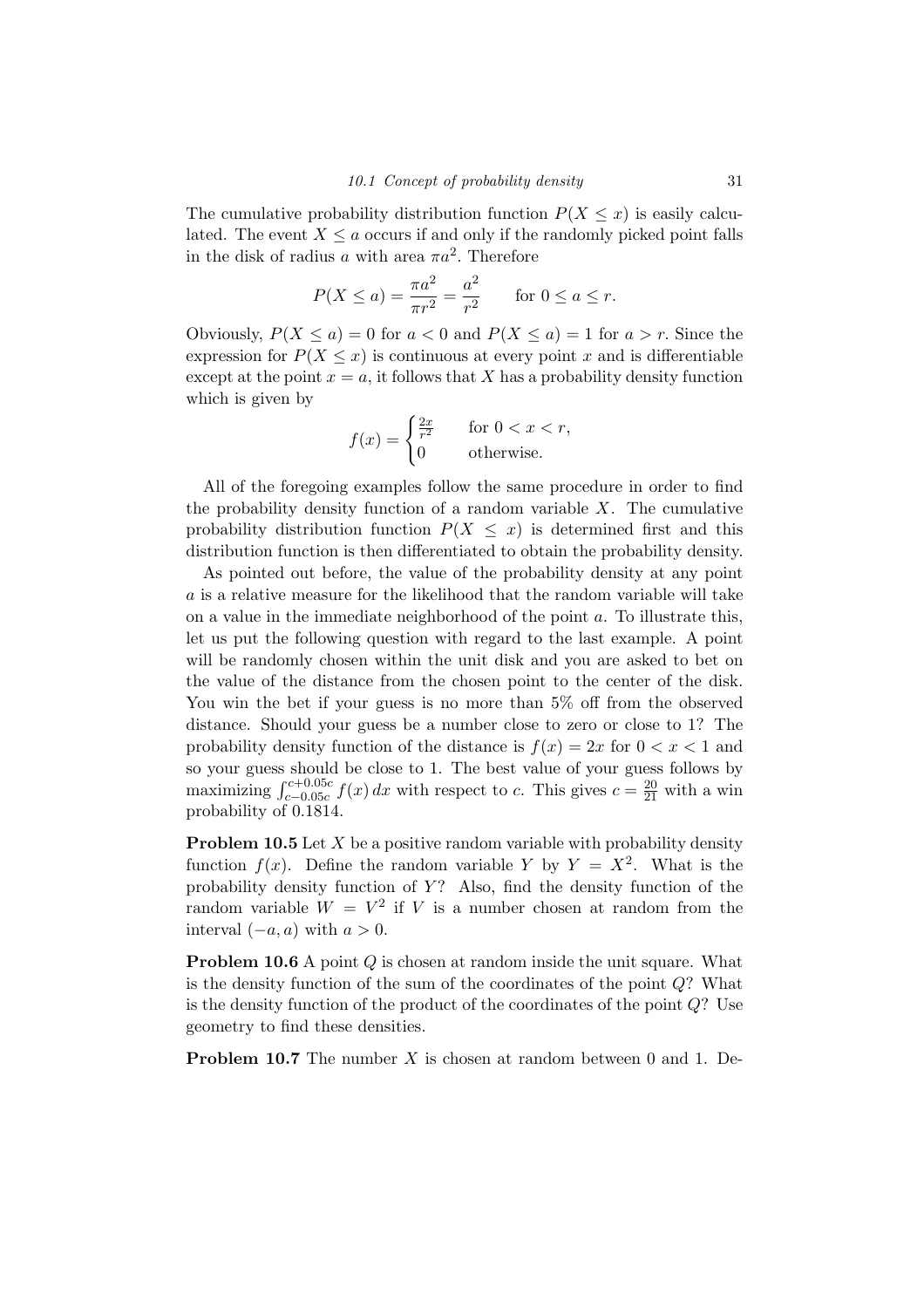termine the probability density function of each of the random variables  $V = X/(1 - X)$  and  $W = X(1 - X)$ .

Problem 10.8 A stick of unit length is broken at random into two pieces. Let the random variable  $X$  represent the length of the shorter piece. What is the probability density of  $X$ ? Also, use the probability distribution function of  $X$  to give an alternative derivation of the probability density of the random variable  $X/(1 - X)$  from Example 10.1.

Problem 10.9 A point is randomly chosen inside the unit square. The random variables V and W be defined as the largest and the smallest of the two coordinates of the point. What are the probability density functions of the random variables  $V$  and  $W$ ?

Problem 10.10 Suppose you decide to take a ride on the ferris wheel at an amusement park. The ferris wheel has a diameter of 30 meters. After several turns, the ferris wheel suddenly stops due to a power outage. What random variable determines your height above the ground when the ferris wheel stops? What is the probability that this height is not more than 22.5 meters? And the probability of no more than 7.5 meters? What is the probability density function of the random variable governing the height above the ground? It is assumed that the bottom of the ferris wheel is level with the ground.

### 10.2 Expected value of a continuous random variable

The expected value of a continuous random variable  $X$  with probability density function  $f(x)$  is defined by

$$
E(X) = \int_{-\infty}^{\infty} x f(x) \, dx,
$$

provided that the integral  $\int_{-\infty}^{\infty} |x| f(x) dx$  is finite (the latter integral is always well-defined by the nonnegativity of the integrand). It is then said that  $E(X)$  exists. In the case that X is a nonnegative random variable, the inte- $E(X)$  exists. In the case that X is a homeogral vertailed variable, the integral  $\int_0^\infty x f(x) dx$  is always well-defined when allowing  $\infty$  as possible value. The definition of expected value in the continuous case parallels the definition  $E(X) = \sum x_i p(x_i)$  for a discrete random variable X with  $x_1, x_2, \ldots$  as possible values and  $p(x_i) = P(X = x_i)$ . For dx small, the quantity  $f(x) dx$ in a discrete approximation of the continuous case corresponds with  $p(x)$  in the discrete case. The summation becomes an integral when  $dx$  approaches zero. Results for discrete random variables are typically expressed as sums.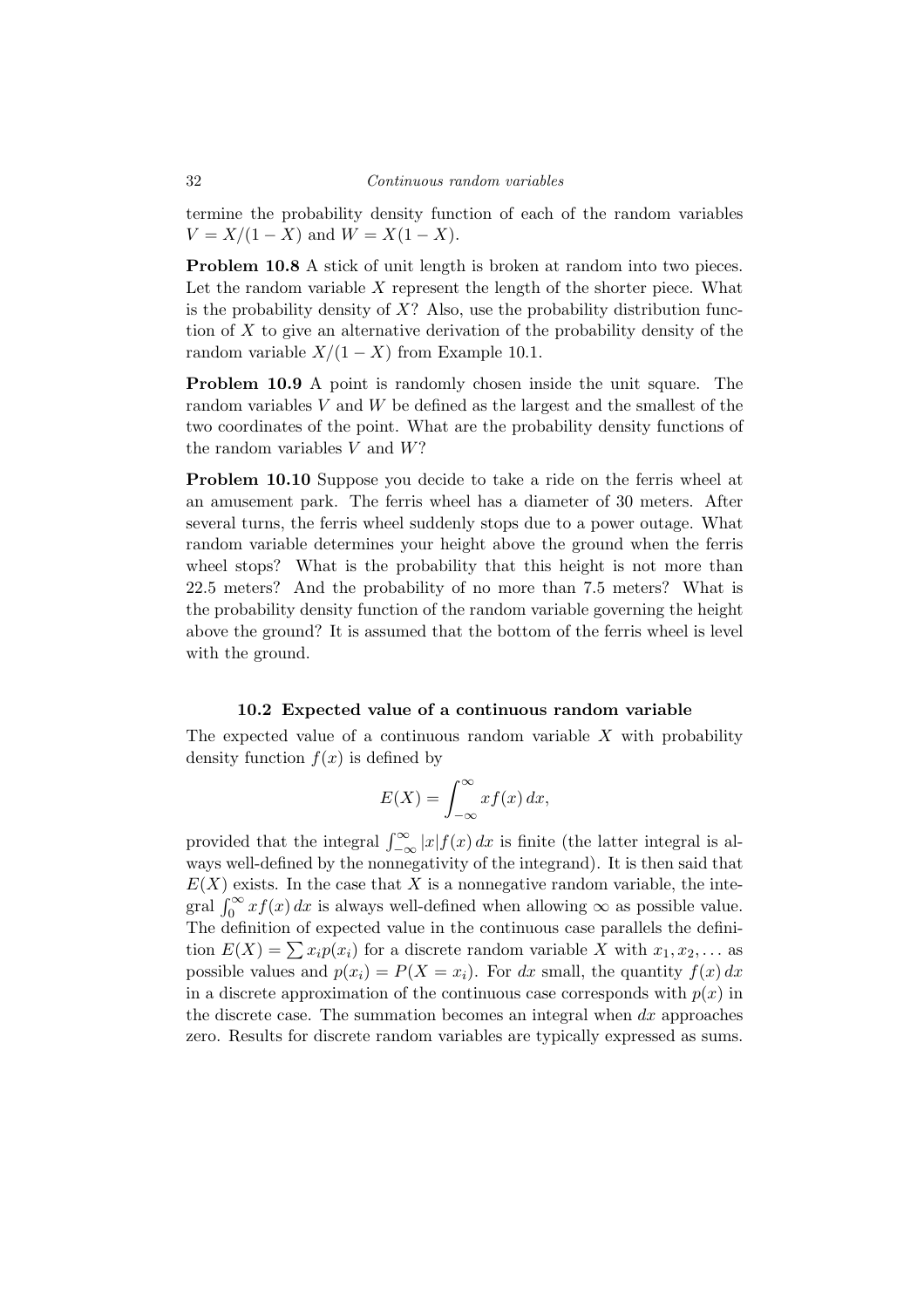### Jointly distributed random variables

In experiments, one is often interested not only in individual random variables, but also in relationships between two or more random variables. For example, if the experiment is the testing of a new medicine, the researcher might be interested in cholesterol level, blood pressure, and glucose level of a test person. Similarly, a political scientist investigating the behavior of voters might be interested in the income and level of education of a voter. There are many more examples in the physical sciences, medical sciences, and social sciences. In applications, one often wishes to make inferences about one random variable on the basis of observations of other random variables.

The purpose of this chapter is to familiarize the student with the notations and the techniques relating to experiments whose outcomes are described by two or more real numbers. The discussion is restricted to the case of pairs of random variables. The chapter treats joint and marginal densities, along with covariance and correlation. Also, the transformation rule for jointly distributed random variables and regression to the mean are discussed.

#### 11.1 Joint probability mass function

If X and Y are two discrete random variables defined on a same sample space with probability measure P, the mass function  $p(x, y)$  defined by

$$
p(x, y) = P(X = x, Y = y)
$$

is called the *joint probability mass function* of  $X$  and  $Y$ . The quantity  $P(X = x, Y = y)$  is the probability assigned by P to the intersection of the two sets  $A = {\omega : X(\omega) = x}$  and  $B = {\omega : Y(\omega) = y}$ , with  $\omega$ representing an element of the sample space. Define the marginal probability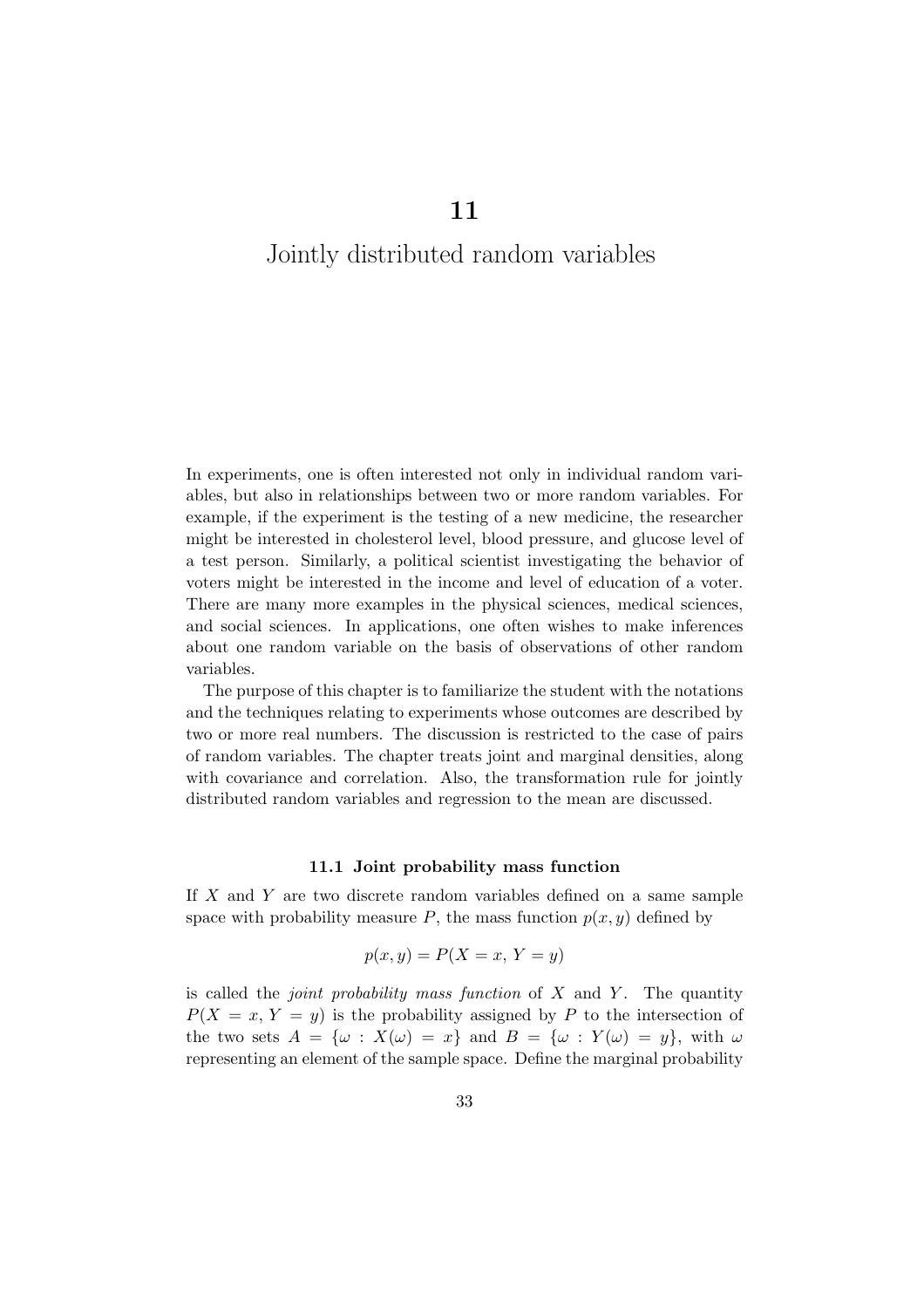| $\mathbf X$<br>$\mathbf{V}$                 | $\overline{2}$                        | 3                                                                         |                                                         | 5                                                                         | 6                                                                              |                                                                                               | 8                                                                                            | 9                                                                       | 10                                                                |                                                                                         | 12                                             | $p_X(x)$                                                                                                  |
|---------------------------------------------|---------------------------------------|---------------------------------------------------------------------------|---------------------------------------------------------|---------------------------------------------------------------------------|--------------------------------------------------------------------------------|-----------------------------------------------------------------------------------------------|----------------------------------------------------------------------------------------------|-------------------------------------------------------------------------|-------------------------------------------------------------------|-----------------------------------------------------------------------------------------|------------------------------------------------|-----------------------------------------------------------------------------------------------------------|
| റ<br>3<br>5<br>6<br>$\overline{y}$<br>$p_Y$ | $\frac{1}{36}$<br>0<br>$\frac{1}{36}$ | $\frac{2}{36}$<br>$\theta$<br>$\theta$<br>0<br>$\theta$<br>$\frac{2}{36}$ | $\frac{2}{36}$<br>$\frac{1}{36}$<br>0<br>$\frac{3}{36}$ | $\frac{2}{36}$ $\frac{2}{36}$ $0$<br>$\theta$<br>0<br>0<br>$\frac{4}{36}$ | $\frac{2}{36}$<br>$\frac{3}{36}$<br>$\frac{1}{36}$<br>0<br>0<br>$\frac{5}{36}$ | $\frac{2}{36}$<br>$\frac{2}{36}$<br>$\frac{2}{36}$<br>$\boldsymbol{0}$<br>0<br>$\frac{6}{36}$ | 0<br>$rac{2}{36}$<br>$rac{2}{36}$<br>$\frac{1}{36}$<br>$\overline{0}$<br>0<br>$\frac{5}{36}$ | $\boldsymbol{0}$<br>$\frac{2}{36}$ $\frac{2}{36}$ $0$<br>$\frac{4}{36}$ | 0<br>0<br>$\frac{2}{36}$<br>$\frac{1}{36}$<br>0<br>$\frac{3}{36}$ | $\theta$<br>0<br>$\boldsymbol{0}$<br>$\frac{2}{36}$<br>$\overline{0}$<br>$\frac{2}{36}$ | 0<br>0<br>0<br>$\overline{36}$<br>$rac{1}{36}$ | $\frac{11}{36}$ $\frac{36}{36} - \frac{36}{36}$ $\frac{36}{36} - \frac{36}{36}$ $\frac{1}{36}$<br>$sum =$ |

Table 11.1. The joint probability mass function  $p(x, y)$ .

mass functions of the random variables  $X$  and  $Y$  by

$$
p_X(x) = P(X = x) \quad \text{and} \quad p_Y(y) = P(Y = y).
$$

The marginal probability mass functions can be obtained from the joint probability mass function by

$$
p_X(x) = \sum_y P(X = x, Y = y), \quad p_Y(y) = \sum_x P(X = x, Y = y).
$$

These relations follow from the result that  $P(A) = \sum_{i=1}^{n} P(A_i)$  if the event A is the union of mutually exclusive events  $A_1, A_2, \ldots, A_n$ .

**Example 11.1** Two fair dice are rolled. Let the random variable  $X$  represent the smallest of the outcomes of the two rolls, and let Y represent the sum of the outcomes of the two rolls. What is the joint probability mass function of  $X$  and  $Y$ ?

**Solution.** The random variables  $X$  and  $Y$  are defined on a same sample space. The sample space is the set of all 36 pairs  $(i, j)$  for  $i, j = 1, \ldots, 6$ , where  $i$  and  $j$  are the outcomes of the first and second dice. A probability of  $\frac{1}{36}$  is assigned to each element of the sample space. In Table 11.1, we give the joint probability mass function  $p(x, y) = P(X = x, Y = y)$ . For example,  $P(X = 2, Y = 5)$  is the probability of the intersection of the sets  $A = \{(2, 2), (2, 3), (2, 4), (2, 5), (2, 6), (3, 2), (4, 2), (5, 2), (6, 2)\}\$ and  $B =$  $\{(1,4), (4,1), (2,3), (3,2)\}.$  The set  $\{(2,3), (3,2)\}$  is the intersection of these two sets and has probability  $\frac{2}{36}$ .

**Problem 11.1** You roll a pair of dice. What is the joint probability mass function of the low and high points rolled?

Problem 11.2 Let X denote the number of hearts and Y the number of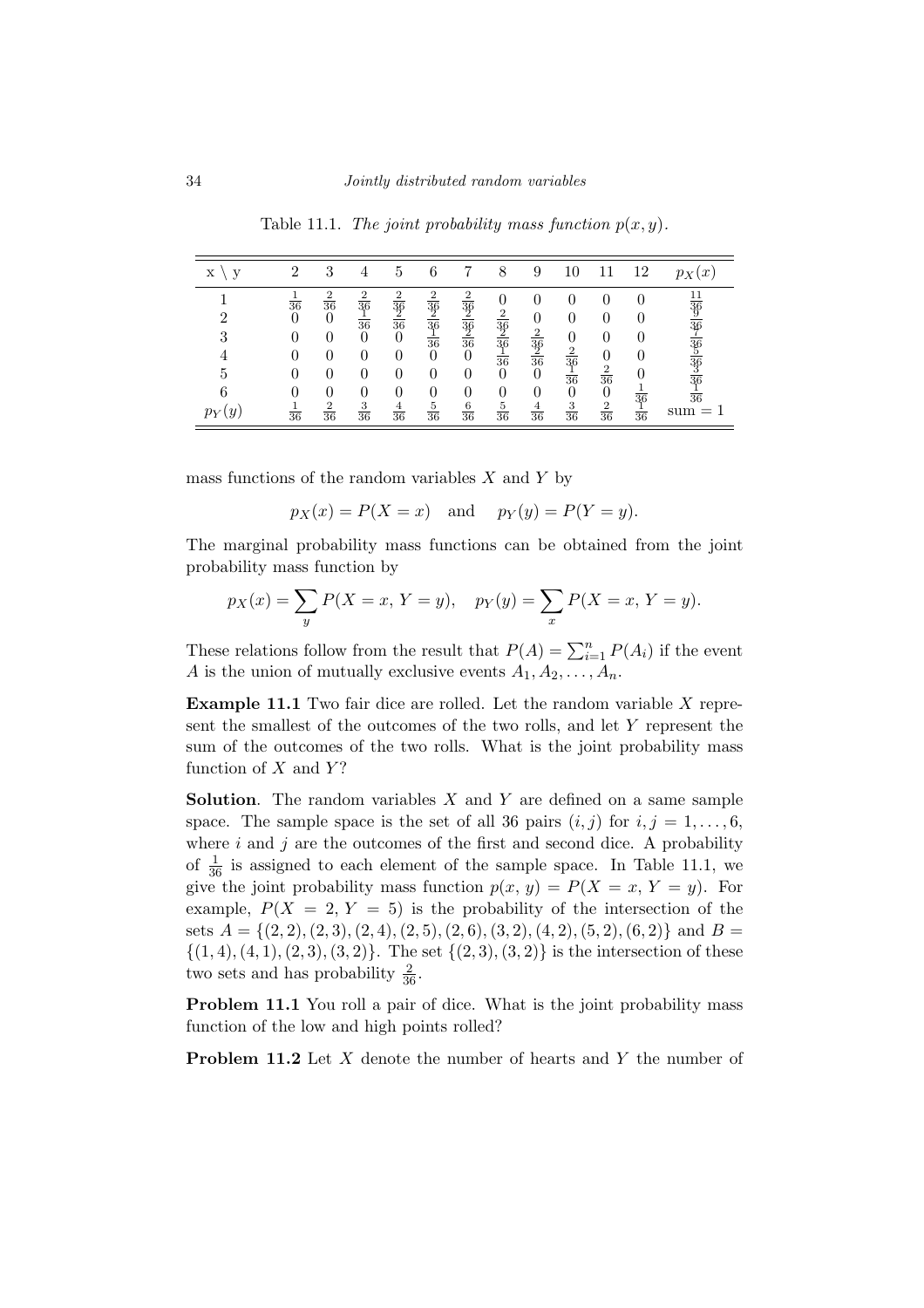diamonds in a bridge hand. What is the joint probability mass function of  $X$  and  $Y$ ?

Problem 11.3 You choose three different numbers at random from the numbers  $1, 2, \ldots, 10$ . Let X be the smallest of these three numbers and Y the largest. What is the joint probability mass function of  $X$  and  $Y$ ? What are the marginal distributions of  $X$  and  $Y$  and what is the probability mass function of  $Y - X$ ?

Problem 11.4 You repeatedly draw a number at random from the numbers  $1, 2, \ldots, 10$ . Let X be the number of drawings until the number 1 appears and Y the number of drawings until the number 10 appears. What is the joint probability mass function of  $X$  and  $Y$ ? What are the probability mass functions of  $min(X, Y)$  and  $max(X, Y)$ ?

Problem 11.5 You repeatedly toss two fair coins until both coins show heads. Let  $X$  and  $Y$  denote the number of heads resulting from the tosses of the first and the second coin respectively. What is the joint probability mass function of  $X$  and  $Y$  and what are the marginal distributions of  $X$  and Y? What is  $P(X = Y)$ ? Hint: evaluate  $P(X = i, Y = j, N = n)$ , where  $N$  is the number of tosses until both coins show heads. Use the identity  $\sum_{k=0}^{\infty} \binom{m+k}{m}$ u<br>\  $x^k = 1/(1-x)^{m+1}$  for  $|x| < 1$ .

### 11.2 Joint probability density function

The following example provides a good starting point for a discussion of joint probability densities.

Example 11.2 A point is picked at random inside a circular disc with radius  $r$ . Let the random variable  $X$  denote the length of the line segment between the center of the disc and the randomly picked point, and let the random variable Y denote the angle between this line segment and the horizontal axis (Y is measured in radians and so  $0 \le Y < 2\pi$ ). What is the joint distribution of  $X$  and  $Y$ ?

**Solution.** The two continuous random variables  $X$  and  $Y$  are defined on a common sample space. The sample space consists of all points  $(v, w)$ in the two-dimensional plane with  $v^2 + w^2 \leq r^2$ , where the point  $(0,0)$ represents the center of the disc. The probability  $P(A)$  assigned to each well-defined subset A of the sample space is taken as the area of region A divided by  $\pi r^2$ . The probability of the event of X taking on a value less than or equal to a and Y taking on a value less than or equal to b is denoted by  $P(X \le a, Y \le b)$ . This event occurs only if the randomly picked point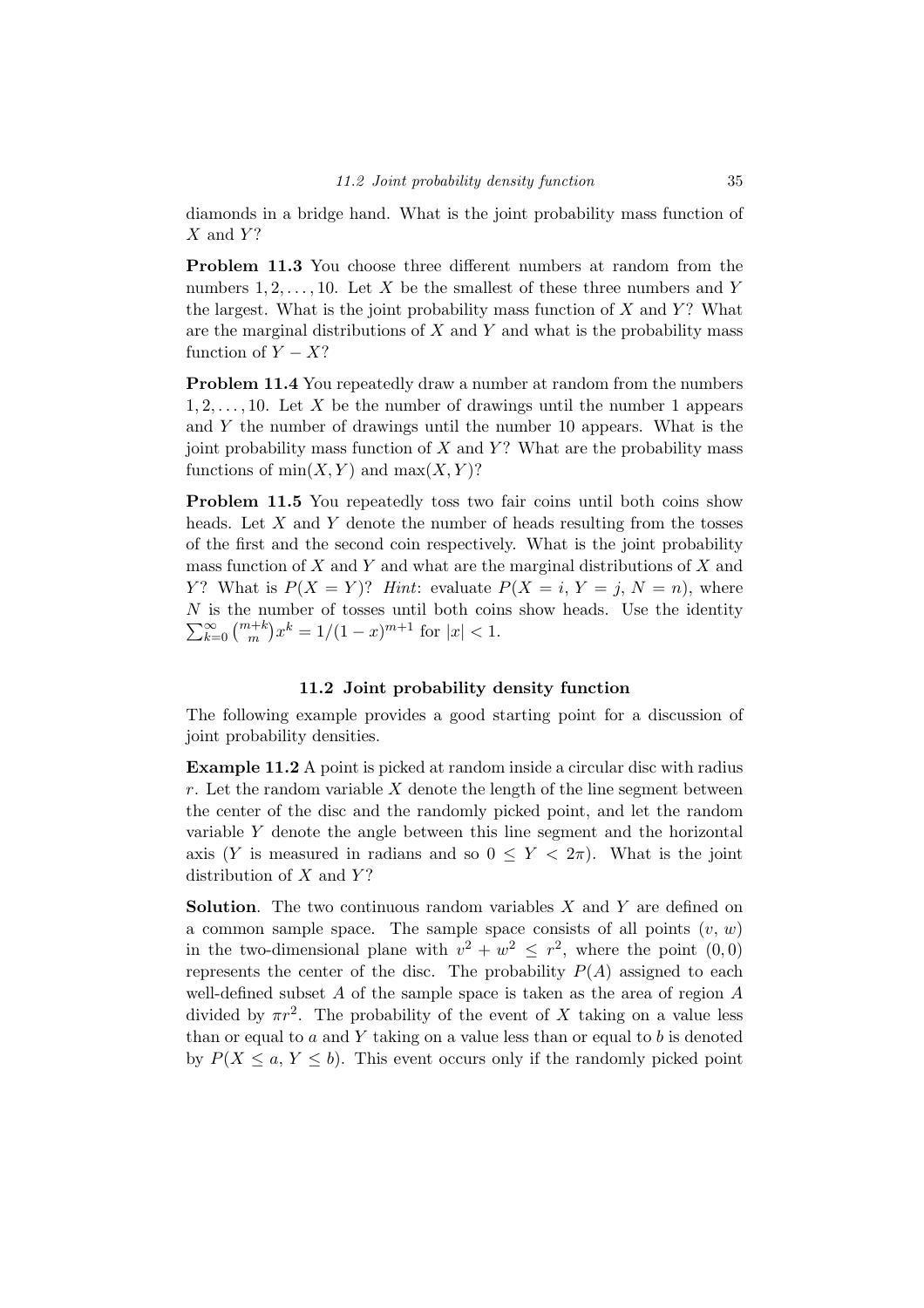falls inside the disc segment with radius  $a$  and angle  $b$ . The area of this disc segment is  $\frac{b}{2\pi}\pi a^2$ . Dividing this by  $\pi r^2$  gives

$$
P(X \le a, Y \le b) = \frac{b}{2\pi} \frac{a^2}{r^2}
$$
 for  $0 \le a \le r$  and  $0 \le b \le 2\pi$ .

We are now in a position to introduce the concept of joint density. Let X and Y be two random variables that are defined on a same sample space with probability measure P. The joint cumulative probability distribution function of X and Y is defined by  $P(X \leq x, Y \leq y)$  for all  $x, y$ , where  $P(X \leq x, Y \leq y)$  is a shorthand for  $P({\omega : X(\omega) \leq x \text{ and } Y(\omega) \leq y})$  and the symbol  $\omega$  represents an element of the sample space.

Definition 11.1 The continuous random variables X and Y are said to have a joint probability density function  $f(x, y)$  if the joint cumulative probability distribution function  $P(X \le a, Y \le b)$  allows for the representation

$$
P(X \le a, Y \le b) = \int_{x=-\infty}^{a} \int_{y=-\infty}^{b} f(x, y) dx dy, \qquad -\infty < a, b < \infty,
$$

where the function  $f(x, y)$  satisfies

$$
f(x,y) \ge 0
$$
 for all x, y and  $\int_{-\infty}^{\infty} \int_{-\infty}^{\infty} f(x,y) dx dy = 1$ .

Just as in the one-dimensional case,  $f(a, b)$  allows for the interpretation:

$$
f(a, b) \Delta a \Delta b
$$
  
\n
$$
\approx P(a - \frac{1}{2}\Delta a \le X \le a + \frac{1}{2}\Delta a, b - \frac{1}{2}\Delta b \le Y \le b + \frac{1}{2}\Delta b)
$$

for small positive values of  $\Delta a$  and  $\Delta b$  provided that  $f(x, y)$  is continuous in the point  $(a, b)$ . In other words, the probability that the random point  $(X, Y)$  falls into a small rectangle with sides of lengths  $\Delta a, \Delta b$  around the point  $(a, b)$  is approximately given by  $f(a, b) \Delta a \Delta b$ .

To obtain the joint probability density function  $f(x, y)$  of the random variables X and Y in Example 11.2, we take the partial derivatives of  $P(X \leq$  $x, Y \leq y$ ) with respect to x and y. It then follows from

$$
f(x,y) = \frac{\partial^2}{\partial x \partial y} P(X \le x, Y \le y)
$$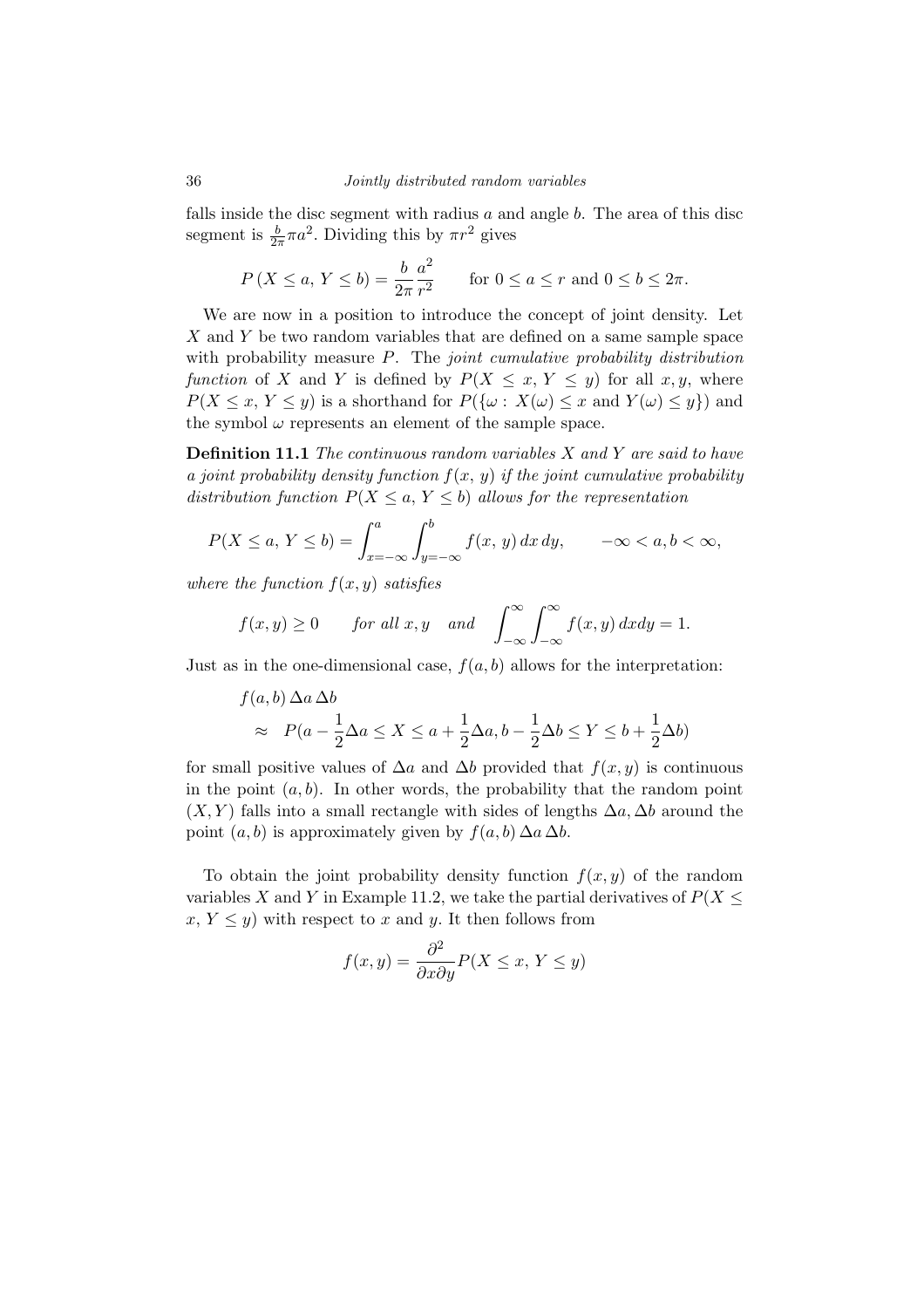### 12

### Multivariate normal distribution

Do the one-dimensional normal distribution and the one-dimensional central limit theorem allow for a generalization to dimension two or higher? The answer is yes. Just as the one-dimensional normal density is completely determined by its expected value and variance, the bivariate normal density is completely specified by the expected values and the variances of its marginal densities and by its correlation coefficient. The bivariate normal distribution appears in many applied probability problems. This probability distribution can be extended to the multivariate normal distribution in higher dimensions. The multivariate normal distribution arises when you take the sum of a large number of independent random vectors. To get this distribution, all you have to do is to compute a vector of expected values and a matrix of covariances. The multidimensional central limit theorem explains why so many natural phenomena have the multivariate normal distribution. A nice feature of the multivariate normal distribution is its mathematical tractability. The fact that any linear combination of multivariate normal random variables has a univariate normal distribution makes the multivariate normal distribution very convenient for financial portfolio analysis, among others.

The purpose of this chapter is to give a first introduction to the multivariate normal distribution and the multidimensional central limit theorem. Several practical applications will be discussed, including the drunkard's walk in higher dimensions and the chi-square test.

### 12.1 Bivariate normal distribution

A random vector  $(X, Y)$  is said to have a *standard bivariate normal distri*bution with parameter  $\rho$  if it has a joint probability density function of the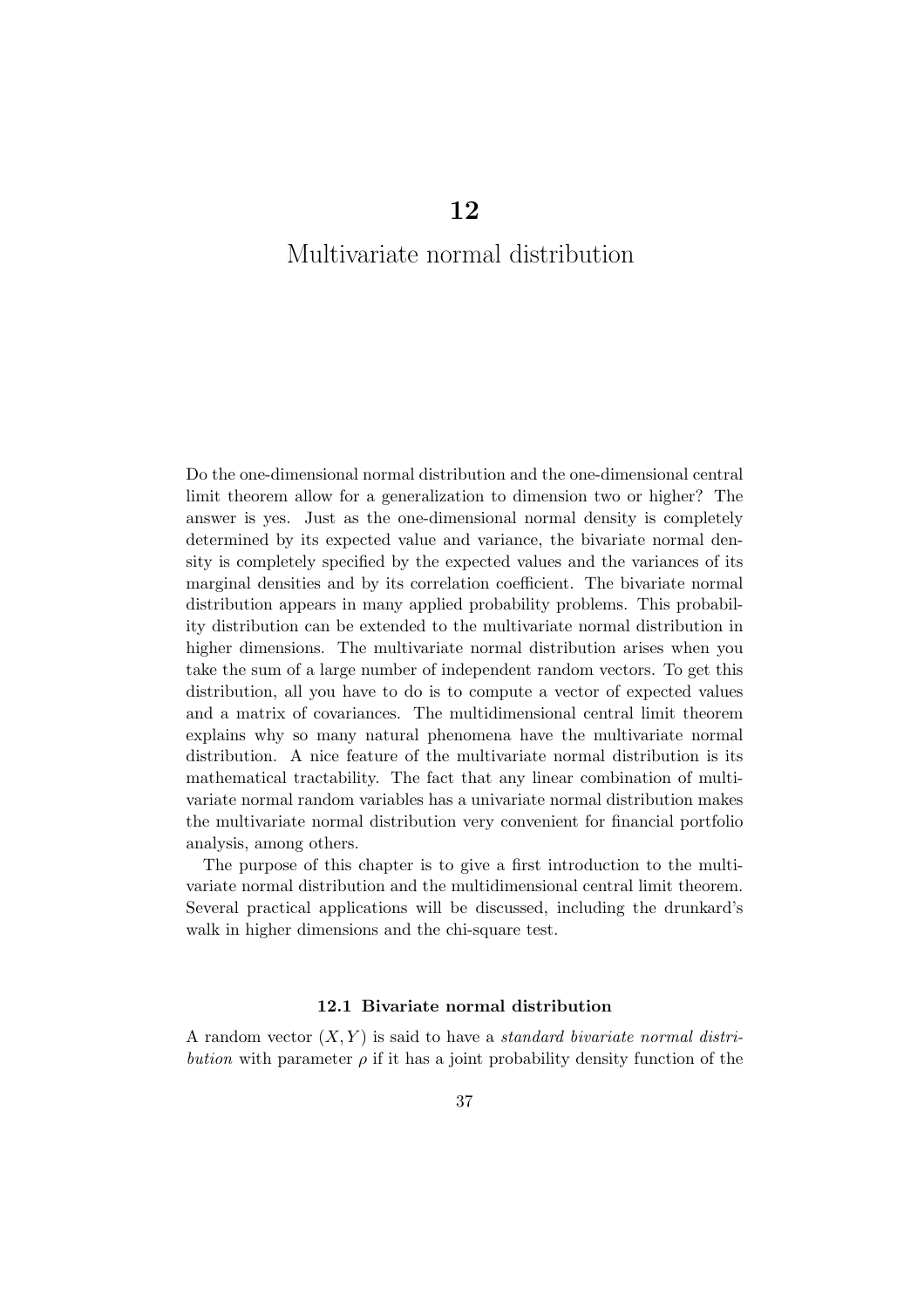form

$$
f(x,y) = \frac{1}{2\pi\sqrt{1-\rho^2}} e^{-\frac{1}{2}(x^2 - 2\rho xy + y^2)/(1-\rho^2)}, \qquad -\infty < x, y < \infty,
$$

where  $\rho$  is a constant with  $-1 < \rho < 1$ . Before showing that  $\rho$  can be interpreted as the correlation coefficient of  $X$  and  $Y$ , we derive the marginal densities of  $X$  and  $Y$ . Therefore, we first decompose the joint density function  $f(x, y)$  as:

$$
f(x,y) = \frac{1}{\sqrt{2\pi}} e^{-\frac{1}{2}x^2} \frac{1}{\sqrt{1-\rho^2}\sqrt{2\pi}} e^{-\frac{1}{2}(y-\rho x)^2/(1-\rho^2)}.
$$

Next observe that, for fixed  $x$ ,

$$
g(y) = \frac{1}{\sqrt{1 - \rho^2} \sqrt{2\pi}} e^{-\frac{1}{2}(y - \rho x)^2/(1 - \rho^2)}
$$

is an  $N(\rho x, 1 - \rho^2)$  density. This implies that  $\int_{-\infty}^{\infty} g(y) dy = 1$  and so

$$
f_X(x) = \int_{-\infty}^{\infty} f(x, y) dy = \frac{1}{\sqrt{2\pi}} e^{-\frac{1}{2}x^2}, \quad -\infty < x < \infty.
$$

In other words, the marginal density  $f_X(x)$  of X is the standard normal density. Also, for reasons of symmetry, the marginal density  $f_Y(y)$  of Y is the standard normal density. Next, we prove that  $\rho$  is the correlation coefficient  $\rho(X, Y)$  of X and Y. Since  $var(X) = var(Y) = 1$ , it suffices to verify that  $cov(X, Y) = \rho$ . To do so, we use again the above decomposition of the bivariate normal density  $f(x, y)$ . By  $E(X) = E(Y) = 0$ , we have  $cov(X, Y) = E(XY)$  and so  $cov(X, Y) = \int_{-\infty}^{\infty} \int_{-\infty}^{\infty} xy f(x, y) dx dy$ . Letting ar (∡<br>∞ ∩  $\int_{-\infty}^{\infty} xy f(x, y) dx dy$ . Letting  $\tau^2 = (1 - \rho^2)$ , it now follows that

$$
\begin{array}{rcl}\n\text{cov}(X,Y) & = & \int_{x=-\infty}^{\infty} x \frac{1}{\sqrt{2\pi}} \, e^{-\frac{1}{2}x^2} \, dx \int_{y=-\infty}^{\infty} y \frac{1}{\tau \sqrt{2\pi}} \, e^{-\frac{1}{2}(y-\rho x)^2/\tau^2} \, dy \\
& = & \int_{-\infty}^{\infty} \rho x^2 \frac{1}{\sqrt{2\pi}} \, e^{-\frac{1}{2}x^2} \, dx = \rho,\n\end{array}
$$

where the third equality uses the fact that the expected value of an  $N(\rho x, \tau^2)$ random variable is  $\rho x$  and the last equality uses the fact that  $E(Z^2) =$  $\sigma^2(Z) = 1$  for a standard normal random variable Z.

A random vector  $(X, Y)$  is said to be *bivariate normal* distributed with parameters  $(\mu_1, \mu_2, \sigma_1^2, \sigma_2^2, \rho)$  if the standardized random vector

$$
\left(\frac{X-\mu_1}{\sigma_1}, \frac{Y-\mu_2}{\sigma_2}\right)
$$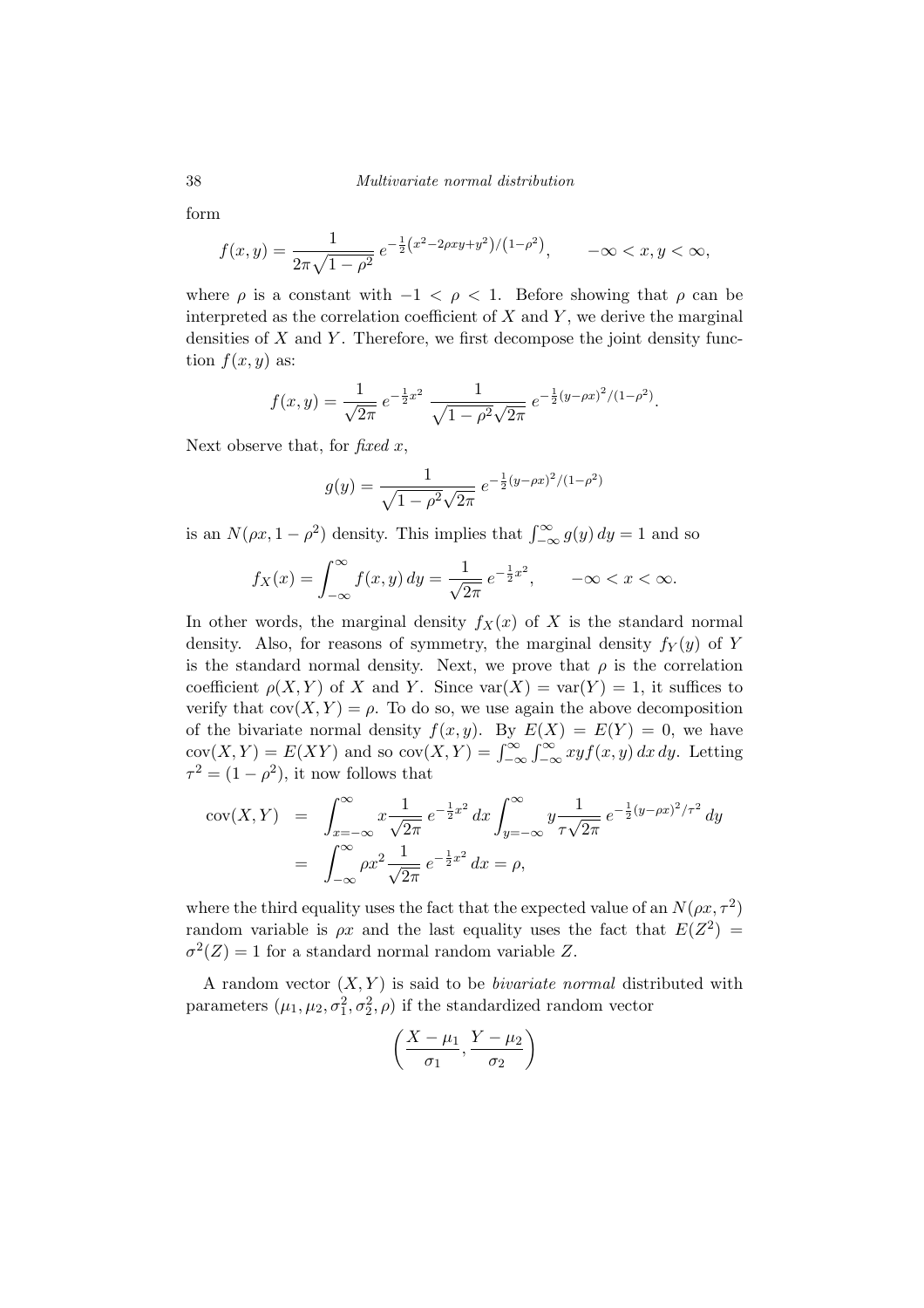has the standard bivariate normal distribution with parameter  $\rho$ . In this case the joint density  $f(x, y)$  of the random variables X and Y is given by

$$
f(x,y) = \frac{1}{2\pi\sigma_1\sigma_2\sqrt{1-\rho^2}}e^{-\frac{1}{2}\left[ (\frac{x-\mu_1}{\sigma_1})^2 - 2\rho(\frac{x-\mu_1}{\sigma_1})(\frac{y-\mu_2}{\sigma_2}) + (\frac{y-\mu_2}{\sigma_2})^2\right]/(1-\rho^2)}
$$

**Rule 12.1** Suppose that the random vector  $(X, Y)$  has a bivariate normal distribution with parameters  $(\mu_1, \mu_2, \sigma_1^2, \sigma_2^2, \rho)$ . Then,

- (a) The marginal densities  $f_X(x)$  and  $f_Y(y)$  of X and Y are the  $N(\mu_1, \sigma_1^2)$ density and the  $N(\mu_2, \sigma_2^2)$  density.
- (b) The correlation coefficient of X and Y is given by  $\rho(X, Y) = \rho$ .

The result (a) follows directly from the fact that  $(X-\mu_1)/\sigma_1$  and  $(Y-\mu_2)/\sigma_2$ are  $N(0, 1)$  distributed, as was verified above. Also, it was shown above that the covariance of  $(X - \mu_1)/\sigma_1$  and  $(Y - \mu_2)/\sigma_2$  equals  $\rho$ . Using the basic formula  $cov(aX + b, cY + d) = accov(X, Y)$  for any constants a, b, c, and d, we next find the desired result  $\mathbf{r}$ 

$$
\rho = \text{cov}\left(\frac{X - \mu_1}{\sigma_1}, \frac{Y - \mu_2}{\sigma_2}\right) = \frac{1}{\sigma_1 \sigma_2} \text{cov}(X, Y) = \rho(X, Y).
$$

In general, uncorrelatedness is a necessary but not sufficient condition for independence of two random variables. However, for a bivariate normal distribution, uncorrelatedness is a necessary and sufficient condition for independence:

Rule 12.2 Bivariate normal random variables X and Y are independent if and only if they are uncorrelated.

This important result is a direct consequence of Rule 11.2, since the above representation of the bivariate normal density  $f(x, y)$  reveals that  $f(x, y) =$  $f_X(x) f_Y(y)$  if and only if  $\rho = 0$ .

As already pointed out, the bivariate normal distribution has the important property that its marginal distributions are one-dimensional normal distributions. The following characterization of the bivariate normal distribution can be given.

Rule 12.3 The random variables X and Y have a bivariate normal distribution if and only if  $aX + bY$  is normally distributed for any constants a and b.†

.

 $\dagger$  To be precise, this result requires the following convention: if X is normally distributed and  $Y = aX + b$  for constants a and b, then  $(X, Y)$  is said to have a bivariate normal distribution. This is a singular bivariate distribution: the probability mass of the two-dimensional vector  $(X, Y)$  is concentrated on the one-dimensional line  $y = ax + b$ . Also, a random variable X with  $P(X = \mu) = 1$  for a constant  $\mu$  is said to have a degenerate  $N(\mu, 0)$  distribution with its mass concentrated at a single point.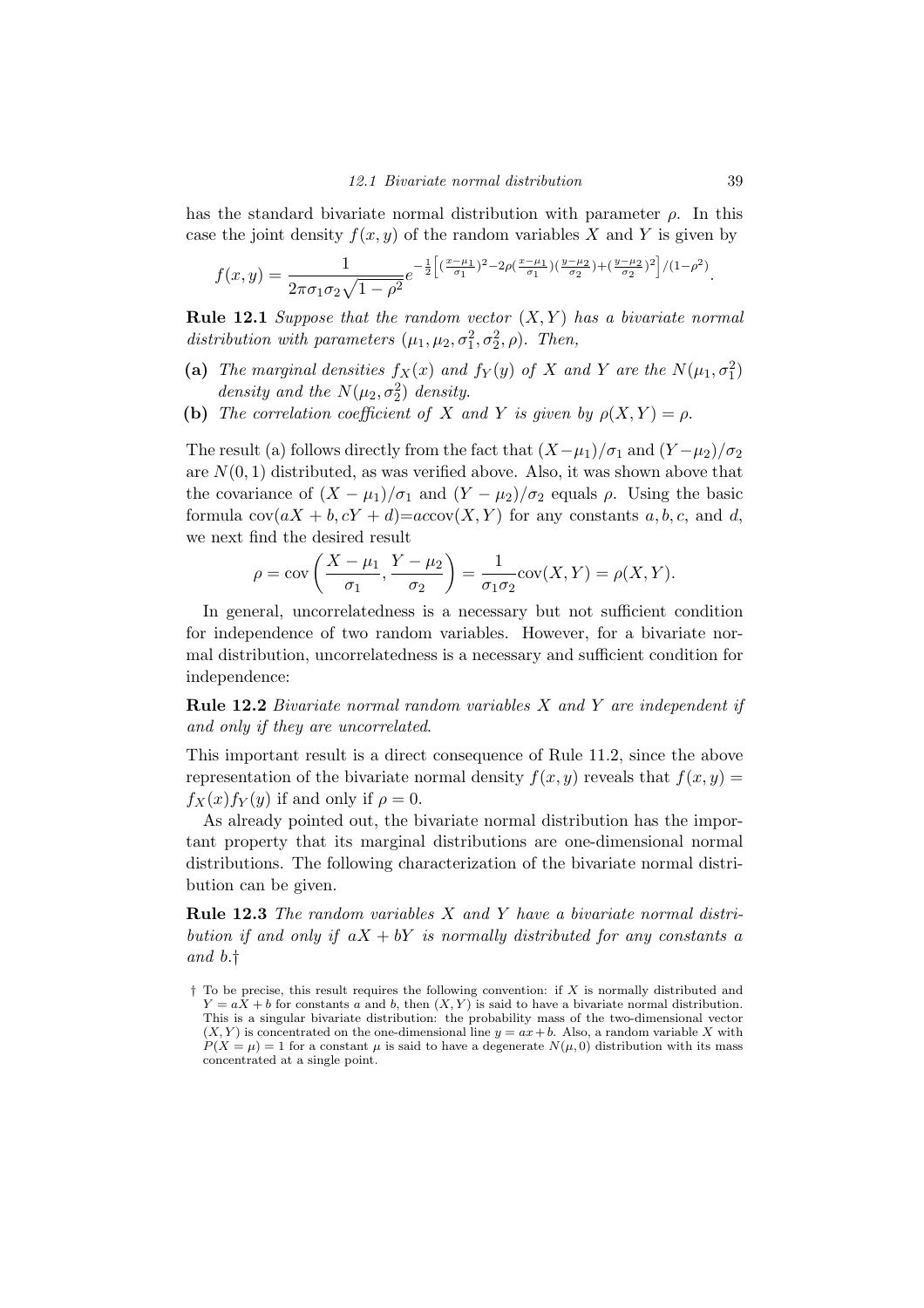### Conditioning by random variables

In Chapter 8, conditional probabilities are introduced by conditioning upon the occurrence of an event  $B$  of nonzero probability. In applications, this event B is often of the form  $Y = b$  for a discrete random variable Y. However, when the random variable Y is continuous, the condition  $Y = b$  has probability zero for any number b. The purpose of this chapter is to develop techniques for handling a condition provided by the observed value of a continuous random variable. We will see that the conditional probability density function of X given  $Y = b$  for continuous random variables is analogous to the conditional probability mass function of X given  $Y = b$  for discrete random variables. The conditional distribution of X given  $Y = b$ enables us to define the natural concept of conditional expectation of X given  $Y = b$ . This concept allows for an intuitive understanding and is of utmost importance. In statistical applications, it is often more convenient to work with conditional expectations instead of the correlation coefficient when measuring the strength of the relationship between two dependent random variables. In applied probability problems, the computation of the expected value of a random variable  $X$  is often greatly simplified by conditioning on an appropriately chosen random variable  $Y$ . Learning the value of  $Y$  provides additional information about the random variable  $X$  and for that reason the computation of the conditional expectation of X given  $Y = b$  is often simple. The law of conditional expectation and several practical applications of this law will be discussed. In the final section we explain Bayesian inference for continuous models and give several statistical applications.

### 13.1 Conditional distributions

Suppose that the random variables  $X$  and  $Y$  are defined on the same sample space  $\Omega$  with probability measure P. A basic question for dependent ran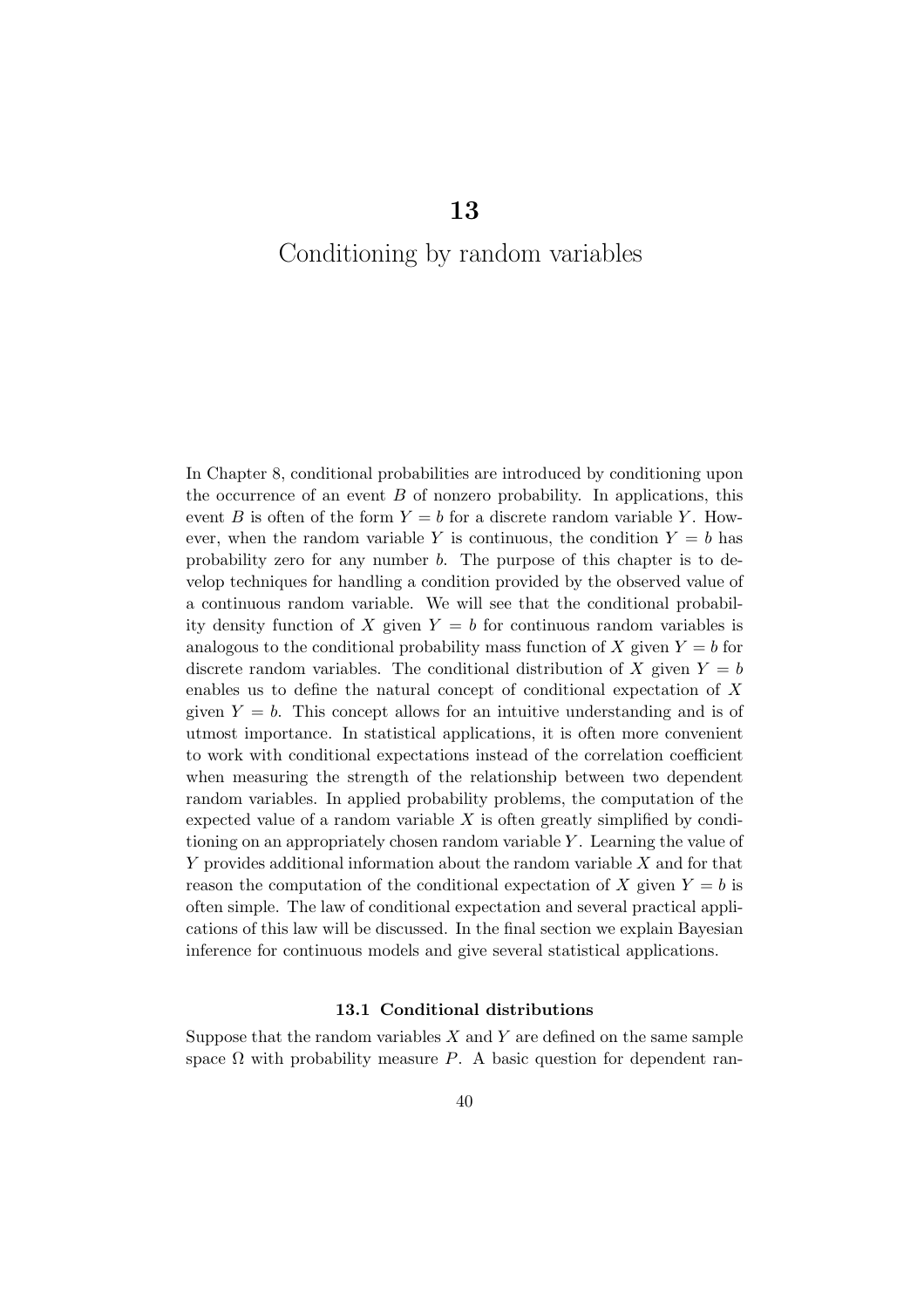dom variables X and Y is: if the observed value of Y is  $y$ , what distribution now describes the distribution of  $X$ ? We first answer this question for the discrete case. Conditioning on a discrete random variable is nothing else than conditioning on an event having nonzero probability. The analysis for the continuous case involves some technical subtleties, because the probability that a continuous random variable will take on a particular value is always zero.

#### 13.1.1 Conditional probability mass function

Let  $X$  and  $Y$  be two discrete random variables with joint probability mass function  $p(x, y) = P(X = x, Y = y)$ . The conditional probability mass function of X given that  $Y = y$  is denoted and defined by

$$
P(X = x | Y = y) = \frac{P(X = x, Y = y)}{P(Y = y)}
$$

for any fixed y with  $P(Y = y) > 0$ . This definition is just  $P(A | B) = \frac{P(AB)}{P(B)}$ written in terms of random variables, where  $A = \{\omega : X(\omega) = x\}$  and  $B = {\omega : Y(\omega) = y}$  with  $\omega$  denoting an element of the sample space. Note that, for any fixed y, the function  $P(X = x | Y = y)$  satisfies

$$
P(X = x | Y = y) \ge 0
$$
 for all x and  $\sum_{x} P(X = x | Y = y) = 1$ ,

showing that  $P(X = x | Y = y)$  as function of x is indeed a probability mass function. The notation  $p_X(x | y)$  is often used for  $P(X = x | Y = y)$ .

Using the representation

$$
P(X = x, Y = y) = P(X = x | Y = y)P(Y = y)
$$

and the fact that  $\sum_{y} P(X = x, Y = y) = P(X = x)$ , the unconditional probability  $P(X = x)$  can be calculated from

$$
P(X = x) = \sum_{y} P(X = x | Y = y)P(Y = y).
$$

This is the law of conditional probability stated in terms of discrete random variables.

**Example 13.1** Two fair dice are rolled. Let the random variable  $X$  represent the smallest of the outcomes of the two rolls, and let Y represent the sum of the outcomes of the two rolls. What are the conditional probability mass functions of  $X$  and  $Y$ ?

**Solution.** The joint probability mass function  $p(x, y) = P(X = x, Y = y)$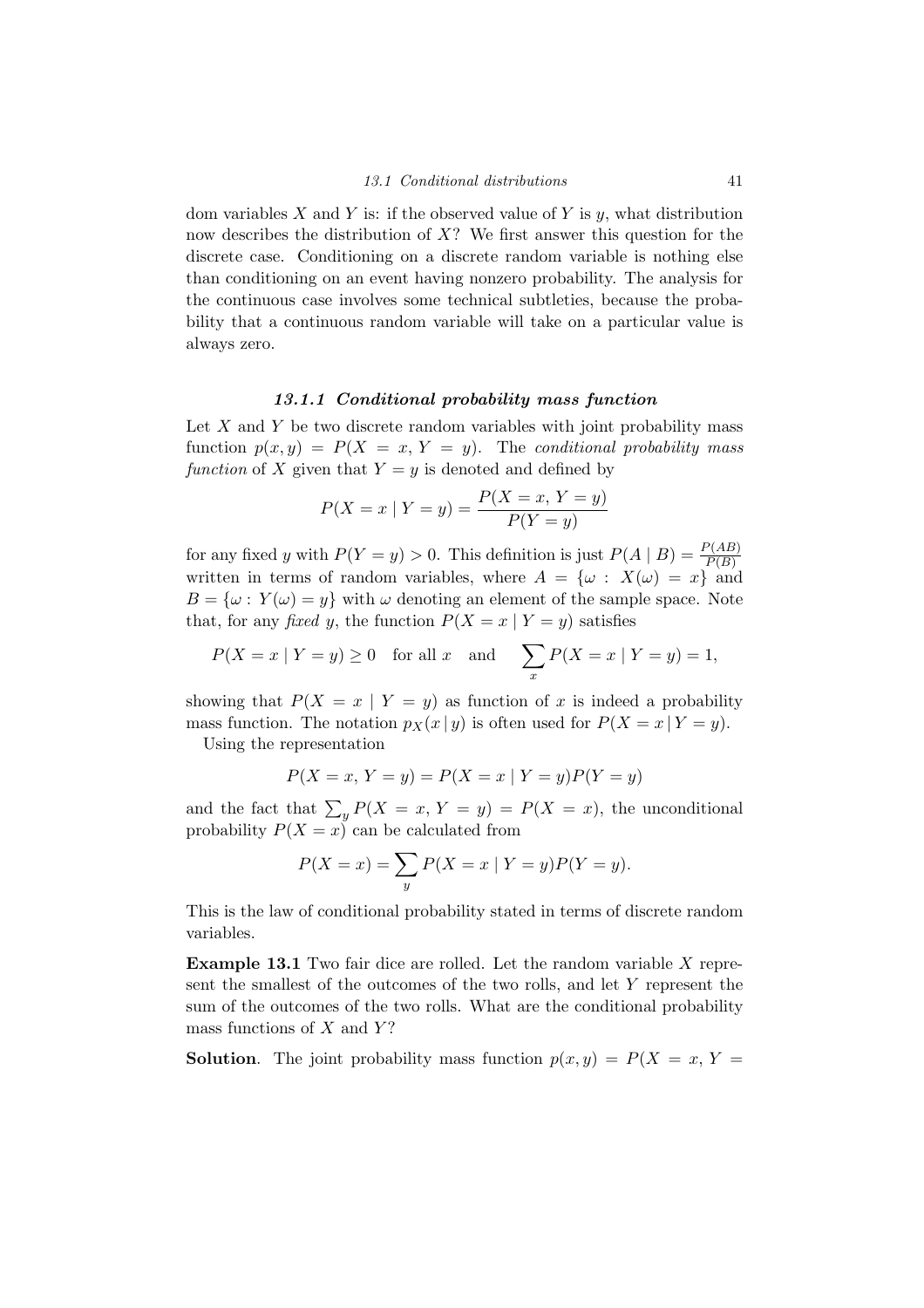y) of X and Y is given in Table 11.1. The conditional mass functions follow directly from this table. For example, the conditional mass function  $p_X(x | 7) = P(X = x | Y = 7)$  is given by

$$
p_X(1 | 7) = \frac{2/36}{6/36} = \frac{1}{3}, p_X(2 | 7) = \frac{2/36}{6/36} = \frac{1}{3}, p_X(3 | 7) = \frac{2/36}{6/36} = \frac{1}{3},
$$
  
\n
$$
p_X(x | 7) = 0 \quad \text{for } x = 4, 5, 6.
$$

This conditional distribution is a discrete uniform distribution on  $\{1, 2, 3\}$ . We also give the conditional mass function  $p_Y(y | 3) = P(Y = y | X = 3)$ :

$$
p_Y(6|3) = \frac{1/36}{7/36} = \frac{1}{7}, \ p_Y(7|3) = p_Y(8|3) = p_Y(9|3) = \frac{2/36}{7/36} = \frac{2}{7}
$$
  

$$
p_Y(y|3) = 0 \quad \text{for } y = 2, 3, 4, 5, 10, 11, 12.
$$

Problem 13.1 You repeatedly draw a number at random from the numbers  $1, 2, \ldots, 10$  with replacement. Let X be the number of draws until the number 1 appears for the first time and  $Y$  the number of draws until the number 10 appears for the first time. What is the conditional mass function  $P(X = x | Y = y)$ ?

Problem 13.2 Three different numbers are chosen at random from the numbers  $1, 2, \ldots, 10$ . Let X be the smallest of these three numbers and Y the largest. What are the conditional mass functions  $P(X = x | Y = y)$  and  $P(Y = y | X = x)$ ?

Problem 13.3 A fair die is rolled until a six appears. Each time the die is rolled a fair coin is tossed. Let the random variables  $X$  and  $Y$  denote the number of rolls of the die and the number of heads from the tosses of the coin. What is the conditional mass function  $P(X = x | Y = y)$ . Hint: use the identity  $\sum_{n=r}^{\infty}$ n  $\int_{r}^{n} a^{n} = a^{r}/(1-a)^{r+1}$  for  $0 < a < 1$  to find  $P(Y = j)$ when  $j \neq 0$ .

**Problem 13.4** Two dice are rolled. Let the random variable  $X$  be the smallest of the two outcomes and let Y be the largest of the two outcomes. What are the conditional mass functions  $P(X = x | Y = y)$  and  $P(Y = y |$  $X = x$ ?

Problem 13.5 You simultaneously roll 24 dice. Next you roll only those dice that showed the face value six in the first roll. Let the random variable X denote the number of sixes in the first roll and Y the number of sixes in the second roll. What is the conditional mass function  $P(X = x | Y = y)$ ?

Problem 13.6 Let X denote the number of hearts and Y the number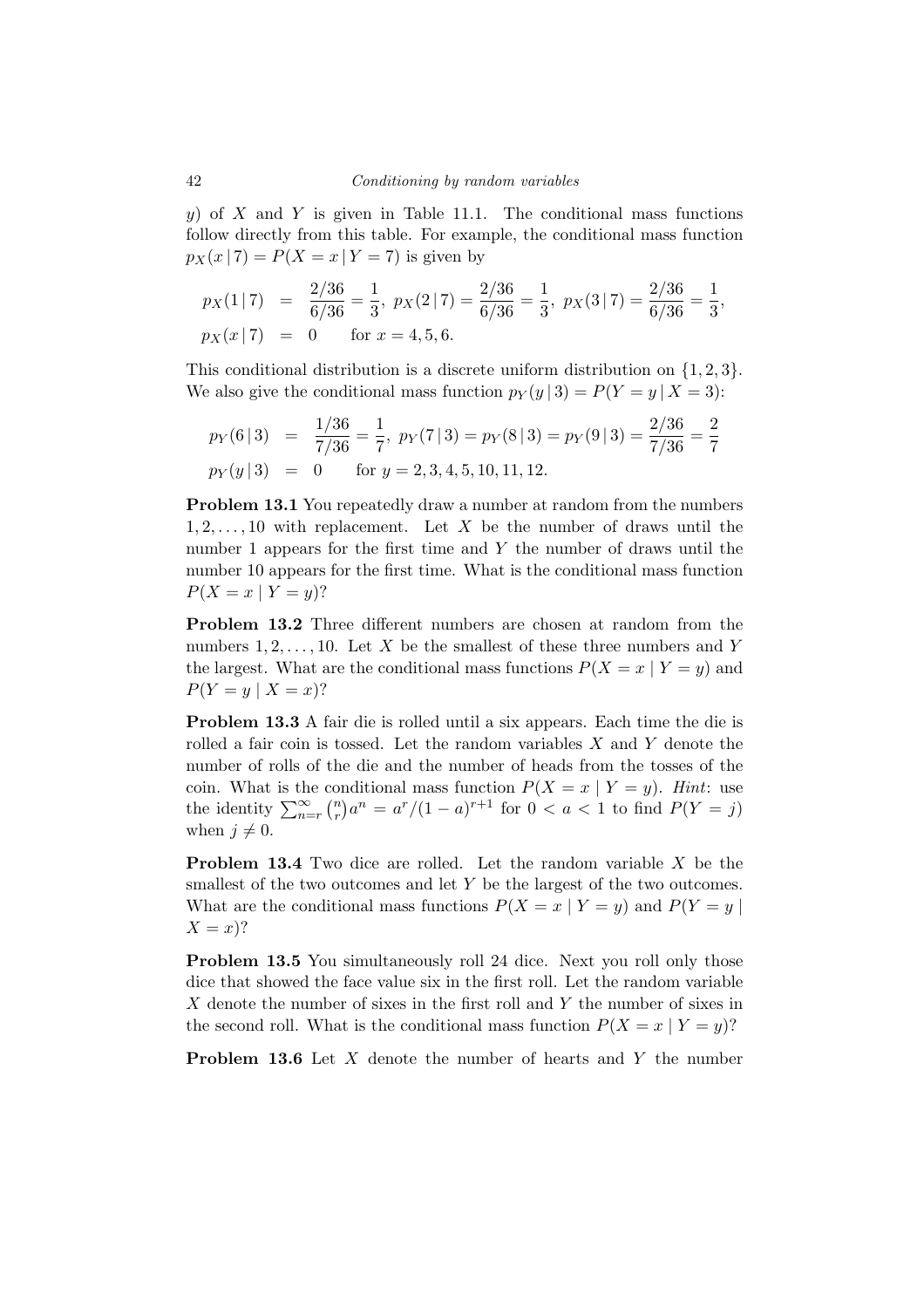of diamonds in a bridge hand. What are the conditional mass functions  $P(X = x | Y = y)$  and  $P(Y = y | X = x)$ ?

### 13.1.2 Conditional probability density function

What is the continuous analog of the conditional probability mass function when  $X$  and  $Y$  are continuous random variables with a joint probability density function  $f(x, y)$ ? In this situation, we have the complication that  $P(Y = y) = 0$  for each real number y. Nevertheless, this situation also allows for a natural definition of the concept of conditional distribution. Toward this end, we need the probabilistic interpretations of the joint density function  $f(x, y)$  and the marginal densities  $f_X(x)$  and  $f_Y(y)$  of the random variables X and Y. For small values of  $\Delta a > 0$  and  $\Delta b > 0$ ,

$$
P(a - \frac{1}{2}\Delta a \le X \le a + \frac{1}{2}\Delta a \mid b - \frac{1}{2}\Delta b \le Y \le b + \frac{1}{2}\Delta b)
$$
  
= 
$$
\frac{P(a - \frac{1}{2}\Delta a \le X \le a + \frac{1}{2}\Delta a, b - \frac{1}{2}\Delta b \le Y \le b + \frac{1}{2}\Delta b)}{P(b - \frac{1}{2}\Delta b \le Y \le b + \frac{1}{2}\Delta b)}
$$
  

$$
\approx \frac{f(a, b)\Delta a \Delta b}{f_Y(b)\Delta b} = \frac{f(a, b)}{f_Y(b)}\Delta a
$$

provided that  $(a, b)$  is a continuity point of  $f(x, y)$  and  $f_Y(b) > 0$ . This leads to the following definition.

**Definition 13.1** If  $X$  and  $Y$  are continuous random variables with joint probability density function  $f(x, y)$  and  $f_Y(y)$  is the marginal density function of  $Y$ , then the conditional probability density function of  $X$  given that  $Y = y$  is defined by

$$
f_X(x \mid y) = \frac{f(x, y)}{f_Y(y)}, \qquad -\infty < x < \infty
$$

for any fixed y with  $f_Y(y) > 0$ .

Note that, for any fixed y, the function  $f_X(x | y)$  satisfies

$$
f_X(x \mid y) \ge 0
$$
 for all x and  $\int_{-\infty}^{\infty} f_X(x \mid y) dx = 1$ ,

showing that  $f_X(x | y)$  as function of x is indeed a probability density function. Similarly, the conditional probability density function of the random variable Y given that  $X = x$  is defined by  $f_Y(y|x) = \frac{f(x,y)}{f_X(x)}$  for any fixed x with  $f_X(x) > 0$ .

A probabilistic interpretation can be given to  $f_X(a | b)$ : given that the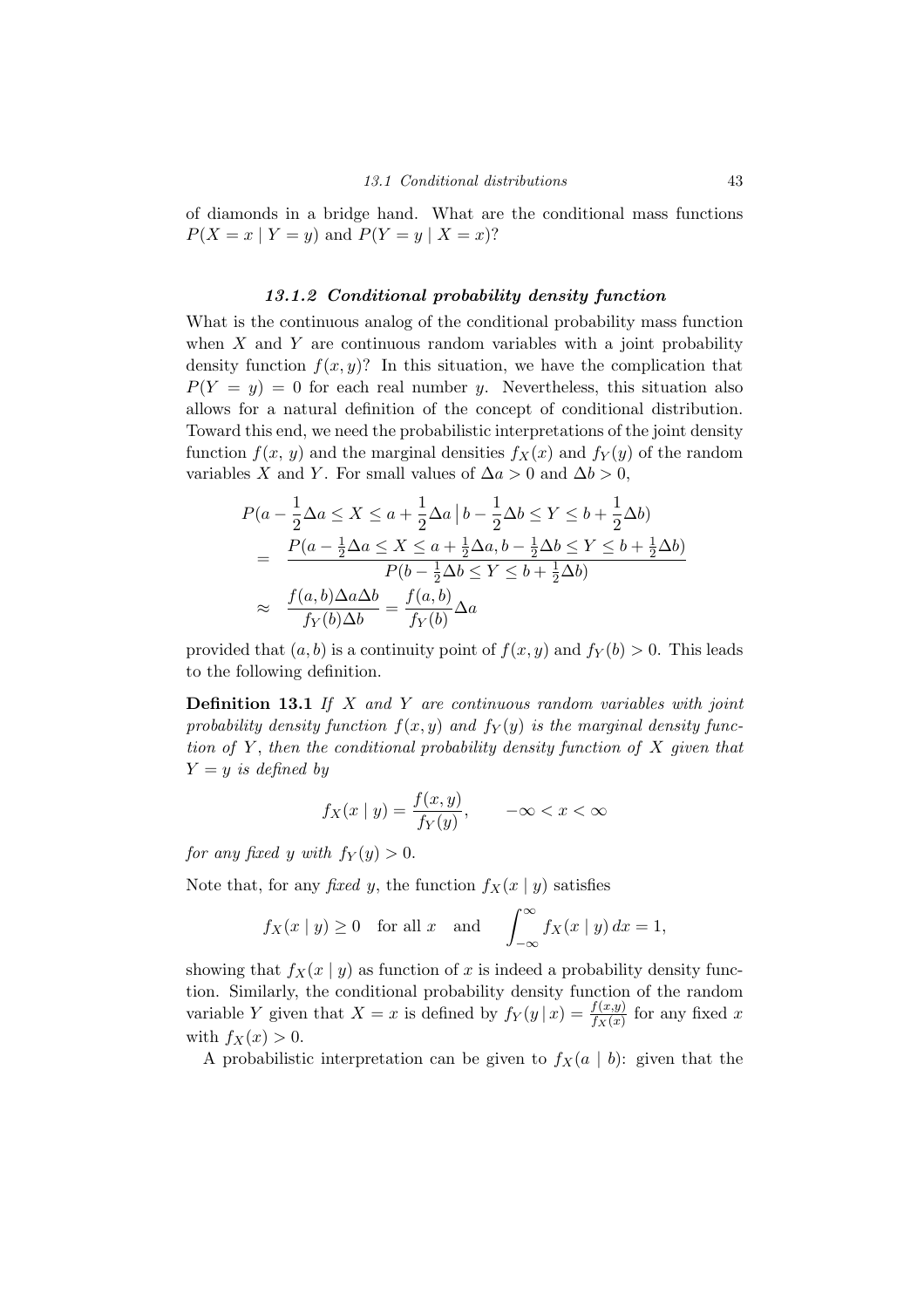observed value of Y is b, the probability of the other random variable  $X$ taking on a value in a small interval of length  $\Delta a$  around the point a is approximately equal to  $f_X(a | b) \Delta a$  if a is a continuity point of  $f_X(x | b)$ .

The concept of conditional probability distribution function is defined as follows. For any fixed y with  $f_Y(y) > 0$ , the conditional probability that the random variable  $X$  takes on a value smaller than or equal to  $x$  given that  $Y = y$  is denoted by  $P(X \leq x | Y = y)$  and is defined by

$$
P(X \le x \mid Y = y) = \int_{-\infty}^{x} f_X(u \mid y) du.
$$

Before discussing implications of this definition, we illustrate the concept of conditional probability density function with two examples.

Example 13.2 A point  $(X, Y)$  is chosen at random inside the unit circle. What is the conditional density of X?

**Solution.** In Example 11.6, we determined the joint density function  $f(x, y)$ of X and Y together with the marginal density function  $f_Y(y)$  of Y. This gives for any fixed y with  $-1 < y < 1$ ,

$$
f_X(x \mid y) = \begin{cases} \frac{1}{2\sqrt{1-y^2}} & \text{for } -\sqrt{1-y^2} < x < \sqrt{1-y^2} \\ 0 & \text{otherwise.} \end{cases}
$$

In other words, the conditional distribution of X given that  $Y = y$  is the uniform distribution on the interval  $(-\sqrt{1-y^2}, \sqrt{1-y^2})$ . The same distribution as that of the x-coordinate of a randomly chosen point of the tribution as that of the x-coordinate of a randomly chosen point of the<br>horizontal chord through the point  $(0, y)$ . This chord has length  $2\sqrt{1-y^2}$ , by Pythagoras.

**Example 13.3** Suppose that the random variables  $X$  and  $Y$  have a bivariate normal distribution with parameters  $(\mu_1, \mu_2, \sigma_1^2, \sigma_2^2, \rho)$ . What are the conditional probability densities of  $X$  and  $Y$ ?

**Solution.** The joint density function  $f(x, y)$  is specified in Section 12.1. Also, in this section we find that the marginal probability densities  $f_X(x)$ and  $f_Y(y)$  of X and Y are given by the  $N(\mu_1, \sigma_1^2)$  density and the  $N(\mu_2, \sigma_2^2)$ density. Substituting the expressions for these densities in the formulas for the conditional densities, we find after simple algebra that the conditional probability density  $f_X(x | y)$  of X given that  $Y = y$  is the

$$
N\left(\mu_1 + \rho \frac{\sigma_1}{\sigma_2}(y - \mu_2), \sigma_1^2(1 - \rho^2)\right)
$$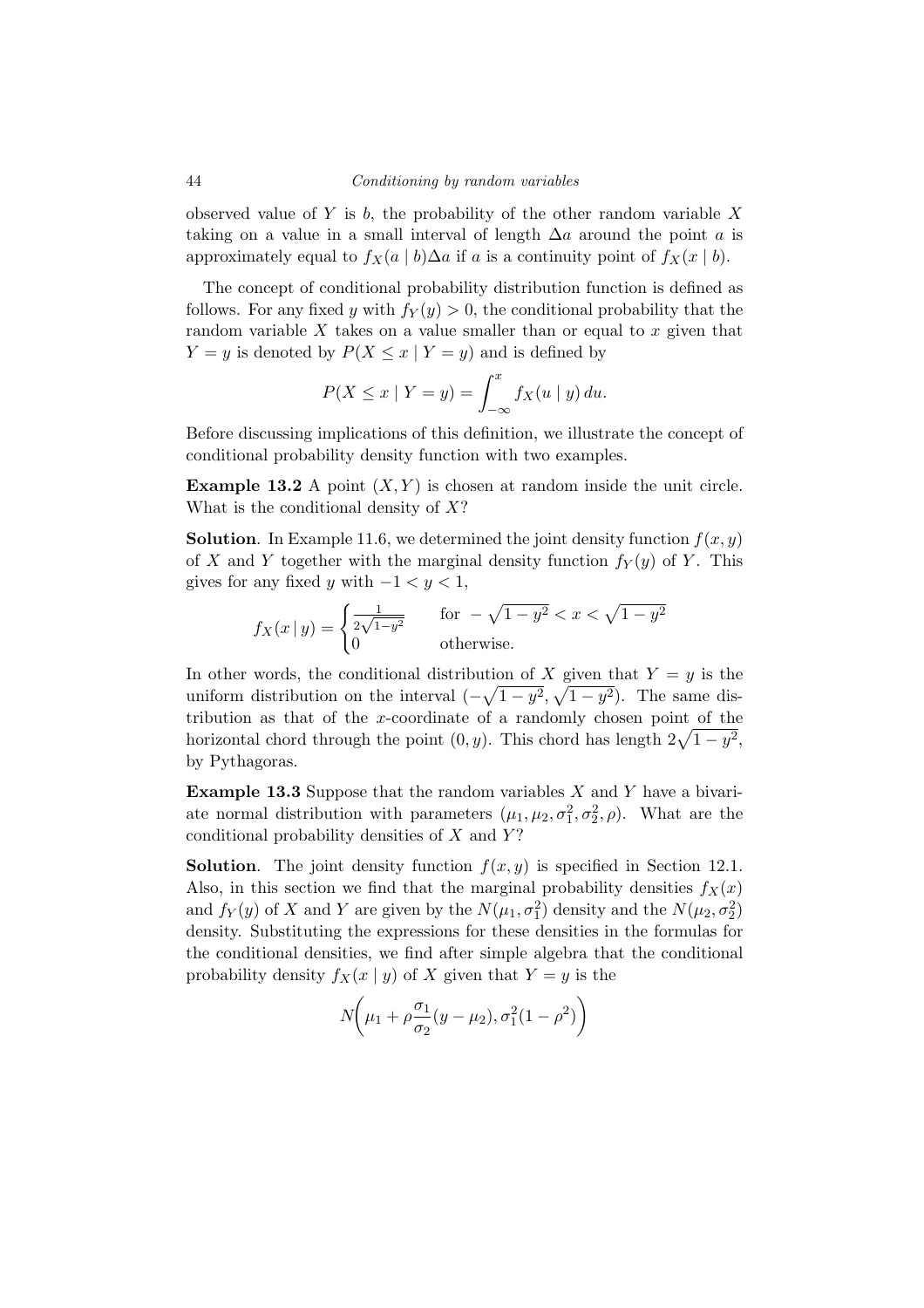## 14 Generating functions

Generating functions were introduced by the Swiss genius Leonhard Euler (1707–1783) in the eighteenth century to facilitate calculations in counting problems. However, this important concept is also extremely useful in applied probability, as was first demonstrated by the work of Abraham de Moivre (1667–1754) who discovered the technique of generating functions independently of Euler. In modern probability theory, generating functions are an indispensable tool in combination with methods from numerical analysis.

The purpose of this chapter is to give the basic properties of generating functions and to show the utility of this concept. First, the generating function is defined for a discrete random variable on nonnegative integers. Next, we consider the more general moment-generating function, which is defined for any random variable. The (moment) generating function is a powerful tool for both theoretical and computational purposes. In particular, it can be used to prove the central limit theorem. A sketch of the proof will be given. This chapter also gives a proof of the strong law of large numbers, using moment-generating functions together with so-called Chernoff bounds. Finally, the strong law of large numbers is used to establish the powerful renewal-reward theorem for stochastic processes having the property that the process probabilistically restarts itself at certain points of time.

#### 14.1 Generating functions

We first introduce the concept of generating function for a discrete random variable X whose possible values belong to the set of nonnegative integers.

**Definition 14.1** If X is a nonnegative, integer-valued random variable, then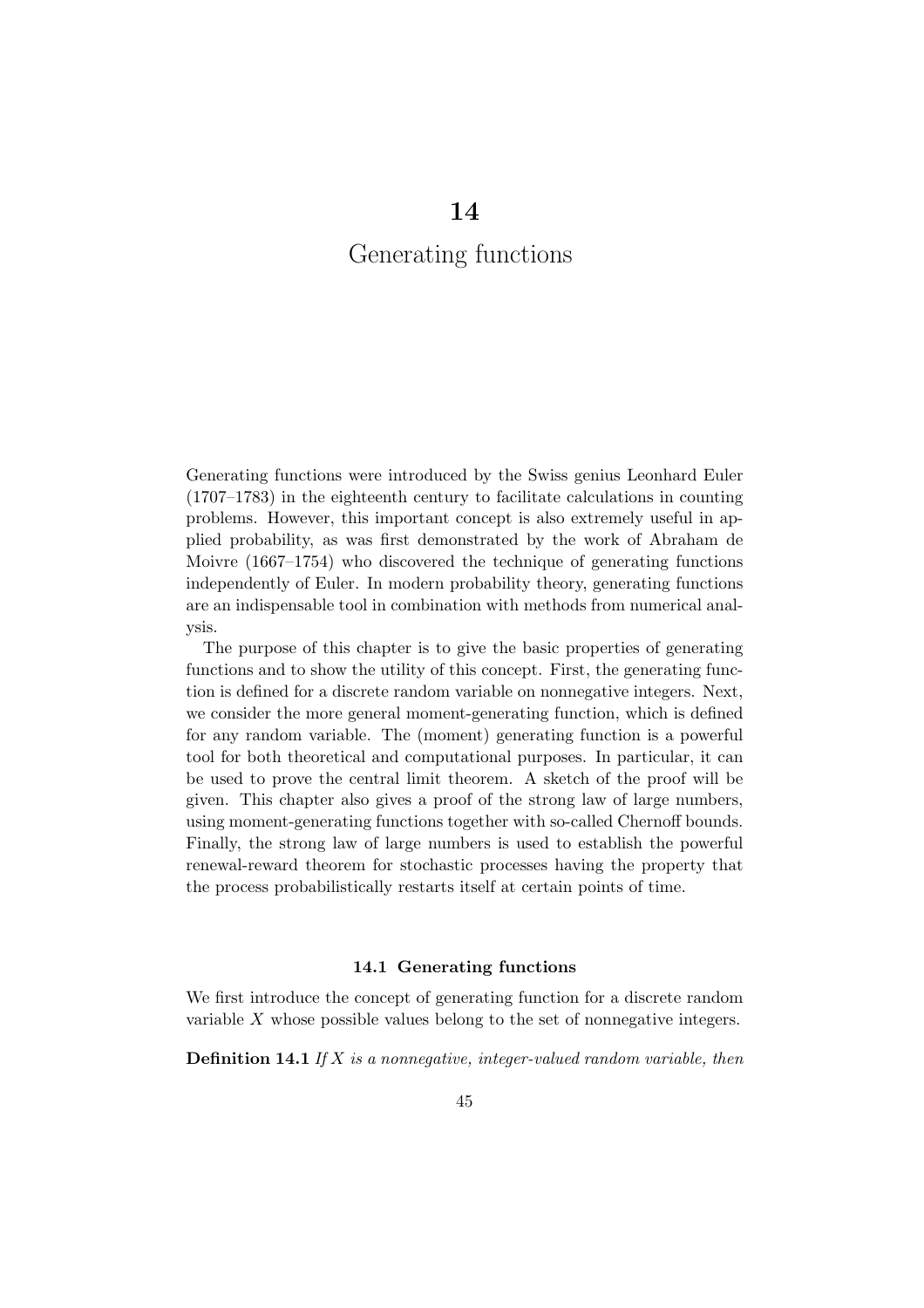46 Generating functions

the generating function of  $X$  is defined by

$$
G_X(z) = \sum_{k=0}^{\infty} z^k P(X = k),
$$
  $|z| \le 1.$ 

The power series  $G_X(z)$  is absolutely convergent for any  $|z| \leq 1$  (why?). For any z, we can interpret  $G_X(z)$  as

$$
G_X(z) = E(z^X),
$$

as follows by applying Rule 9.2. The probability mass function of  $X$  is uniquely determined by the generating function of  $X$ . To see this, use the fact that the derivative of an infinite series is obtained by differentiating the series term by term. Thus,

$$
\frac{d^{r}}{dz^{r}}G_{X}(z) = \sum_{k=r}^{\infty} k(k-1)\cdots(k-r+1)z^{k-r}P(X=k), \qquad r = 1, 2, \dots.
$$

In particular, by taking  $z = 0$ ,

$$
P(X = r) = \frac{1}{r!} \frac{d^r}{dz^r} G_X(z)|_{z=0}, \qquad r = 1, 2, \dots.
$$

This proves that the generating function uniquely determines the probability mass function. This basic result explains the importance of the generating function. In many applications, it is relatively easy to obtain the generating function of a random variable  $X$  even when the probability mass function is not explicitly given. An example will be given below. Once we know the generating function of a random variable  $X$ , it is a simple matter to obtain the factorial moments of the random variable  $X$ . The  $r$ th factorial moment of the random variable X is defined by  $E[X(X-1)\cdots(X-r+1)]$  for  $r = 1, 2, \ldots$ . In particular, the first factorial moment of X is the expected value of  $X$ . The variance of  $X$  is determined by the first and the second factorial moment of X. Putting  $z = 1$  in the above expression for the rth derivative of  $G_X(z)$ , we obtain

$$
E[X(X-1)\cdots(X-r+1)] = \frac{d^{r}}{dz^{r}}G_{X}(z)|_{z=1}, \qquad r=1,2,\ldots.
$$

In particular,

$$
E(X) = G'_X(1)
$$
 and  $E(X^2) = G''_X(1) + G'_X(1)$ .

**Example 14.1** Suppose that the random variable  $X$  has a Poisson distribution with expected value  $\lambda$ . Verify that the generating function of X is given by

$$
G_X(z) = e^{-\lambda(1-z)}, \qquad |z| \le 1.
$$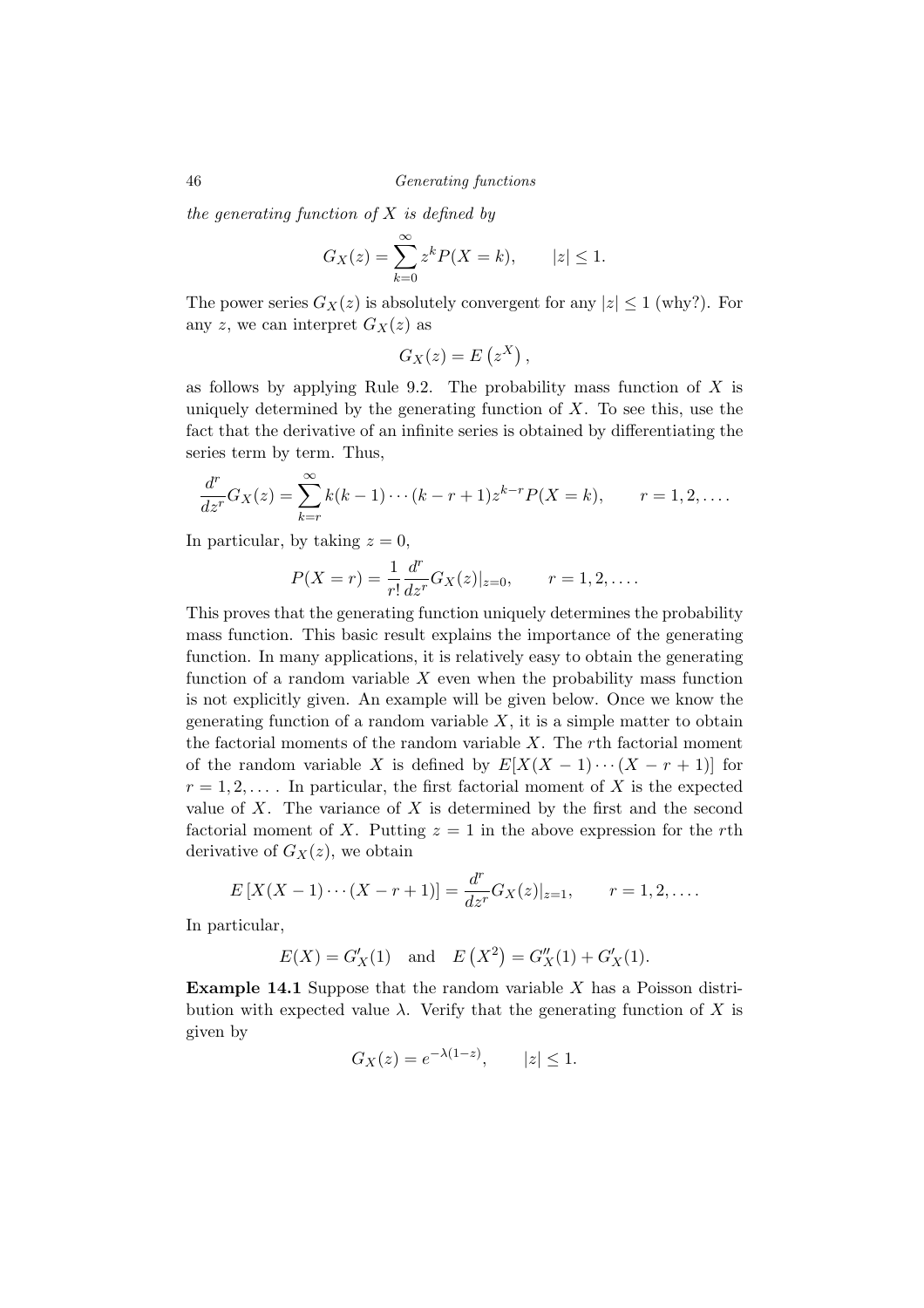What are the expected value and the standard deviation of X?

Solution. Applying the definition of generating function and using the series expansion  $e^x = \sum_{n=1}^{\infty}$  $\sum_{n=0}^{\infty} x^n/n!$ , we find

$$
\sum_{k=0}^{\infty} z^k e^{-\lambda} \frac{\lambda^k}{k!} = e^{-\lambda} \sum_{k=0}^{\infty} \frac{(\lambda z)^k}{k!} = e^{-\lambda} e^{\lambda z},
$$

as was to be verified. Differentiating  $G_X(z)$  gives  $G'_X(1) = \lambda$  and  $G''_X(1) =$  $\lambda^2$ . Hence,  $E(X) = \lambda$  and  $E(X^2) = \lambda^2 + \lambda$ . This implies that both the expected value and the variance of a Poisson-distributed random variable with parameter  $\lambda$  are given by  $\lambda$ , in agreement with earlier results in Example 9.8.

### 14.1.1 Convolution rule

The importance of the concept of generating function comes up especially when calculating the probability mass function of a sum of independent random variables that are nonnegative and integer-valued.

Rule 14.1 Let X and Y be two nonnegative, integer-valued random variables. If the random variables  $X$  and  $Y$  are independent, then

$$
G_{X+Y}(z) = G_X(z)G_Y(z), \qquad |z| \le 1.
$$

Rule 14.1 is known as the convolution rule for generating functions and can be directly extended to the case of a finite sum of independent random variables. The proof is simple. If  $X$  and  $Y$  are independent, then the random variables  $U = z^X$  and  $V = z^Y$  are independent for any fixed z (see Rule 9.5). Also, by Rule 9.7,  $E(UV) = E(U)E(V)$  for independent U and V. Thus

$$
E(z^{X+Y}) = E(z^X z^Y) = E(z^X) E(z^Y),
$$

proving that  $G_{X+Y}(z) = G_X(z)G_Y(z)$ . The converse of the statement in Rule 14.1 is, in general, not true. The random variables  $X$  and  $Y$  are not necessarily independent if  $G_{X+Y}(z) = G_X(z)G_Y(z)$ . It is left to the reader to verify that a counterexample is provided by the random vector  $(X, Y)$  that takes on the values (1,1), (2,2) and (3,3) each with probability  $\frac{1}{9}$  and the values (1,2), (2,3) and (3,1) each with probability  $\frac{2}{9}$ . This counterexample was communicated to me by Fred Steutel.

**Example 14.2** Suppose that  $X$  and  $Y$  are independent random variables that are Poisson distributed with respective parameters  $\lambda$  and  $\mu$ . What is the probability mass function of  $X + Y$ ?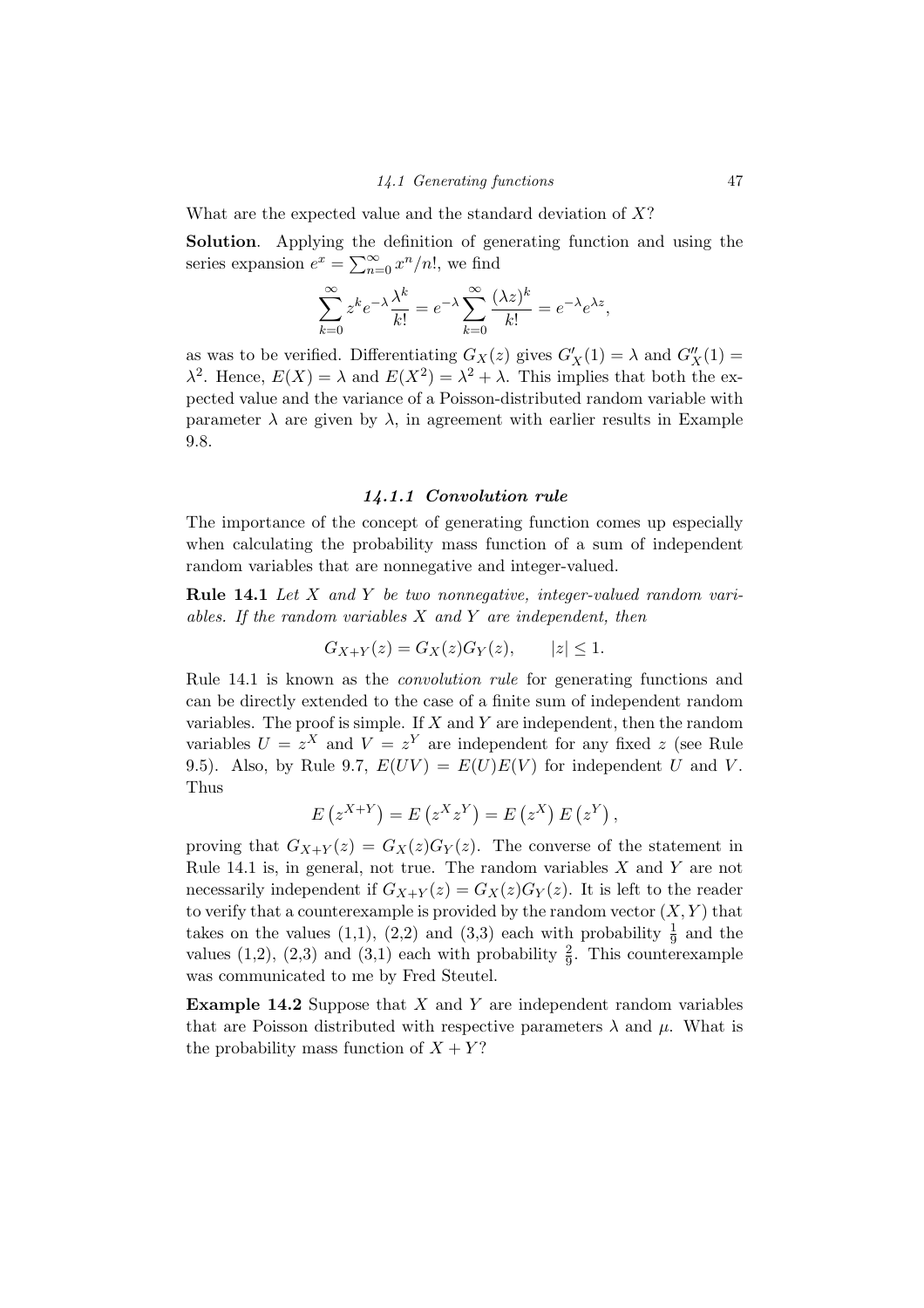## 15 Discrete-time Markov Chains

In previous chapters we have dealt with sequences of independent random variables. However, many random systems evolving in time involve sequences of dependent random variables. Think of the outside weather temperature on successive days, or the prize of IBM stock at the end of successive trading days. Many such systems have the property that the current state alone contains sufficient information to give the probability distribution of the next state. The probability model with this feature is called a Markov chain. The concepts of state and state transition are at the heart of Markov chain analysis. The line of thinking through the concepts of state and state transition is very useful to analyze many practical problems in applied probability.

Markov chains are named after the Russian mathematician Andrey Markov (1856-1922), who first developed this probability model in order to analyze the alternation of vowels and consonants in Pushkin's poem "Eugine Onegin." His work helped to launch the modern theory of stochastic processes (a stochastic process is a collection of random variables, indexed by an ordered time variable). The characteristic property of a Markov chain is that its memory goes back only to the most recent state. Knowledge of the current state only is sufficient to describe the future development of the process. A Markov model is the simplest model for random systems evolving in time when the successive states of the system are not independent. But this model is no exception to the rule that simple models are often the most useful models for analyzing practical problems. The theory of Markov chains has applications to a wide variety of fields, including biology, physics, engineering, and computer science.

In this chapter we only consider Markov chains with a finite number of states. We first present techniques to analyze the time-dependent behavior of Markov chains. In particular, we give much attention to Markov chains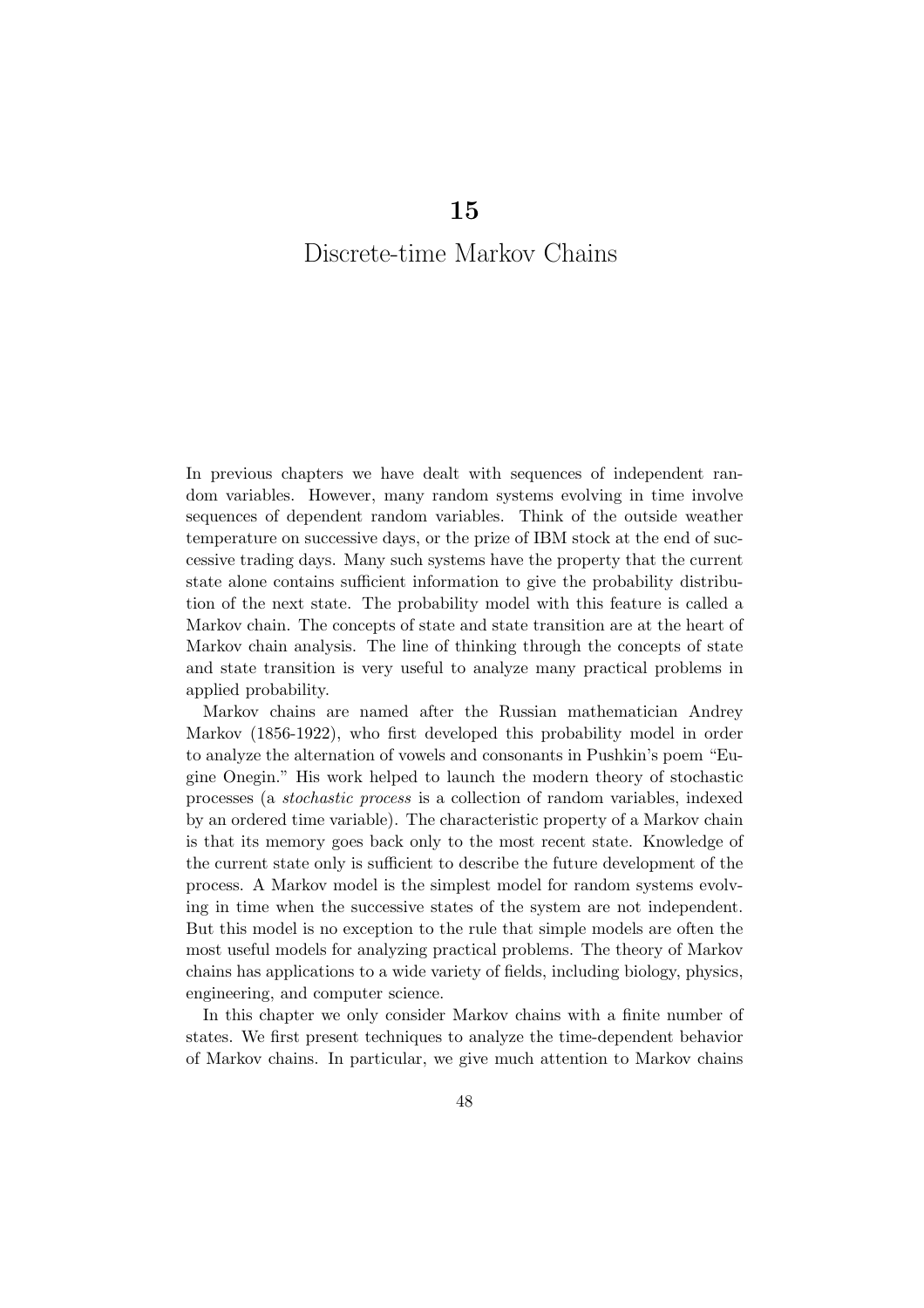### 15.1 Markov chain model 49

with one or more absorbing states. Such Markov chains have interesting applications in the analysis of success runs. Next, we deal with the long-run behavior of Markov chains and give solution methods to answer questions such as: what is the long-run proportion of time that the system will be in any given subset of states. Finally, we discuss the method of Markov chain Monte Carlo simulation which has revolutionized the field of Bayesian statistics and many other areas of science.

### 15.1 Markov chain model

A Markov chain deals with a collection of random variables, indexed by an ordered time parameter. The Markov model is the simplest conceivable generalization of a sequence of independent random variables. A Markov chain is a sequence of trials having the property that the outcome of each last trial provides enough information to predict the outcome of any future trial. Despite its very simple structure, the Markov model is extremely useful in a wide variety of practical probability problems. The beginning student often has difficulties in grasping the concept of the Markov chain when a formal definition is given. Let's begin with an example that illustrates the essence of what a Markov process is.

Example 15.1 A drunkard wanders about a town square. At each step he no longer remembers anymore the direction of his previous steps. Each step is a unit distance in a randomly chosen direction and has equal probability  $\frac{1}{4}$ of going north, south, east or west as long as the drunkard has not reached the edge of the square (see Figure 15.1). The drunkard never leaves the square. Should he reach the boundary of the square, his next step is equally likely to be in one of the three remaining directions if he is not at a corner point, and is equally likely to be in one of the two remaining directions otherwise. The drunkard starts in the middle of the square. What stochastic process describes the drunkard's walk?

**Solution**. To answer this question, we define the random variable  $X_n$  as

 $X_n$  = the position of the drunkard just after the *n*th step

for  $n = 0, 1, \ldots$  with the convention  $X_0 = (0, 0)$ . We say that the drunkard is in state  $(x, y)$  when the current position of the drunkard is described by the point  $(x, y)$ . The collection  $\{X_0, X_1, \ldots\}$  of random variables is a stochastic process with discrete time-parameter and finite state space

$$
I = \{(x, y) : x, y \text{ integer and } -L \le x, y \le L\},\
$$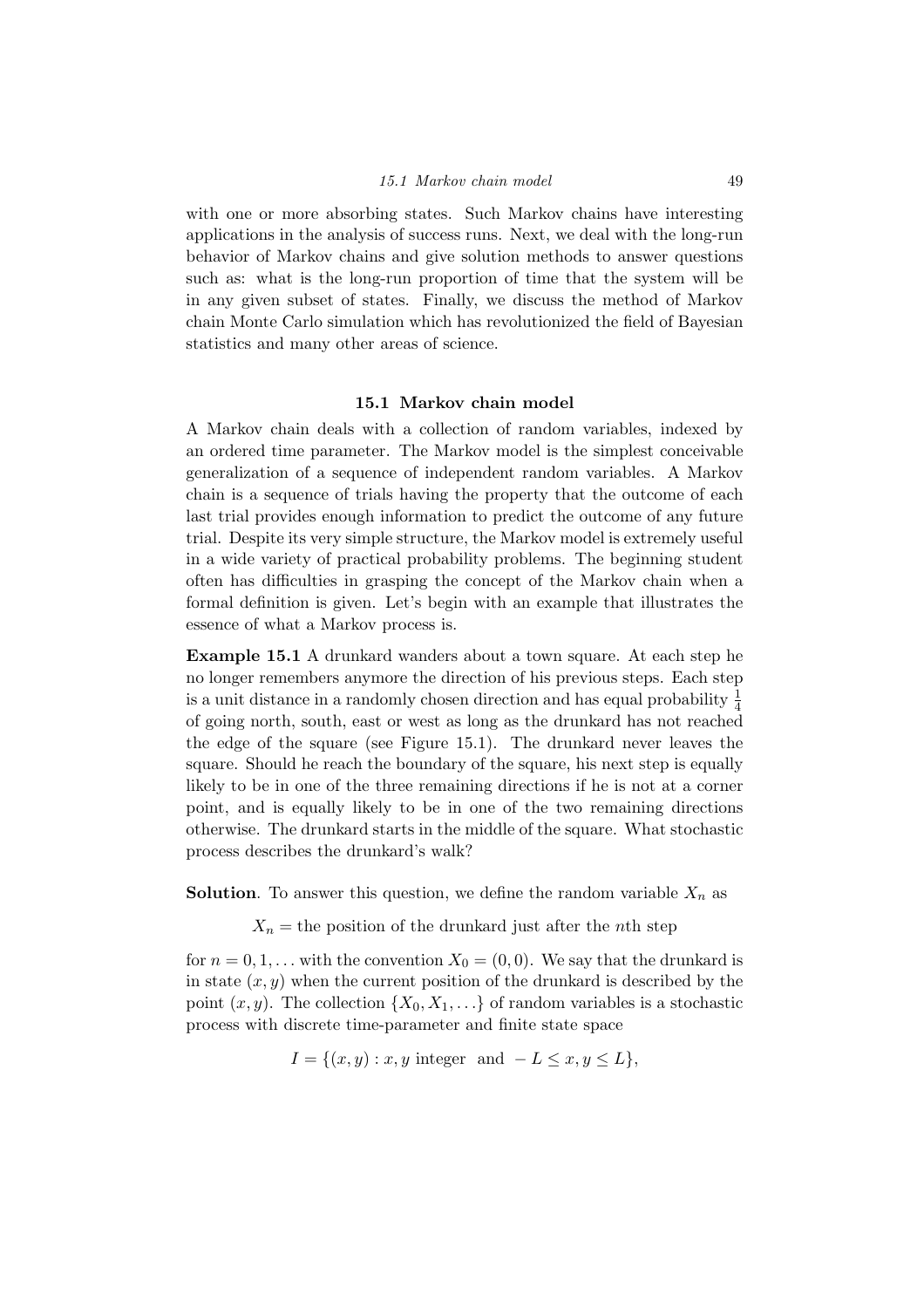

Fig. 15.1. The drunkard's walk.

where  $L$  is the distance from the middle of the square to its boundary. The successive states of the drunkard are not independent of each other, but the next position of the drunkard depends only on his current position and is not influenced by the earlier positions in his path. That is, the process  ${X_0, X_1, \ldots}$  has the so-called *Markovian property*, which says that the state at any given time summarizes everything about the past that is relevant to the future.

Many random systems evolving over time can be modeled to satisfy the Markovian property. Having this property introduced informally, we are now ready to give a formal definition of a Markov chain. Let  $X_0, X_1, \ldots$  be a sequence of random variables. It is helpful to think of  $X_n$  as the state of a dynamic system at time  $t = n$ . The sequence  $X_0, X_1, \ldots$  is called a discrete-time stochastic process. In the sequel, the set of possible values of the random variables  $X_n$  is assumed to be *finite* and is denoted by I. The set I is called the *state space* of the stochastic process  $\{X_0, X_1, \ldots\}$ .

**Definition 15.1** The stochastic process  $\{X_n, n = 0, 1, ...\}$  with state space I is said to be a discrete-time Markov chain if it possesses the Markovian property, that is, for each time point  $n = 0, 1, \ldots$  and all possible values of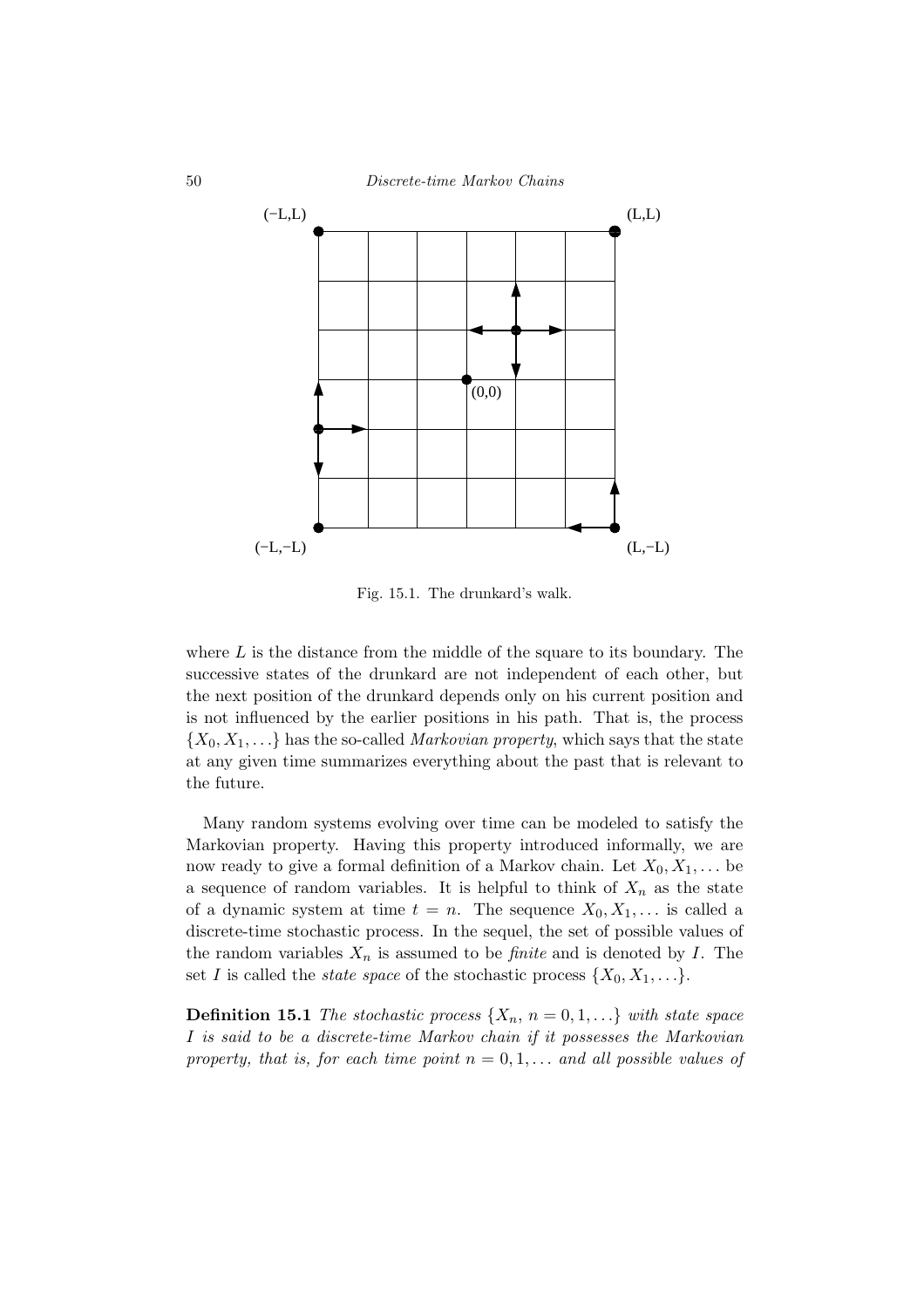### 15.1 Markov chain model 51

the states  $i_0, i_1, \ldots, i_{n+1} \in I$ , the process has the property

$$
P(X_{n+1} = i_{n+1} | X_0 = i_0, X_1 = i_1, \dots, X_{n-1} = i_{n-1}, X_n = i_n)
$$
  
=  $P(X_{n+1} = i_{n+1} | X_n = i_n).$ 

The term  $P(X_{n+1} = i_{n+1} | X_0 = i_0, X_1 = i_1, \ldots, X_{n-1} = i_{n-1}, X_n = i_n)$ should be read as follows: it is the conditional probability that the system will be in state  $i_{n+1}$  at the next time point  $t = n+1$  if the system is in state  $i_n$ at the *current* time  $t = n$  and has reached the current state  $i_n$  via the states  $i_0, i_1, \ldots, i_{n-1}$  at the past time points  $t = 0, 1, \ldots, n-1$ . The Markovian property says that this conditional probability depends only the current state  $i_n$  and is not altered by knowledge of the past states  $i_0, i_1, \ldots, i_{n-1}$ . The current state summarizes everything about the past that is relevant to the future. At any time  $t = n$  the process essentially forgets how it got into the state  $X_n$ . It is not true that the state  $X_{n+1}$  at the next time point  $t = n + 1$  is independent of  $X_0, \ldots, X_{n-1}$ , but all of the dependency is captured by  $X_n$ .

The Markov chain approach is a very powerful tool in applied probability. Using the concept of state and choosing the state in an appropriate way, numerous probability problems can be solved by Markov chain methods.

In Example 15.1 the Markovian property was satisfied in a natural way by choosing the state of the process as the position of the drunkard on the square. However, in other applications the choice of the state variable(s) may require more thought in order to satisfy the Markovian property. To illustrate this, consider Example 15.1 again and assume now that the drunkard never chooses the same direction as was chosen in the previous step. Then, we need an extra state variable in order to satisfy the Markovian property. Let's say that the drunkard is in state  $(x, y, N)$  when the position of the drunkard on the square is  $(x, y)$  and he moved northward in his previous step. Similarly, the states  $(x, y, E), (x, y, S)$  and  $(x, y, W)$  are defined. Letting  $X_n$  be the state of the drunkard after the nth step (with the convention  $X_0 = (0, 0)$ , the stochastic process  $\{X_0, X_1, \ldots\}$  satisfies the Markovian property and thus is a Markov chain. The transition probabilities are easy to give. For example, if the current state of the process is  $(x, y, S)$  with  $(x, y)$ an interior point of the square, the next state of the process is equally likely to be one of the three states  $(x+1, y, E), (x-1, y, W)$ , and  $(x, y+1, N)$ . In the drunkard's walk the concepts of state and state transition come up in a natural way. These concepts are at the heart of Markov chain analysis.

In the following, we will restrict our attention to time-homogeneous Markov chains. For such chains the transition probability  $P(X_{n+1} = j)$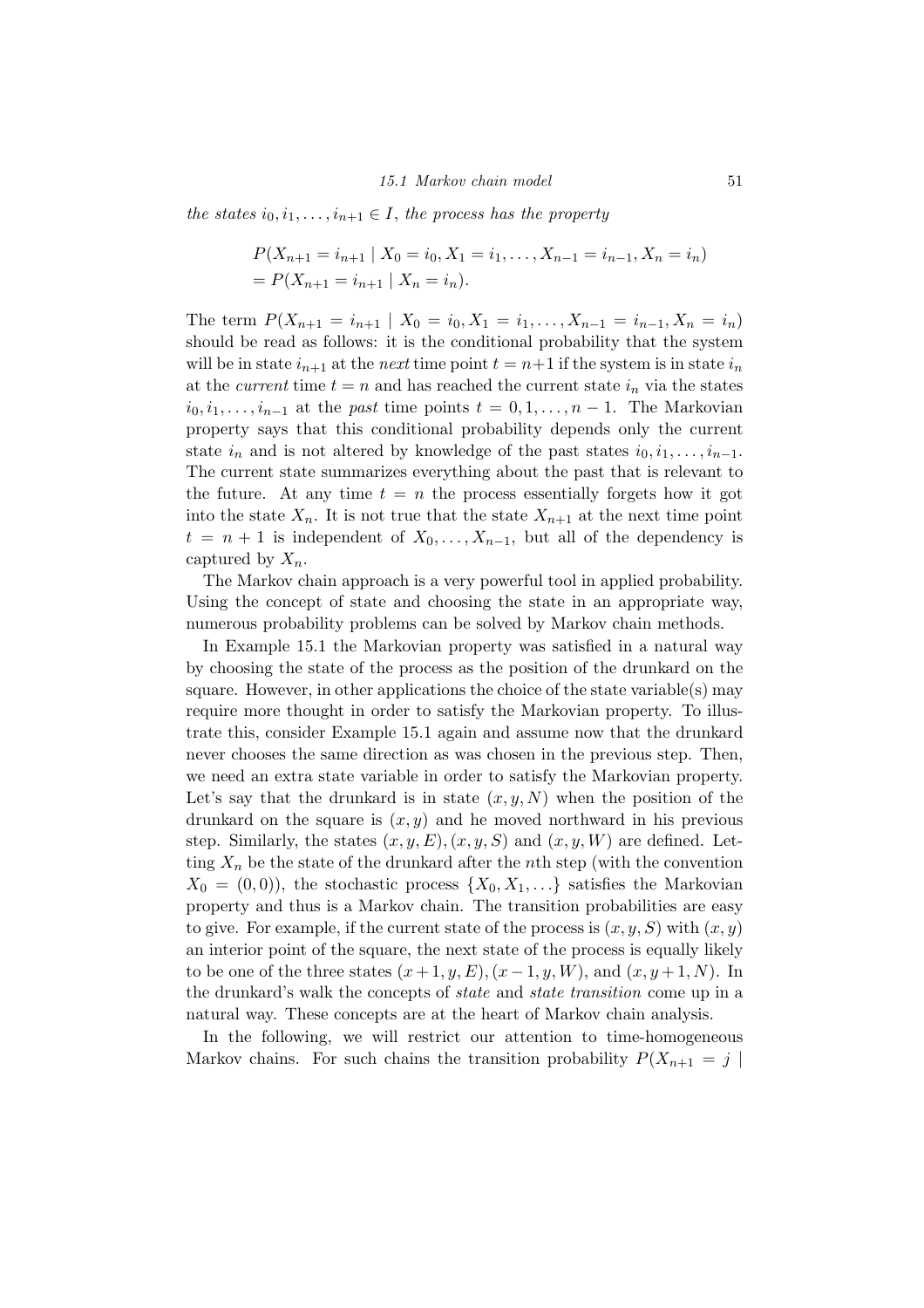$X_n = i$  does not depend on the value of the time parameter n and so  $P(X_{n+1} = j | X_n = i) = P(X_1 = j | X_0 = i)$  for all n. We write

$$
p_{ij} = P(X_{n+1} = j \mid X_n = i).
$$

The probabilities  $p_{ij}$  are called the *one-step transition probabilities* of the Markov chain and are the same for all time points  $n$ . They satisfy

$$
p_{ij} \ge 0
$$
 for  $i, j \in I$  and  $\sum_{j \in I} p_{ij} = 1$  for all  $i \in I$ .

The notation  $p_{ij}$  is sometimes confusing for the beginning student:  $p_{ij}$  is not a joint probability, but a conditional probability. However, the notation  $p_{ij}$  rather than the notation  $p(j | i)$  has found widespread acceptance.

A Markov chain  $\{X_n, n = 0, 1, \ldots\}$  is completely determined by the probability distribution of the initial state  $X_0$  and the one-step transition probabilities  $p_{ij}$ . In applications of Markov chains the art is:

(a) to choose the state variable(s) such that the Markovian property holds (b) to determine the one-step transition probabilities  $p_{ij}$ .

How to formulate a Markov chain model for a concrete problem is largely an art that is developed with practice. Putting yourselves in the shoes of someone who has to write a simulation program for the problem in question may be helpful in choosing the state variable(s). Once the (difficult) modeling step is done, the rest is simply a matter of applying the theory that will be developed in the next sections. The student cannot be urged strongly enough to try the problems at the end of this section to acquire skills to model new situations. In order to help students develop intuition into how practical situations can be modeled as a Markov chain, we give three examples. The first example deals with the Ehrenfest model for gas diffusion. In physics the Ehrenfest model resolved at the beginning of the twentieth century a seeming contradiction between the second law of thermodynamics and the laws of mechanics.

Example 15.2 Two compartments A and B together contain r particles. With the passage of every time unit, one of the particles is selected at random and is removed from its compartment to the other. What stochastic process describes the contents of the compartments?

Solution. Let us take as state of the system the number of particles in compartment  $A$ . If compartment  $A$  contains  $i$  particles, then compartment B contains  $r - i$  particles. Define the random variable  $X_n$  as

 $X_n =$  the number of particles in compartment A after the nth transfer.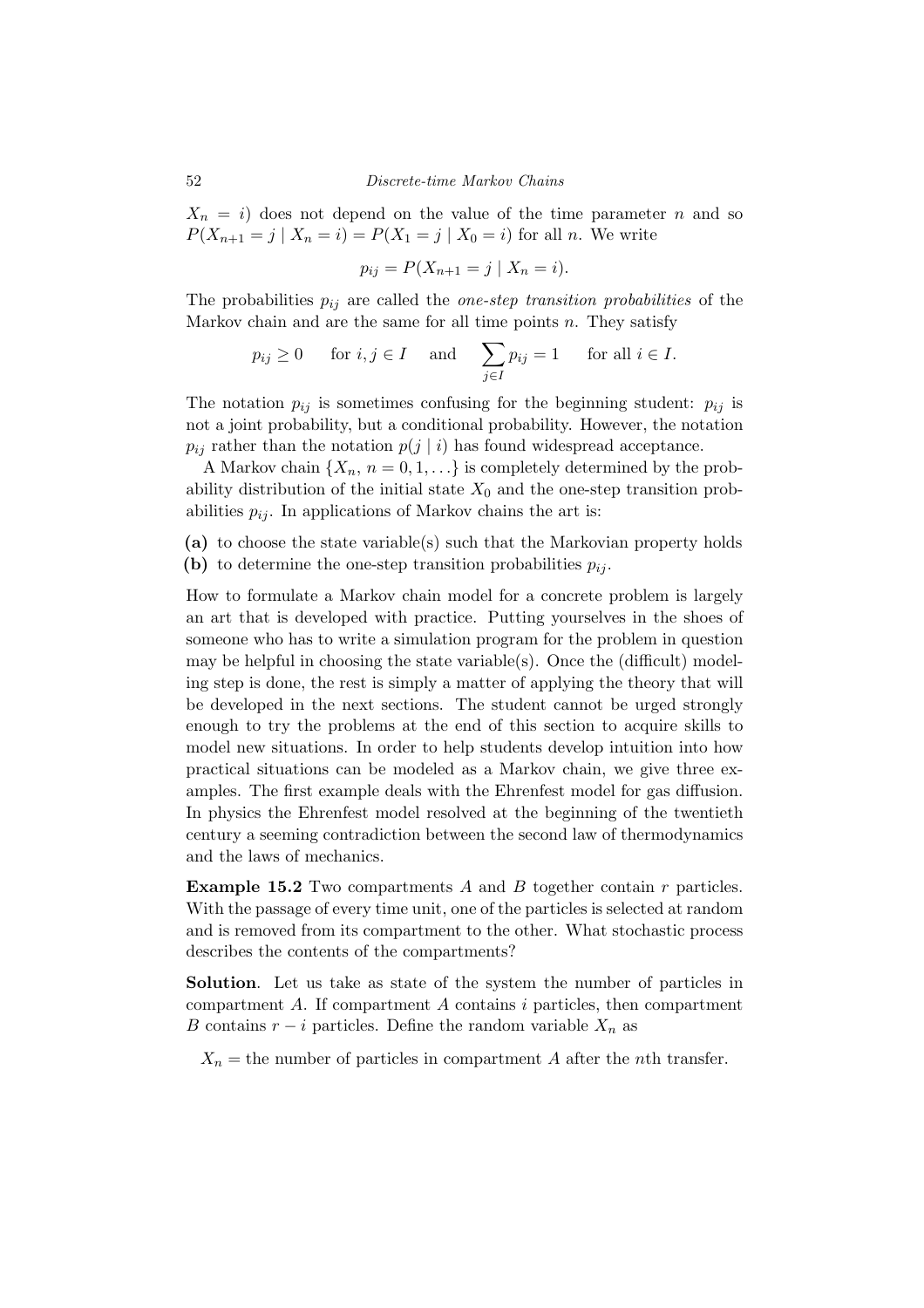By the physical construction of the model with independent selections of a particle, the process  $\{X_n\}$  satisfies the Markovian property and thus is a Markov chain. The state space is  $I = \{0, 1, \ldots, r\}$ . The probability of going from state i to state j in one step is zero unless  $|i - j| = 1$ . The one-step transition probability  $p_{i,i+1}$  translates into the probability that the randomly selected particle belongs to compartment B and  $p_{i,i-1}$  translates into the probability that the randomly selected particle belongs to compartment A. Thus, for  $1 \leq i \leq r-1$ ,

$$
p_{i,i+1} = \frac{r-i}{r}
$$
 and  $p_{i,i-1} = \frac{i}{r}$ .

Further,  $p_{01} = p_{r, r-1} = 1$ . The other  $p_{ij}$  are zero.

Example 15.3 An absent-minded professor drives every morning from his home to the office and at the end of the day from the office to home. At any given time, his driver's license is located at his home or at the office. If his driver's licence is at his location of departure, he takes it with him with probability 0.5. What stochastic process describes whether the professor has the driver's license with him when driving his car to home or to the office?

Solution. Your first thought might be to define two states 1 and 0, where state 1 describes the situation that the professor has his driver's licence with him when driving his car and state 0 describes the situation that he does not have his driver's license with him when driving his car. However, these two states do not suffice for a Markov model: state 0 does not provide enough information to predict the state at the next drive. In order to give the probability distribution of this next state, you need information about the current location of the driver's license of the professor. You get a Markov model by simply inserting this information into the state description. Let's say that the system is in state 1 if the professor is driving his car and has his driver's license with him, in state 2 if the professor is driving his car and his driver's license is at the point of departure, and in state 3 if the professor is driving his car and his driver's license is at his destination. Define the random variable  $X_n$  as

 $X_n =$  the state at the *n*th drive to home or to the office.

The process  $\{X_n\}$  has the property that any present state contains sufficient information for predicting future states. Thus, the process  $\{X_n\}$  is a Markov chain with state space  $I = \{1, 2, 3\}$ . Next, we determine the  $p_{ij}$ . For example,  $p_{32}$  translates into the probability that the professor will not have his driver's license with him at the next drive given that his driver's license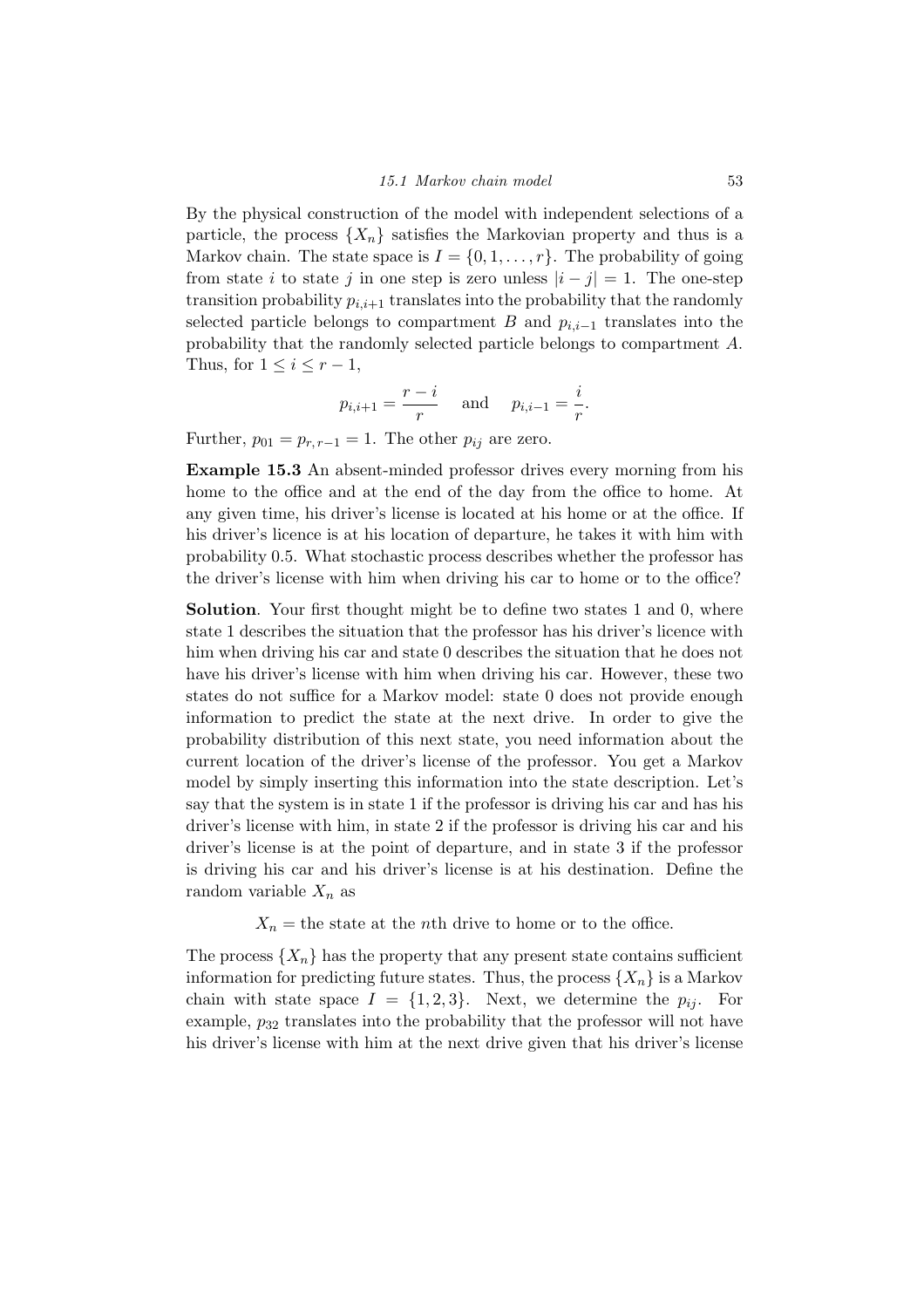### 16

### Continuous-time Markov Chains

Many random phenomena happen in continuous time. Examples include occurrence of cell phone calls, spread of epidemic diseases, stock fluctuations, etc. A continuous-time Markov chain is a very useful stochastic process to model such phenomena. It is a process that goes from state to state according to a Markov chain, but the times between state transitions are continuous random variables having an exponential distribution.

The purpose of this chapter is to give am elementary introduction to continuous-time Markov chains. The basic concept of the continuous-time Markov chain model is the so-called transition rate function. Several examples will be given to illustrate this basic concept. Next we discuss the time-dependent behavior of the process and give Kolmogorov's differential equations to compute the time-dependent state probabilities. Finally, we present the flow-rate-equation method to compute the limiting state probabilities and illustrate this powerful method with several examples dealing with queueing systems.

### 16.1 Markov chain model

A continuous-time stochastic process  $\{X(t), t \geq 0\}$  is a collection of random variables indexed by a continuous time parameter  $t \in [0,\infty)$ , where the random variable  $X(t)$  is called the state of the process at time t. In an inventory problem  $X(t)$  might be the stock on hand at time t and in a queueing problem  $X(t)$  might be the number of customers present at time t. The formal definition of a continuous-time Markov chain is a natural extension of the definition of a discrete-time Markov chain.

**Definition 16.1** The stochastic process  $\{X(t), t \geq 0\}$  with discrete state space I is said to be a continuous-time Markov chain if it possesses the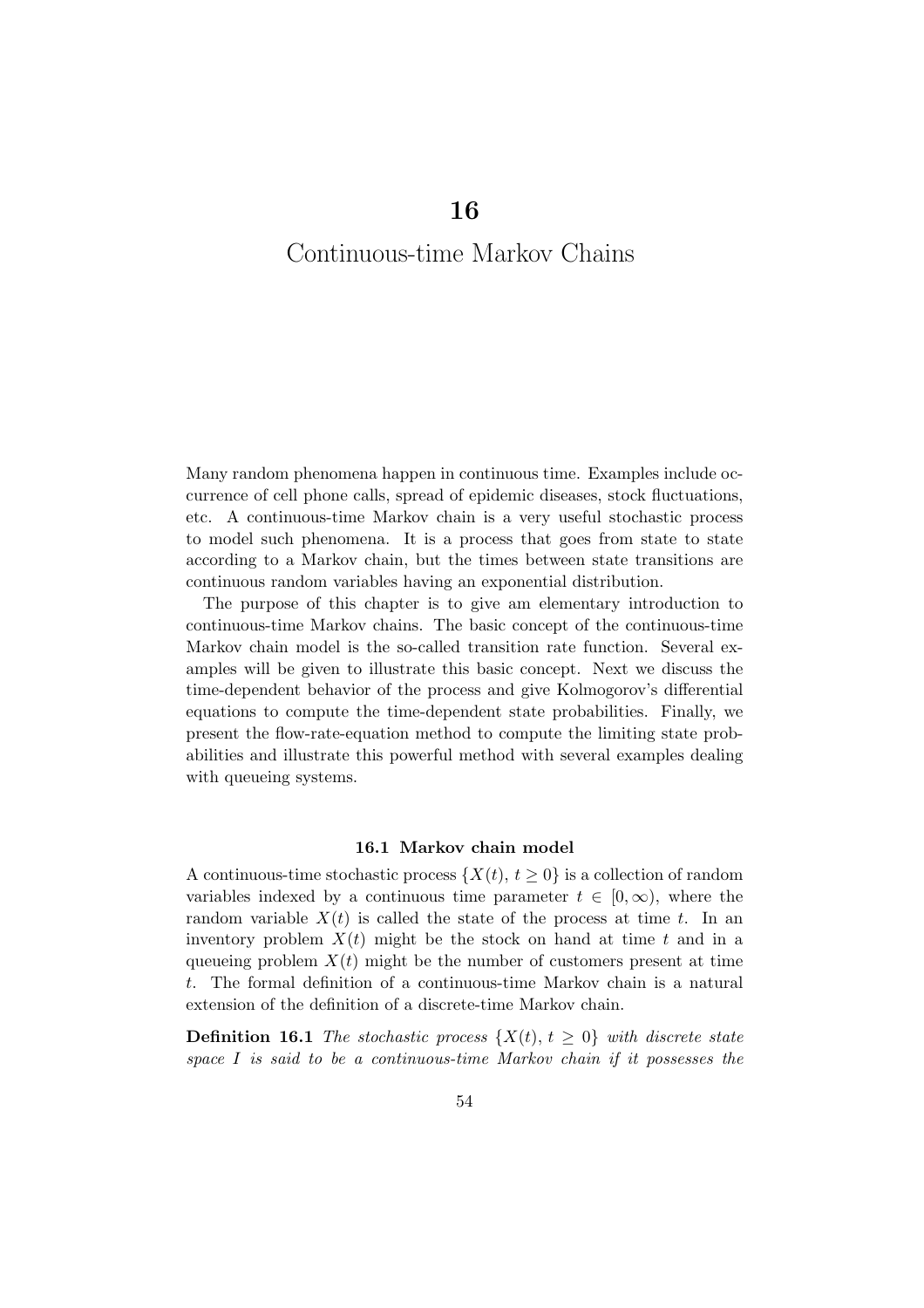Markovian property, that is, for all time points  $s, t \geq 0$  and states  $i, j, x(u)$ with  $0 \leq u < s$ ,

$$
P(X(t + s) = j) | X(u) = x(u) \text{ for } 0 \le u < s, X(s) = i)
$$
  
= 
$$
P(X(t + s) = j | X(s) = i).
$$

In words, the Markovian property says that if you know the present state at time s, then all additional information about the states at times prior to time s is irrelevant for the probabilistic development of the process in the future. All that matters for future states is what the present state is. A continuous-time Markov chain is said to be time-homogeneous if for any  $s, t > 0$  and any states  $i, j \in I$ ,

$$
P(X(t + s) = j \mid X(s) = i) = P(X(t) = j \mid X(0) = i).
$$

The transition functions  $p_{ij}(t)$  are defined by

$$
p_{ij}(t) = P(X(t) = j | X(0) = i)
$$
 for  $t \ge 0$  and  $i, j \in I$ .

In addition to the assumption of time-homogeneity, we now make the assumption that the state space  $I$  is *finite*. This assumption is made to avoid technical complications involved with a countably infinite state space. However, under some regularity conditions the results for the case of a finite state space carry over to the case of a countably infinite state space.

### Transition rates

In continuous time there are no smallest time steps and hence we cannot speak about one-step transition probabilities as in discrete time. In a continuous-time Markov chain we would like to know, for very small time steps of length h, what the probability  $p_{ij}(h)$  is of being in a *different* state j at time  $t + h$  if the present state at time t is i. This probability is determined by the so-called transition rates.† These transition rates are to continuous-time Markov chains what the one-step transition probabilities are to discrete-time Markov chains. Formally, the transition rate  $q_{ij}$  can be introduced as the derivative of  $p_{ij}(t)$  at  $t = 0$ . For the case of a finite state space, the  $p_{ij}(t)$  are differentiable for any  $t \geq 0$ . The reader is asked to take for granted this deep result. In particular, the right-hand derivative of  $p_{ij}(t)$ at  $t = 0$  exists for all i, j. This limit is denoted by  $q_{ij}$  for  $j \neq i$  and by  $-\nu_i$ 

<sup>†</sup> Rate is a measure of how quickly something happens. It can be seen as the frequency at which a repeatable event happens per unit time. That is, an arrival rate  $\lambda$  means that the average frequency of arrivals per unit time is  $\lambda$ .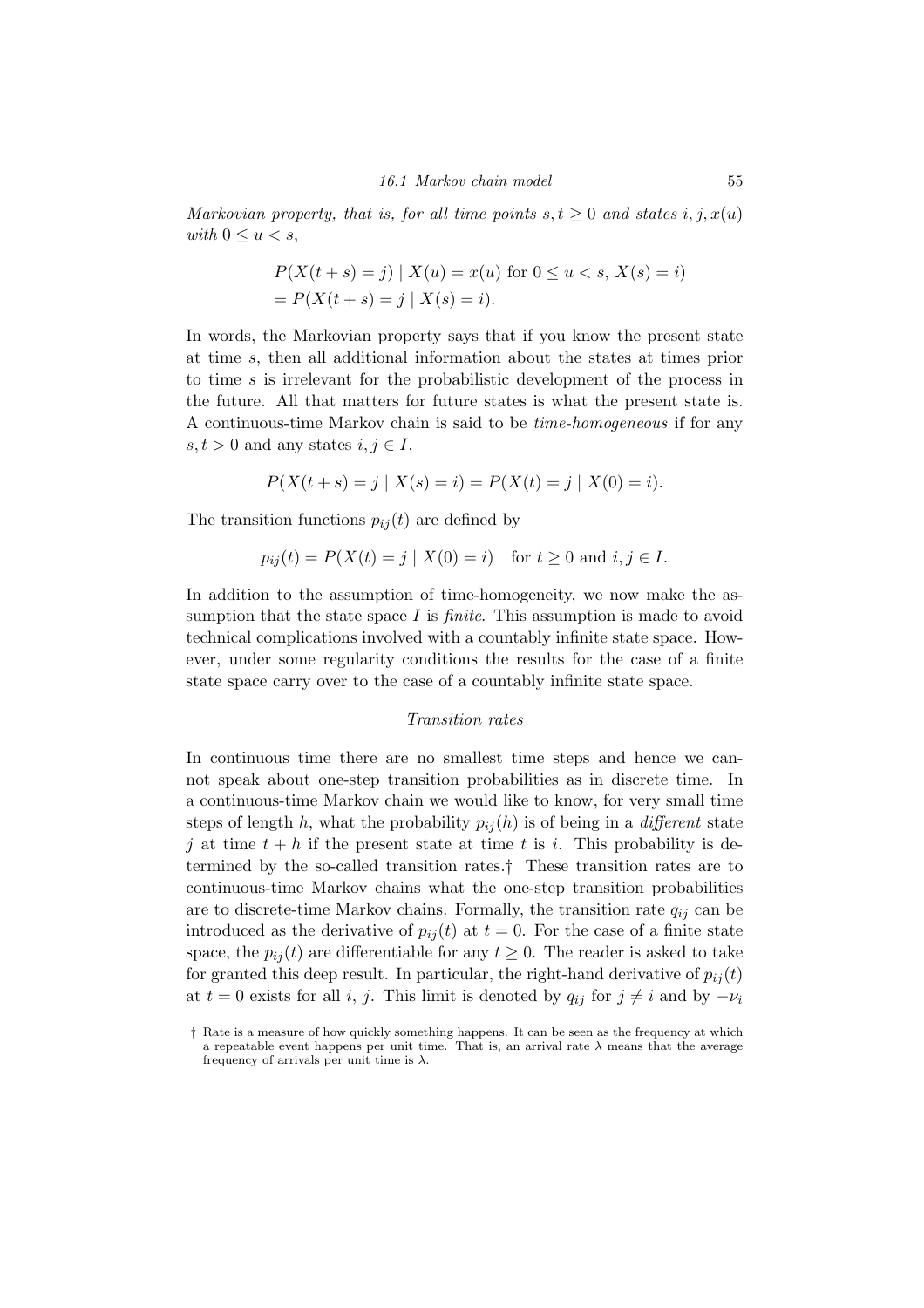for  $j = i$ . Using the fact that

$$
p_{ij}(0) = \begin{cases} 0 & \text{for } j \neq i \\ 1 & \text{for } j = i, \end{cases}
$$

we have  $(p_{ij}(h) - p_{ij}(0))/h = p_{ij}(h)/h$  for  $j \neq i$  and  $(p_{ii}(h) - p_{ii}(0))/h =$  $(p_{ii}(h) - 1)/h$  for  $j = i$ . The rates  $q_{ij}$  and the rates  $\nu_i$  are now defined by

$$
q_{ij} = \lim_{h \to 0} \frac{p_{ij}(h)}{h} \quad \text{ for } j \neq i \quad \text{and} \quad \nu_i = \lim_{h \to 0} \frac{1 - p_{ii}(h)}{h}.
$$

Using the mathematical symbol  $o(h)$  we can write this in a more convenient form. The symbol  $o(h)$  is the generic notation for any function  $f(h)$  with the property that

$$
\lim_{h \to 0} \frac{f(h)}{h} = 0,
$$

that is,  $o(h)$  represents some unspecified function that is negligibly small compared to h itself as  $h \to 0$ . For example, any function  $f(h) = h^a$  with  $a > 1$  is an  $o(h)$ -function. A useful fact is that both the sum and the product of a finite number of  $o(h)$ -functions are again  $o(h)$ -functions. Summarizing,

Rule 16.1 For any  $t \geq 0$  and small h,

$$
P(X(t+h) = j \mid X(t) = i) = \begin{cases} q_{ij}h + o(h) & \text{for } j \neq i \\ 1 - \nu_i h + o(h) & \text{for } j = i. \end{cases}
$$

The transition rate  $q_{ij}$  gives the rate at which the process tries to enter a different state j when the process is in state i. The exit rate  $\nu_i$  gives the rate at which the process tries to leave state  $i$  for another state when the process is in state *i*. Since  $p_{ii}(h) + \sum_{j \neq i} p_{ij}(h) = 1$ , it follows that

$$
\nu_i = \sum_{j \neq i} q_{ij} \quad \text{for all } i \in I.
$$

It is important to note that the  $q_{ij}$  are rates, not probabilities and, as such, while they must be nonnegative, they are not bounded by 1. However, for very small  $h$ , you can interpret  $q_{ij}h$  as a probability, namely as the probability that in the next time interval  $h$  the process will jump to a different state  $j$  when the present state is  $i$ . Also, it is important to note from Rule 16.1 and the finiteness of the state space that the probability of two or more state changes in such a small time interval is  $o(h)$ . The transition rates  $q_{ij}$  are obtained from the transition functions  $p_{ij}(t)$ . Conversely, it can be proved that transition rates  $q_{ij}$  uniquely determine transition functions  $p_{ij}(t)$  when the state space is finite.

How should you find the  $q_{ij}$  in practical applications? You will see that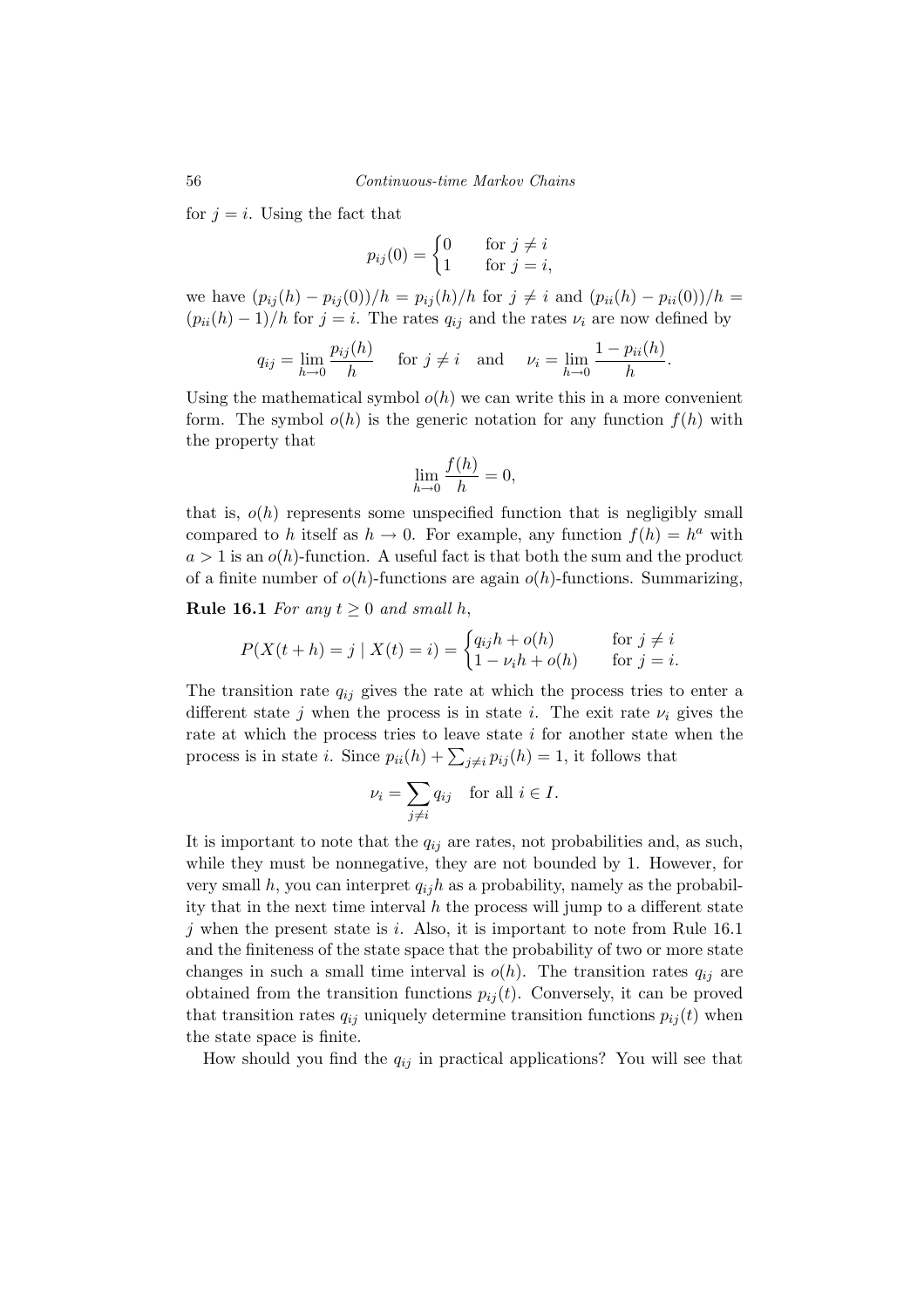the exponential distribution is the building block for the transition rates. Before proceeding with the Markov chain model, we first discuss the most important properties of this distribution and the closely related Poisson process.

### Intermezzo: the exponential distribution and the Poisson process

Recall from Chapter 10 that a continuous random variable  $T$  is said to have an exponential distribution with rate  $\lambda > 0$  if its probability density function  $f(t)$  is given by

$$
f(t) = \begin{cases} \lambda e^{-\lambda t} & \text{for } t > 0\\ 0 & \text{otherwise} \end{cases}
$$

The cumulative probability distribution function of T is  $P(T \le t) = 1 - e^{-\lambda t}$ for  $t \geq 0$ , and T has  $1/\lambda$  as expected value. The key property of the exponential distribution is its memoryless property. That is, for any  $s, t \geq 0$ ,

$$
P(T > t + s | T > s) = P(T > t).
$$

Imagining that T represents the lifetime of an item, this property says that the remaining lifetime of the item has the same exponential distribution as the original lifetime, regardless of how long the item has been already in use. This memoryless property has been proved in Section 10.4.3. The exponential distribution is the only continuous distribution possessing this property. For building and understanding continuous-time Markov chains, it is more convenient to express the memoryless property of the exponential distribution as

$$
P(T \le t + h \mid T > t) = \lambda h + o(h) \quad \text{as } h \to 0,
$$

no matter what the value of  $t$  is. In other words, the exponential distribution has a constant failure rate. The proof is as follows. By the memoryless property,  $P(T \leq t + h \mid T > t) = e^{-\lambda h}$ . Expanding out  $e^{-\lambda h}$  in a Taylor series, we find

$$
P(T \le t + h \mid T > t) = 1 - \left(1 - \frac{\lambda h}{1!} + \frac{(\lambda h)^2}{2!} - \frac{(\lambda h)^3}{3!} + \cdots \right)
$$
  
=  $\lambda h + o(h)$  as  $h \to 0$ .

The Poisson process often appears in applications of continuous-time Markov chains. This process was already discussed in Section 4.2.3, see also Section 10.4.3. It is a continuous-time counting process  $\{N(t), t \geq 0\}$ , where  $N(t)$  is the number of events (e.g. arrivals of customers or jobs) that